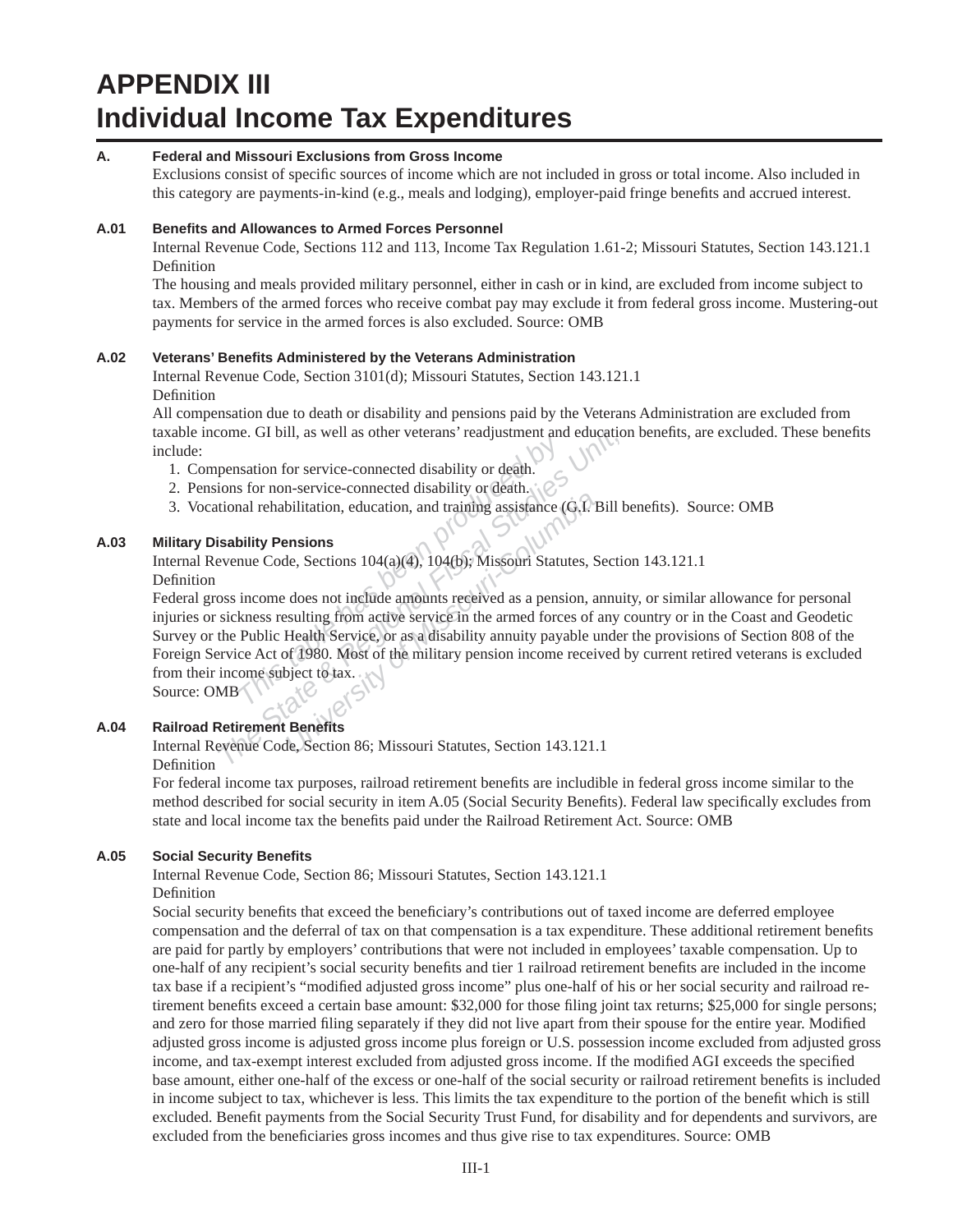#### **A.06 Scholarships and Fellowships**

Internal Revenue Code, Sections 74(b), 101(b), 102, 117; Missouri Sta tutes, Section 143.121.1 Definition

Scholarships and fellow ships are not excluded from taxable income to the extent they exceed tuition and courserelated expenses of the grantee. From a strictly economic point of view, scholarships and fellowships are either gifts not conditioned on the performance of services, or they are rebates of educational costs. Under the normal tax standard, gift-like transfers of government funds (and many scholarships are derived directly or indirectly from government funding) are included in gross income. Source: OMB

#### **A.07 Workmen's Compensation Benefi ts**

Internal Revenue Code, Section 104(a)(l); Missouri Statutes, Section 143.121.1 Definition

Except in the case of amounts attributable to deductions allowed under Section 213 (relating to medical expenses) federal gross income does not include amounts received under Workmen's Compensation Acts as compensation for personal injuries or sickness. The three types of workmen's compensation benefits are:  $(1)$  payments for medical or rehabilitation expenses; (2) compensation for permanent disabilities; and (3) replacement of lost wages. Items 1 and 2 are not considered income; item 3 is reflected in the expenditure estimate.

Workmen's compensation provides payments to disabled workers. These benefits, although income to the recipients, are a tax preference because they are not subject to income tax. Source: OMB

#### **A.07b Exclusion, Workers Compensation Insurance Payments**

Internal Revenue Code, Section 104(a); Missouri Statutes, Section 143.121.1 Definition

 Worker's compensation insurance premiums are paid by employers and deducted as a business expense, but the premiums are not included in employee gross income. No longer included in OMB Report.

#### **A.08 Cash Public Assistance and Income Maintenance Payments**

Numerous Internal Revenue Code Sections; Missouri Statutes, Section 143.121.1 Definition

**Example 18 Example 18 Exercise 19 Exercise 19 Exercise 2.5 Section 104(a); Missouri Statutes, Section 143.121**<br> **The insurance premiums are paid by employers and dec**<br> **The insurance promiums are paid by employers and dec The State American State American** State Section 104(a); Missouri Statutes, Section 143.121,1<br> **The State State State State State State American**<br> **The State State State State State State State State State State State St** nce premiums are paid by employers and deducted<br>employee gross income. No longer included in Ol<br>**Income Maintenance Payments**<br>Code Sections; Missouri Statutes, Section 143.121.<br>Fiscal impact for the exclusion from federal This expenditure measures the fiscal impact for the exclusion from federal gross income of public assistance programs which award cash benefits. Included in this category are all disability income programs, all government medical payment programs, all income maintenance programs, unemployment insurance benefit payments, veterans benefit payments and government transfers to nonprofits. Source: BEA

### **A.09 Interest on State and Local General Obligation Bonds**

Internal Revenue Code, Section 103; Missouri Statutes, Section 143.121.2 Definition

Interest on state and local government debt, issued to finance government activities, is excluded from Federal taxation. Most of these bonds are owned by individuals, but a substantial proportion is also held by commercial banks as well as casualty and property insurance companies. As a result of the tax exemption, state and local governments can sell debt obligations at a lower interest cost than would be possible if such interest were subject to tax. The use of tax-exempt state and local government securities to finance student loans, private businesses, private nonprofit organizations, and housing is classified elsewhere. Only the excluded interest on bonds for public purposes, such as schools, roads, and sewers, is included in this functional tax expenditure. Missouri, like most states, disallows this exclusion if the interest is derived from bonds of non-Missouri governmental units. Section 143.121.2, RSMo, requires taxpayers to add back interest from other states' obligations which was excluded from federal gross income. See item A.10 (Interest on Non-Guaranteed State and Local Debt) for an additional bond interest exclusion. Source: OMB

#### **A.10 Interest on Non-Guaranteed State and Local Debt**

Internal Revenue Code, Sections 103, 135, 141, 146, 147, 150 and 501; Missouri Statutes, Section 143.121.1 Definition

Generally, interest income received or accrued by a taxpayer during the year is included in federal gross income. Certain revenue and industrial development bonds are exempt.

Missouri, like most states, disallows this exclusion if the interest is derived from bonds on non-Missouri governmental units. Section 143.121.2, RSMo, requires taxpayers to add back interest from other states' obligations which was excluded from federal gross income.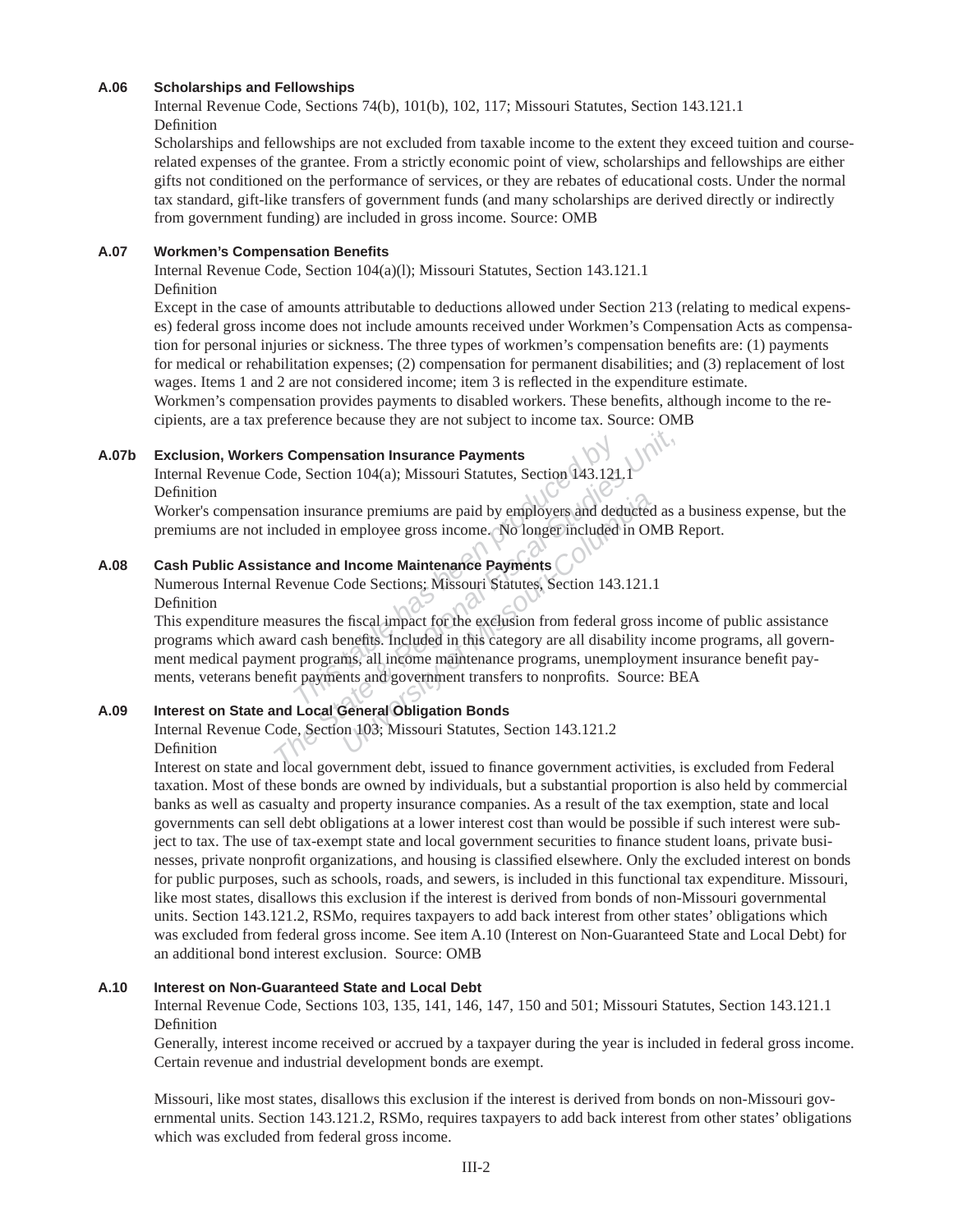There are also limits imposed on the amount of tax-exempt state and local government bonds that can be issued to fund private activity. The annual limit on the aggregate volume of student loans and most industrial development bonds was initially set at the greater of \$150 for each resident of a state or \$200 million if that was larger. The Tax Reform Act of 1986 combined the prior law volume cap for single-family mortgage revenue bonds and multifamily rental housing bonds with the cap for student loans and IDBs. The cap was set at \$50 per capita or a minimum of \$150 million for each state. Source: OMB

#### **A.10a Small Issue Industrial Development Bonds**

#### Definition

The interest on small issue industrial development bonds (IDBs) issued by state and local governments to finance private business property is excluded from income subject to tax. Depreciable property financed with small issue IDBs must be depreciated, however, using the straight-line method. Small issue IDBs are generally limited only to the face amount of the bond issue, although certain facilities, such as recreation or entertain ment facilities, cannot be so financed. The tax exemption of small issue bonds expired on Dec. 31, 1986, except for small issue IDBs exclusively issued to finance manufacturing facilities for which the tax exemption is scheduled to expire on Dec. 31, 1989. The budget cost of these bonds continues as long as they are outstanding. The Revenue Reconciliation Act of 1990 extended the authority to issue these through 1991.

#### **A.10b Bonds for Pollution Control and Waste Disposal**

#### Definition

Interest on state and local government debt issued to finance private pollution control and waste disposal facilities was excludable from income subject to tax. This authorization was repealed for pollution control equipment and a cap placed on the amount of debt that could be issued for waste disposal facilities by the Tax Reform Act of 1986.

### **A.10c Mortgage Housing Bonds**

#### Definition

ate and local government debt issued to finance priva<br> *This authorization was*<br> *This authorization was the amount of debt that could be issued for waste di*<br> **The amount of debt that could be issued for waste divided by** Fig. 2013<br> *The State and local government debt issued to finance private pollutio*<br> *The State form income subject to tax.* This authorization was repealed<br>
on the amount of debt that could be issued for waste disposal fa **Bonds**<br>**Bonds**<br>**Example 18 and the Source State Shows:**<br>**Bonds**<br>**Example 8** are used to finance homes purchased by first time bu<br>under 90 percent of the average area purchase pri<br>state-by-state cellings. The Tax Reform Ac Interest on all mortgage revenue bonds, issued before Jan. 1, 1990 by state and local governments, is exempt from taxation. Proceeds are used to finance homes purchased by first time buyers-with low to moderate incomes-of dwellings with prices under 90 percent of the average area purchase price. The annual volume of mortgage revenue bonds is restricted to state-by-state ceilings. The Tax Reform Act of 1986 included mortgage revenue bonds under the new unified volume cap which also covers student loan bonds and IDBs, as noted below.

Mortgage revenue bonds have been found to be relatively inefficient in providing subsidies to first time home buyers. States, therefore, have been authorized, through Dec. 31, 1989, to issue mortgage credit certificates (MCCs) in lieu of qualified mortgage bonds. MCCs entitle home buyers to income tax credits for a specified percentage of interest on qualified mortgage loans. In this way the entire amount of the subsidy flows directly to the home buyer without being partly diverted to financial middlemen or bondholders.

The aggregate annual amount of MCCs a state may substitute for mortgage bonds may not exceed 25 percent of the amount of qualified mortgage bonds that it could have issued under its annual ceiling.

### **A.10d Rental Housing Bonds**

#### Definition

Prior to 1987, state and local government issues of IDBs were restricted to multifamily rental housing projects in which 20 percent (15 percent in targeted areas) of the units were reserved for families whose income did not exceed 80 percent of the area's median income. The Tax Reform Act of 1986 increased these percentages while lowering the defined income limits. The set-aside is now 20 percent for families with incomes of no more than 50 percent rather than the former 80 percent of the area median income; or 40 percent for families with incomes of no more than 60 percent of the area median income. Other tax-exempt bonds for multifamily rental projects are generally issued with the requirement that all tenants must be low or moderate income families.

### **A.10e Bonds for Energy Facilities**

#### Definition

Tax exempt bond financing for small scale hydroelectric generating facilities expired at the end of 1985. If an application for the licensing of such a facility had been filed with the Federal Energy Regulatory Commission (FERC) before Jan. 1, 1986, tax exempt financing was available through 1988. Another provision authorizing tax exempt financing for steam generating or alcohol production facilities was repealed by the Tax Reform Act of 1986. The budget cost of this type of tax exempt financing will continue, however, until the bonds are retired.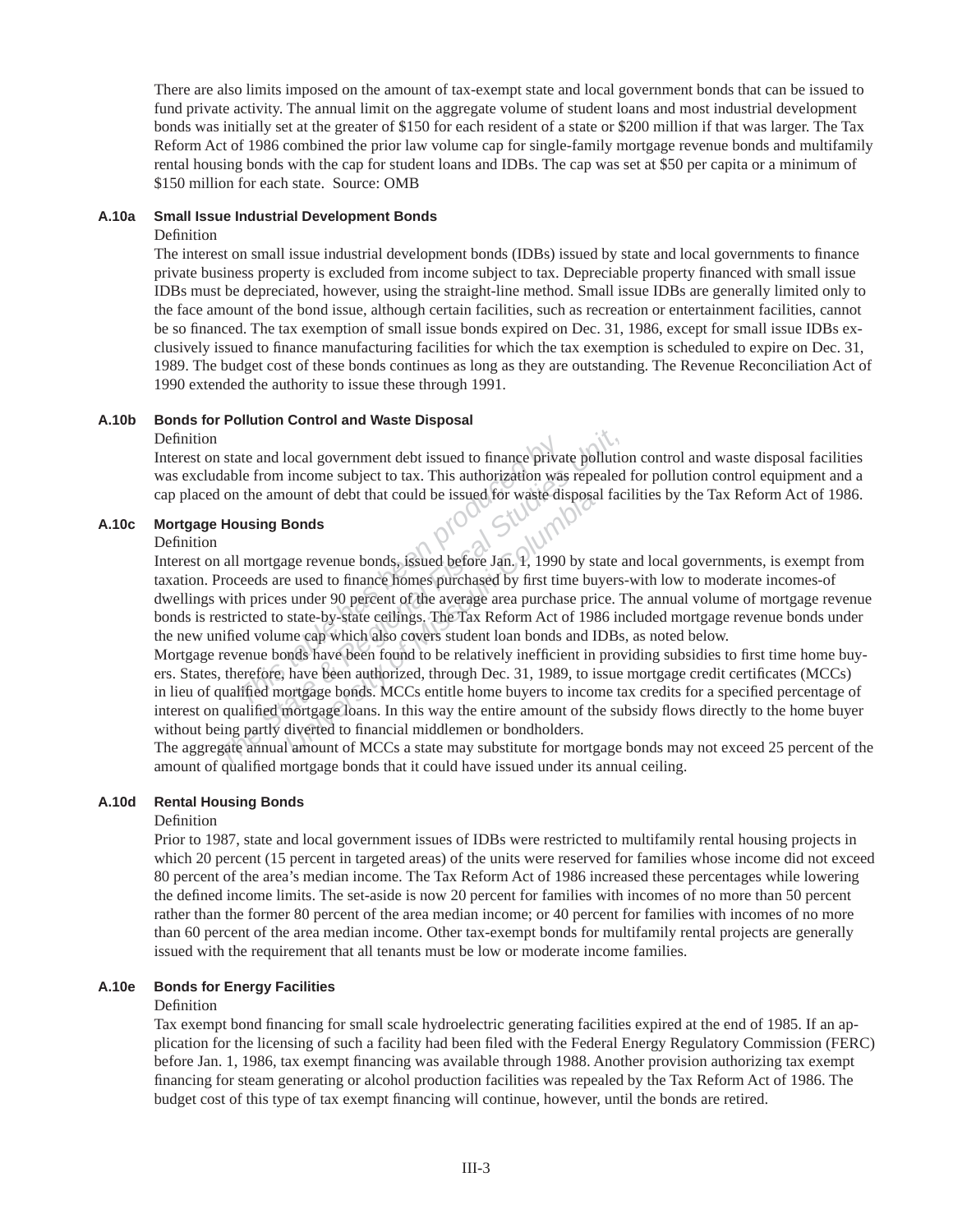#### **A.10f Bonds for Mass-Commuting Vehicles**

Definition

Until expiration on Dec. 31, 1984, state and local governments were allowed to issue tax-exempt obligations to finance the purchase of mass transit commuting vehicles for lease to government transit agencies. There will be continued budget effects as long as such bonds are outstanding.

### **A.10g Bonds for Airports and Similar Facilities**

#### Definition

Until passage of the Tax Reform Act of 1986, the interest on IDB's issued by state and local governments to finance airports, docks, wharves, and sports and convention facilities was exempt from tax. The Act repealed authorization to issue such bonds to finance sports and convention facilities, as well as privately owned airports, docks, and wharves. Government-owned airports, docks and wharves, may continue to be financed with tax-exempt bond issues, and these bonds are not covered by a value cap. This provision was extended by the Technical and Miscellaneous Revenue Act of 1988 to include bond issues to finance high speed rail facilities that need not be government owned.

# **A.10h Bonds for Educational Purposes**

#### Definition

Interest on state and local government debt issued to finance student loans or the construction of facilities used by private nonprofi t educational institutions is excluded from income subject to tax. The Treasury Department has exclusive jurisdiction over determination by the executive branch as to whether interest on any such obligation is exempt from tax.

# **A.10i U.S. Savings Bonds for Education**

#### Definition

France determination by the executive branch as to where the contraction<br> **The discrete seculated from tax** if the bonds, plus accrued interes<br>
or educational expenses. The exclusion from tax is ph<br>
2000 TO \$90,000 AND OVE Figure 2012 The State and Indian State and International Fiscal State and Internation by the executive branch as to whether interest<br> **As for Education**<br>
Miscellaneous Revenue Act of 1988 provides that interest on U.S.<br>
be **COLUMBIA**<br>
UNIVER SERVICES THE EXCUSSION AND TOWARD ON THE SERVICES THE EXCUSSION FOR THE EXCUSSION FOR THE SERVICES SERVICES SERVICES AND COVER \$40,000 to \$50,000 for single<br>
UNIVER SAMPLOVER \$40,000 to \$50,000 for singl The Technical and Miscellaneous Revenue Act of 1988 provides that interest on U.S. savings bonds, issued after Dec. 31, 1989, may be excluded from tax if the bonds, plus accrued interest, are trans ferred to an educational institution as payment for educational expenses. The exclusion from tax is phased out for joint returns with adjusted gross incomes of \$60,000 TO \$90,000 AND OVER \$40,000 to \$50,000 for single and head of household returns.

### **A.10j Bonds for Hospital Construction**

#### Definition

Interest earned on state and local government debt issued to finance hospital construction is excluded from income subject to tax.

### **A.10k Mortgage Bonds for Veterans**

Definition

The interest earned on general obligation bonds issued by state and local governments to finance housing for veterans is excluded from taxable income. There are, however, some restrictions on veterans mortgage revenue bonds. Their issuance is limited to five preexisting state programs and to amounts based upon previous volume levels for the period beginning on Jan. 1, 1979 and ending on June 22, 1984. Furthermore, future issues are limited to veterans who served on active duty before 1977.

### **A.11 Employer Provided Benefi ts**

All employee compensation is subject to tax unless the tax code contains a specific exclusion for the income. There are specific exclusions for the following employer-provided benefits: coverage under accident and health plans, accident and disability insurance, group term life insurance, educational assistance, transportation benefits (parking, van pools, and transit passes), child care, meals and lodging furnished for the convenience of the employer, employee awards, and other miscellaneous fringe benefits (e.g., employee discounts, services provided to employees at no additional cost to employers, tuition reductions, and de minimis fringe benefits). Each of these exclusions is classified as a tax expenditure in this report.

### **A.11a Employees' Meals and Lodging**

Internal Revenue Code, Sections 119 and 107; Missouri Statutes, Sections 143.121.1 and 143.431.1 Definition

Employees may exclude from federal gross income the value of meals and lodging provided in kind by their employers. In order to qualify for the exclusion, services must be provided for the employer's convenience and meals must be furnished on the employer's premises. Source: OMB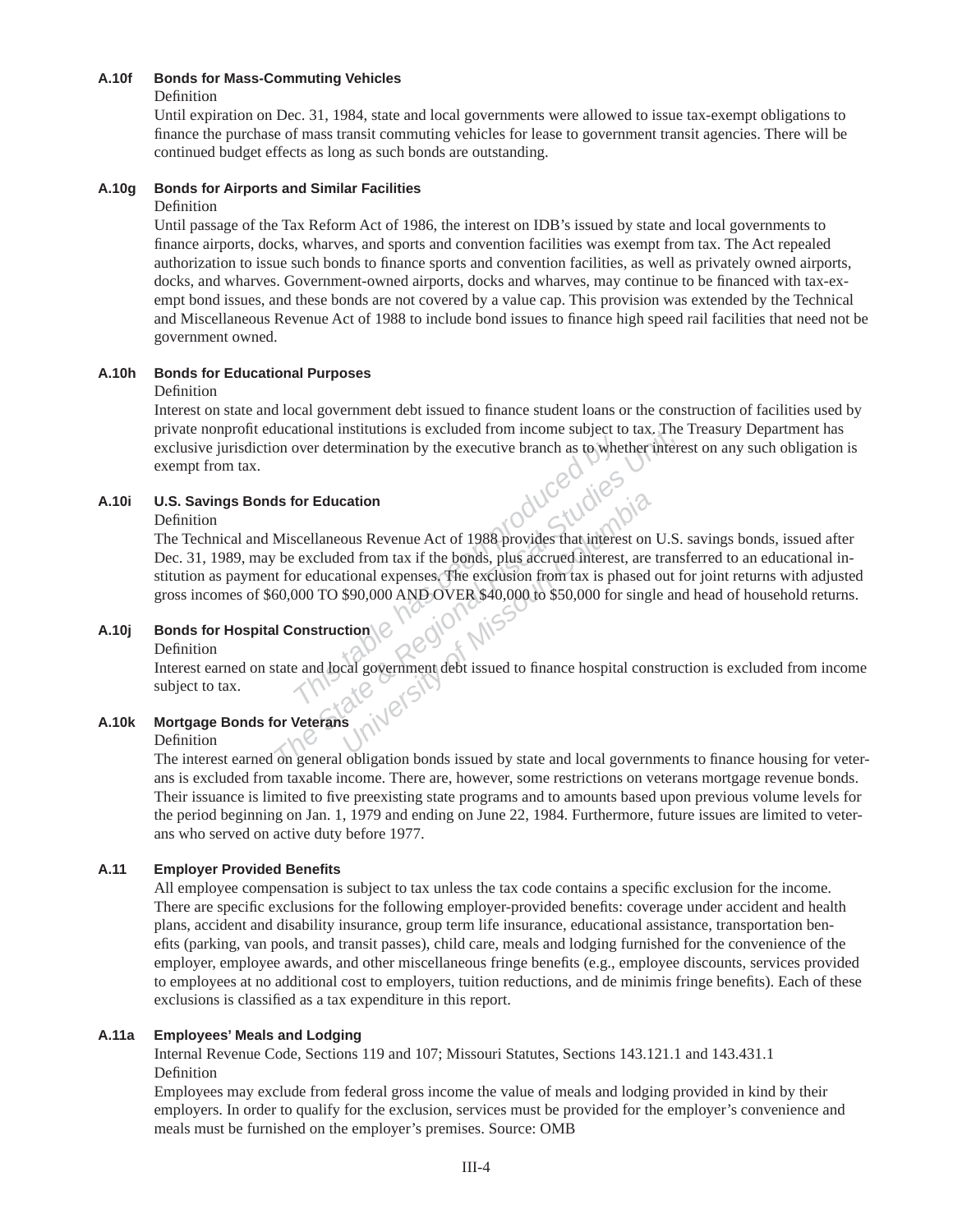#### **A.11b Miscellaneous Fringe Benefi ts**

Internal Revenue Ruling 132, 274j; Missouri Statutes, Sections 143.121.1 and 143.431.1 Definition

Miscellaneous fringe benefits are excluded from employees' federal gross income tax as defined in the tax code. These include employee awards, employee discounts, services provided to employees at no additional cost to employers, tuition reductions, and de minimis fringe benefits. Source: JCT

#### **A.11c Employee Discounts**

Internal Revenue Code, Section 132; Missouri Statutes, Section 143.121.1 Definition

Discounts provided by employers to their employees on the purchase of employers goods or services are excluded from the employee's federal gross income to the extent the discount does not exceed the employer's gross profit percentage.

#### **A.11d Employer Educational Expenditures**

Internal Revenue Code, Section 127; Missouri Statutes, Sections 143.121.1 and 143.431.1 Definition

*The State Bernary is* equired by the employer or by law as a condition of employer 2 this includes undergraduate and graduate-level courses. Education reductions to their employees. If the reduction is part of a qual may Since Jan. 1, 1979, employees may exclude from federal gross income reimbur sement for job related educational expenses where the course or class maintains or improves skills required in the employe e's trade or business or is expressly required by the employer or by law as a condition of employ ment. The limit is \$5,250 per year. As of 2002 this includes undergraduate and graduate-level courses. Educational institutions often provide partial or full tuition reductions to their employees. If the reduction is part of a qualified tuition reduction program, the employee may exclude the value of the reduction from income. Source: OMB

#### **A.11e Employer-Provided Child Care**

Internal Revenue Code, Section 129; Missouri Statutes, Sections 143.121.1 and 143.431.1 Definition

*The includes undergraduate and graduate-level courses* reductions to their employees. If the reduction is party exclude the value of the reduction from income. So **ovided Child Care** and Code, Section 129; Missouri Statut de the value of the reduction from income. Source:<br> **Child Care**<br> *University of employer-provided child or dependent care, not*<br> *University of employer-provided child or dependent care, not*<br> *University of Missouri Stat* In general, the value of employer-provided child or dependent care, not exceeding the earned income of the employee, is excluded from federal gross income. The limit is \$5,000 per year. Also excluded from income is the reimbursement by the employer to the employee for all or part of the expenses paid for child or dependent care, unless the taxpayer is eligible for and claims the child and dependent care credit. Source: OMB

### **A.11f Value of Employer-Provided Commuter Vehicle**

Internal Revenue Code, Section 124; Missouri Statutes, Sections 143.121.1 and 143.431.1 Definition

The value of qualified transportation (in the employers commuter vehicle) provided between the employee's residence and the place of employment is excluded from the employees federal gross income. The exclusion is ava ilable if the transportation is provided under a written plan and the value of the transportation is in addition to, not in lieu of, any compensation otherwise payable to the employee. Note: 12/2003 This appears to be part of A.11n in OMB report.

#### **A.11g Prepaid Legal Services Plan**

Internal Revenue Code, Sections 120; Missouri Statutes, Section 143.121.1 Definition

If the prepaid legal plan by an employer meets the requirements for a qualified group legal service plan, an employee receiving such benefits may exclude from federal gross income the value of legal service or benefits received. This exclusion expired for tax years ending after Dec. 31, 1988. For tax years ending after 1987, however, the exclusion is limited to an annual premium value of \$70. The Revenue Reconciliation Act of 1990 extended this expenditure through 1992. The limitation on the exclusion for tax years beginning in 1990 has been repealed.

#### **A.11h Employer Contribution to Qualifi ed Pension and Profi t-Sharing Plans**

Internal Revenue Code, Sections 401-407, 410 and 415; Missouri Statutes, Section 143.121.1 Definition

Contributions by an employer to a qualified employee's plan is excluded from federal gross income. A qualified plan may fall into two categories: (1) a defined contribution plan, or (2) a defined benefit plan. Earnings from these plans are also excluded from the employee's federal gross income. (In addition, the employer gets a cur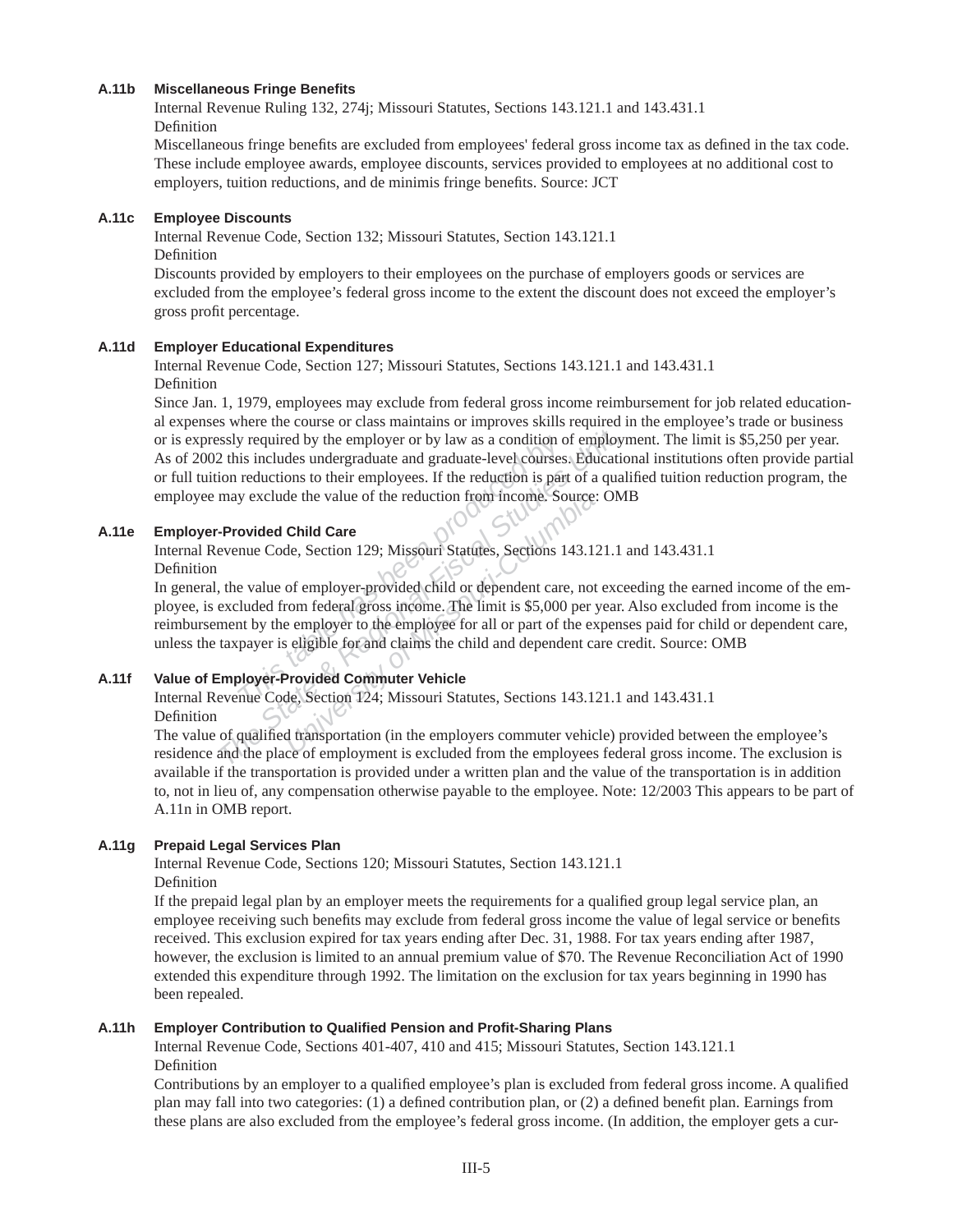rent deduction for allowable contributions under a qualified plan.) However, when a disbursement from such a plan is received by the taxpayer, such disbursement is included in federal gross income. Thus, the expenditure is more accurately described as a deferral and not an exclusion. Source: OMB

#### **A.11i Employer Contributions for Medical Insurance**

Internal Revenue Code, Sections 105 and 106; Missouri Statutes, Section 143.121.1 Definition

An employer's contribution made to accident or health plans for medical care is excluded from an employee's federal gross income. Employees may also exclude payments received from an employer financed health care plan for actual medical expense. This payment ex clusion also applies to medical care received by the employee's spouse and dependent. A self-employed person is not an employee for the purpose of this exclusion. Source: OMB

#### **A.11j Employer-Paid Accident and Disability Premiums**

Internal Revenue Code, Section 106; Missouri Statutes, Section 143.121.1 Definition

Contributions by an employer to accident or health plans for compensation to an employee for personal injury and sickness is excluded from federal gross income. Employees who actually pay the premium may also exclude from federal gross income the reimbursements made directly to them by such plans. Source: OMB

### **A.11l Employer Contributions to Supplemental Unemployment Insurance Plans**

Internal Revenue Code, Section 162; Missouri Statutes, Section 143.121.1 Definition

Compensation received under a workers' compensation act for personal injuries or sickness, damages received under a suit or settlement of a claim on account of personal injuries or sickness, and amounts received by a taxpayer under a policy of accident and health insurance are exempt from tax.

#### **A.11m Employer Contributions to Medicare**

Missouri Statutes, Section 143.121.1

Definition

**The Supplemental Unemployment Insurance Place,**<br> **Place, Section 162; Missouri Statutes, Section 143.121.1**<br> **Conduced a Monumentary Compensation act for personal injuries or sickly of accident and health insurance are ex The State of Supplemental Unemployment Insurance Plans**<br>
ode, Section 162; Missouri Statutes, Section 143.121.1<br>
Fived under a workers' compensation act for personal injuries or siement of a claim on account of personal i a workers' compensation act for personal injuries<br>
claim on account of personal injuries or sickness,<br>
ident and health insurance are exempt from tax.<br> **Medicare**<br>
1.121.1<br> **45** percent of employees' wages (up to \$48,000 i The employer's payment of 1.45 percent of employees' wages (up to \$48,000 in 1989) into the Hospitalization Trust Fund, which finances Medicare benefits, is not included in employees' reportable compensation. The exclusion from employee income of such in-kind compensation constitutes a tax expenditure. Source: OMB

# **A.11n Employer-Provided Transit Passes**

Internal Revenue Code, Section 132(f); Missouri Statutes, Section 143.121.1 Definition

Transit passes, tokens, fare cards and van pool expenses provided by an employer to defray an employee's commuting costs are excludable from the employee's income as a de minimis fringe benefit, if the total value of the benefi t does not exceed \$100 per month (in 2002 dollars), indexed in \$5 increments. Source: OMB

#### **A.11o Reimbursed Employee Parking Expenses**

Internal Revenue Code, Section 132(f); Missouri Statutes, Section 143.121.1 Definition

Parking at or near an employer's business premises that is paid for by the employer is excludable from the income of the employee as a working condition fringe benefit. The maximum amount of the parking exclusion is \$185 month (in 2002 dollars), indexed in \$5 increments. The tax expenditure estimate does not include parking at facilities owned by the employer. Source: OMB

#### **A.12 Income Earned Abroad by U.S. Citizens and Employer-Paid Foreign Housing Costs**

Internal Revenue Code, Sections 911 and 912; Missouri Statutes, 143.121.1 Definition

U.S. citizens who lived abroad, worked in the private sector, and satisfied a foreign residency requirement (330) or 365 days abroad) in 2002 may exlude up to \$80,000 in foreign earned income from U.S. taxes. In addition, if these taxpayers receive a specific allowance for foreign housing from their employers, they may also exclude the value of that allowance. If they do not receive a specific allowance for housing expenses, they may deduct against their U.S. taxes that portion of such expenses that exceeds one-sixth the salary of a civil servant at grade GS-14, step 1 (\$67,765 in 2002). Source: OMB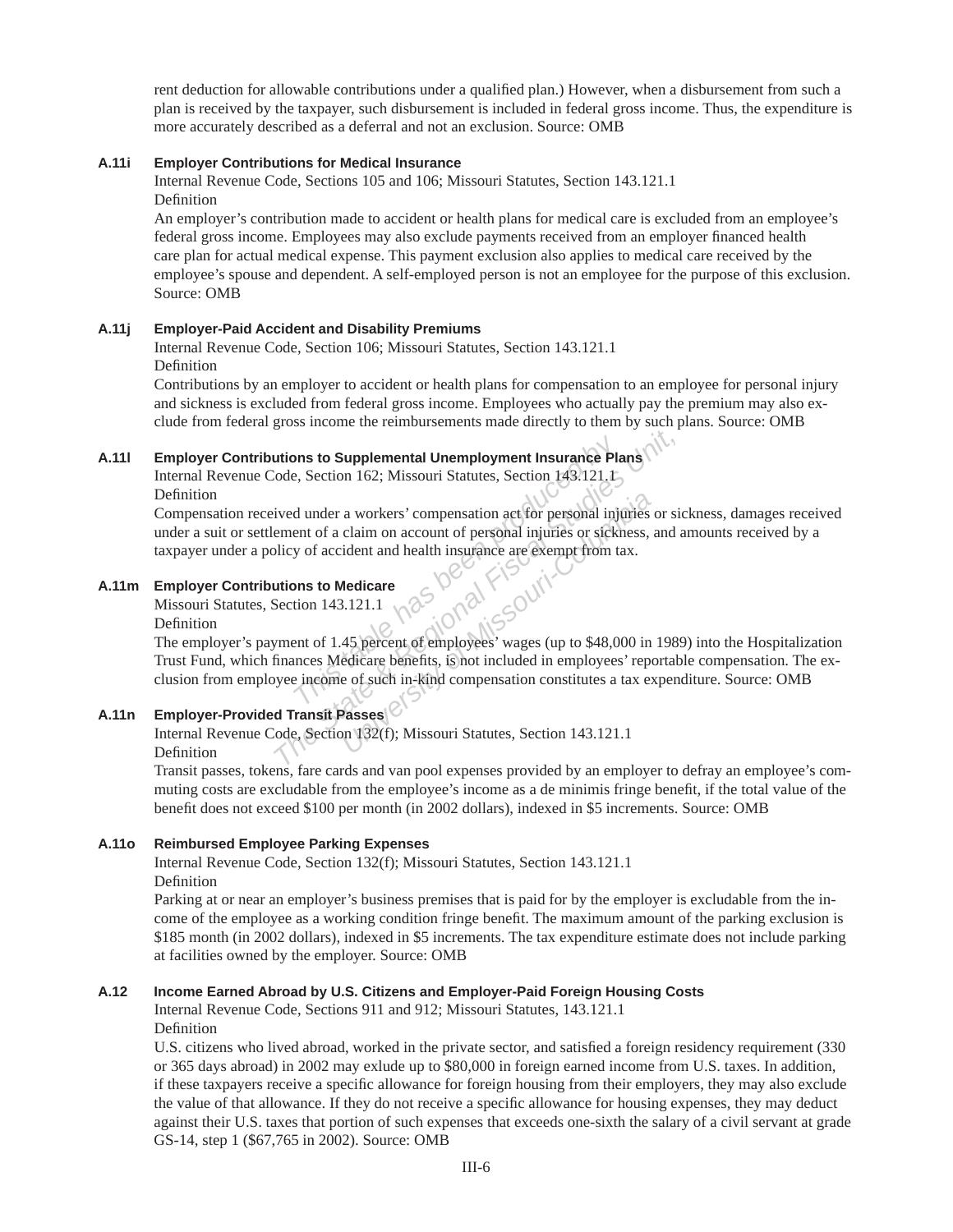#### **A.13 Individual Retirement Accounts**

Internal Revenue Code, Sections 219 and 408; Missouri Statutes, Section 143.121.1 Definition

Taxpayers who are not active participants in an employer-maintained retirement plan may deduct from gross income contributions to an Individual Retirement Account up to a maximum of \$3,000 regardless of income. Taxpayers who are an active participant in a qualified plan may also take this deduction if their adjusted gross income is less than \$34,000 in the case of single taxpayers or \$54,000 for individuals filing joint returns. Single taxpayers with adjusted gross incomes between \$34,000 and \$44,000 or individual taxpayers filing joint returns with incomes between \$54,000 and \$64,000 may deduct a prorated amount of their contribution. No deduction is allowed for single taxpayers with adjusted gross incomes over \$44,000 or individuals filing joint returns with adjusted gross incomes in excess of \$64,000. This was updated for 2002. Source: OMB

#### **A.14 Keogh Plans**

Internal Revenue Code, Sections 219, 220, 401-405 and 408-415; Missouri Statutes, Section 143.121.1 Definition

Self-employed taxpayers may take a deduction from federal gross in come for contributions made to Keogh retirement plans of the lesser of \$40,000 or 25 percent of the taxpayer's compensation for the year as of 2002. Source: OMB

#### **A.15 Life Insurance**

Internal Revenue Code, Section 101(a); Missouri Statutes, Section 143.121.1 Definition

**The Code, Section 101(a); Missouri Statutes, Section**<br> **Exercise, other than term policies, generally contain**<br> **The produced by bene**<br> **The form is not taxed as it accrues nor when received by bene**<br> **Code, Section 126;** Life insurance policies, other than term policies, generally contain a savings element. Savings in the form of policyholder reserves are accumulated from premium payments and interest is earned on the reserves. Such interest income is not taxed as it accrues nor when received by beneficiaries upon the death of the insured. Source: OMB

#### **A.16 Certain Agricultural Cost-Sharing Payments**

Internal Revenue Code, Section 126; Missouri Statutes, Section 143.121.1

Definition

**EXECUTE:**<br>**EXECUTE:**<br>**THE STATE STATE STATE STATE STATE STATE SPECIES A CONTROLLED THE STATE STATE STATE STATE STATE STATE STATE STATE STATE STATE STATE STATE STATE STATE STATE STATE STATE STATE STATE STATE STATE STATE ST Example 12** and the exclusion over the alternative contains and interaction of a sate accumulated from premium payments and interacted as it accrues nor when received by beneficiar axed as it accrues nor when received by Farmers may elect to exclude from federal gross income payments received from federal or state governments intended to help defray the cost of certain improvements made to the land. Qualifying payments include those made to: (1) conserve soil and water resources, (2) protect or restore the environment, (3) improve forests, and (4) provide a habitat for wildlife. Consistent with such exclusion, no current deduction, depreciation, amortization, depletion, or investment credit may be claimed with respect to the excludable amounts. The tax expenditure represents the revenue impact of the exclusion over the alternative provision if improvements were capitalized. This has a positive expenditure of less than \$50 million in 2003. Source: JCT

#### **A.17a Deferral of Capital Gains**

#### Definition

A taxpayer may exclude from federal gross income the gains received from the sale of his principal residence, provided he buys a replacement residence of equal or greater value within two years before or after the sale. There are two distinct components to this tax expenditure: a deferral and an exclusion. A deferral occurs because eventually the capital gain from the terminal sale (when no replacement purchase is made) will be subject to income taxation. This provision ended July 28, 1997.

#### **A.17b Exclusion of Capital Gains on Sales by Owners Aged 55 or Older**

#### Definition

There are two primary ways this deferral may be converted into a permanent exclusion. One way, not dealt with here, occurs when the owner of the home dies. [Estimates for the exclusion of capital gains at death are provided in item A.18 (Capital Gains at Death)]. The second manner is when a taxpayer 55 years of age or older sells his principal residence and takes a once-in-a-lifetime exclusion of up to \$125,000 of gain realized from the sale. Capital gains which were actually realized from previous home sales but deferred for tax purposes may thus be totally excluded from taxable income. Because the deferrals and this ex clusion are related, they are presented here together with separate estimates shown for each portion (item A.18 Capital Gains at Death). The fiscal impact estimates for both the deferral and the exclusion portion of this item measure the difference between current treatment and what would be the case if 100 percent of the gain from homes sales were included in taxable income. This provision ended July 28, 1997.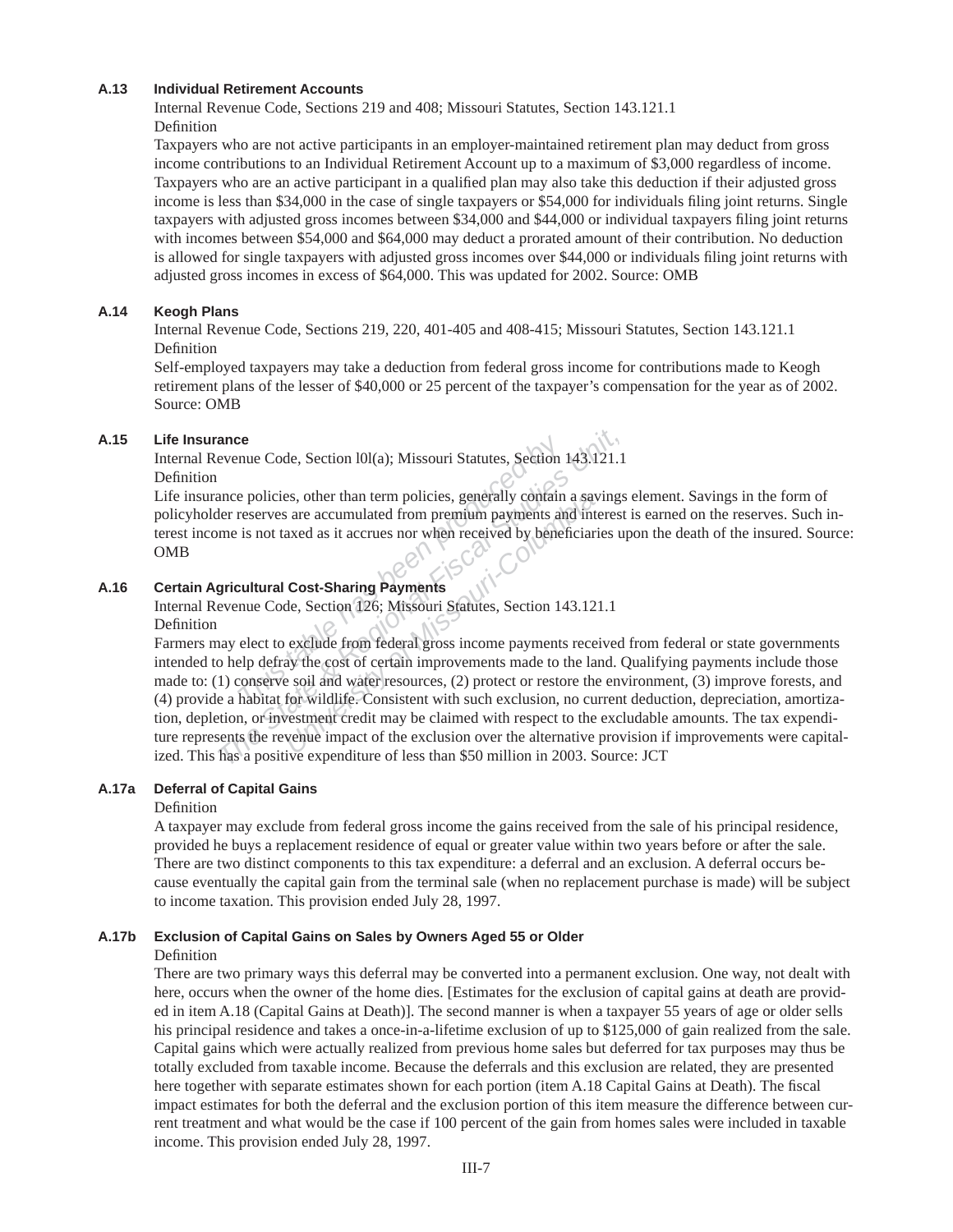#### **A.17c Capital Gains on Home Sales**

Internal Revenue Code 121; Missouri Statutes, Section 143.121.1 Definition

A taxpayer may exclude from tax up to \$500,000 if filing jointly or \$250,000 if single from the sale of a principal residence. Gross income shall not inlcude gain from the sale or exchange of property if, during the 5-year period ending on the date of the of the sale or exchange, such property has been owned and used by the taxpayer as the taxpayer's principal residence for periods aggregating 2 years or more. This exclusion applies to homes sold after May 6, 1997. Source: OMB

#### **A.18 Capital Gains at Death**

Internal Revenue Code, Sections 1001, 1002, 1014, 1015, 1023, 1221 and 1222; Missouri Statutes, Section 143.121.1

Definition

The assets in the estate of a person that has died are valued at their market prices. After payment of any estate tax that may be due, and after covering funeral and administrative expenses, heirs inherit what remains of the estate. The heirs' basis in the inherited assets is the valuation used for estate tax purposes. If the inherited assets appreciated during the decedent's lifetime, the income and estate tax laws permit a step-up in the heirs' basis to the valuation used for estate tax purposes. This upward reevaluation of the trans ferred assets is allowed without payment of the tax that had been deferred by the decedent with respect to the accrual of that appreciation. In effect, the deferred tax on the gain is forgiven. The resulting higher estate tax base is taxable at generally lower tax rates of the heirs. The net forgiveness of tax, itself a tax-exempt transfer, benefits the testator and his heirs, provided the testator was willing to hold appreciated assets. Source: OMB

### **A.19 Carry-Over Basis of Capital Gains on Gifts**

Internal Revenue Code, Section 1015; Missouri Statutes, Section 143.121.1

Definition

*The set is set is a tax produced by the decedent with respect to the on the gain is forgiven. The resulting higher estate the net forgiveness of tax, itself a tax-exempt transfer vas willing to hold appreciated assets. So The text wall the almosts.* The vertical State and point of the accridination of the accridination of the accriding higher estate tax base is s. The net forgiveness of tax, itself a tax-exempt transfer, benefits or was wi Ing to hold appreciated assets. Source: OMB<br> **Gains on Gifts**<br>
In 1015; Missouri Statutes, Section 143.121.1<br>
Et value of the property enters the transferor's lifetive<br>
sto the donee the donor's basis-the cost that was in<br> When a gift is made the market value of the property enters the transferor's lifetime transfer base. With the gift, the transferred property carries to the donee the donor's basis-the cost that was incurred when the property was first acquired. The donee assumes a tax obligation equal to the donee's tax rate times the difference between the market value of the gift and the donor's basis. The carry-over of the donor's basis allows a continued deferral of unrealized capital gains. This creates a tax preference because it is an exception to the reference tax law. The preference becomes even more valuable whenever the donee's income tax rate is lower than the donor's. An amount of the donor's deferred tax is then effectively forgiven. Source: OMB

# **A.20 Income from the Discharge of Indebtedness**

Internal Revenue Code, Sections 108 and 1017; Missouri Statutes, Section 143.121.1 Definition

Section 108 of the Internal Revenue Code provides that gain from the cancellation of a debt is taxable to the debtor. However, an exclusion is allowed if the discharge of debt occurs when the taxpayer is insolvent (i.e., liabilities exceed market value of total assets) and the following three criteria are met:

- 1. The person to whom the money is owed voluntarily agrees to forgive the debt;
- 2. The debtor can prove that he or she was insolvent at the time the debt was for given; and
- 3. The person to whom the money is owed does not claim the bad debt loss on his or her tax return.

When these criteria are met, the taxpayer may exclude all of the income gained up to, but not exceeding, the amount by which he or she was insolvent.

#### **A.21 Automobile Owners' Car Pool Receipts**

Internal Revenue Ruling 55-555; Missouri Statutes, Section 143.121.1 Definition

An automobile owner operating a car pool is allowed an exclusion from federal gross income equal to the amount of money received as reimbursements or fares from car pool riders. The tax expenditure is the money received that exceeds the cost incurred by the car pool operator.

#### **A.22 Parsonage Allowance**

Internal Revenue Code, Section 107; Missouri Statutes, Section 143.121.1 Definition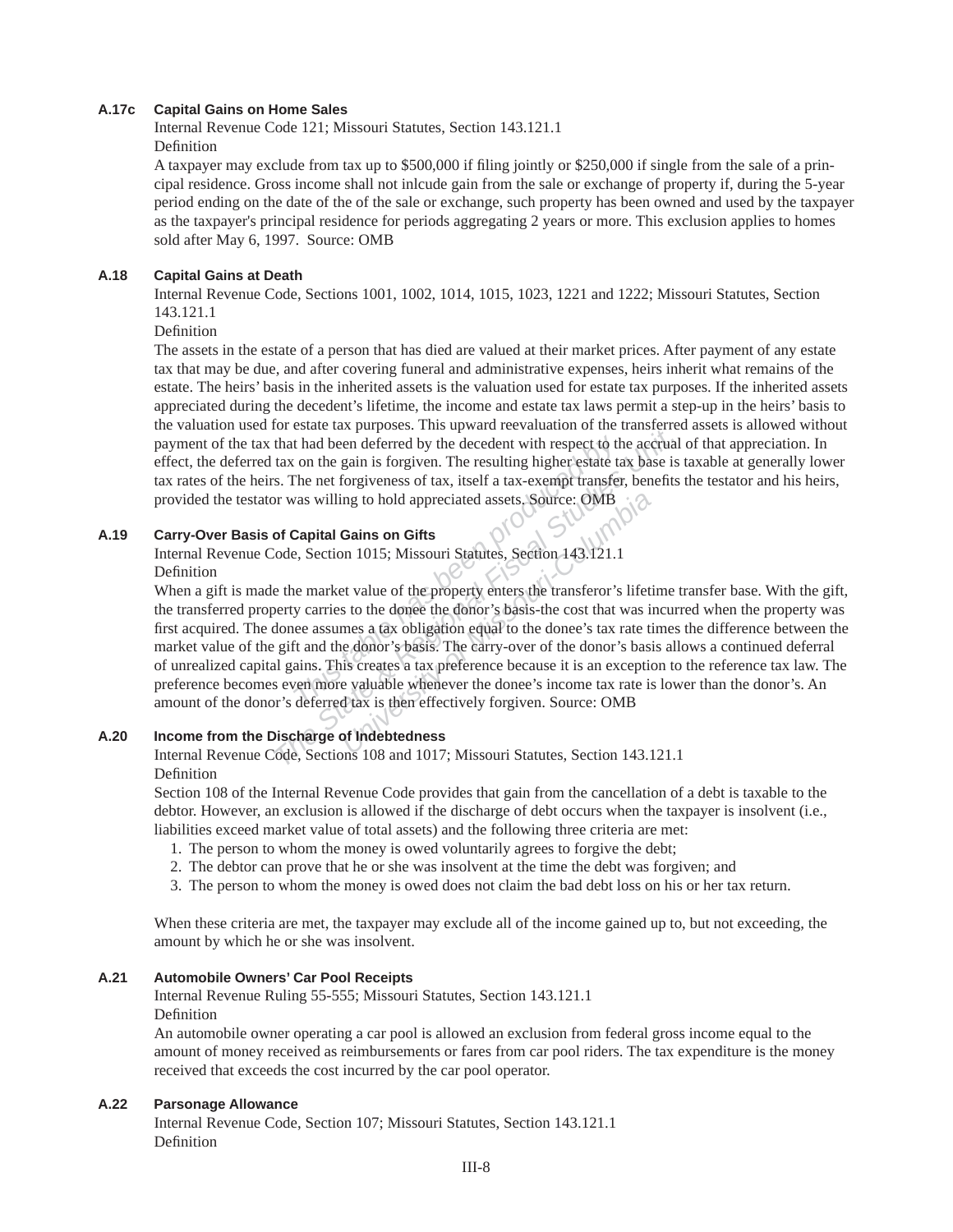The rental value of a dwelling furnished to a minister of the gospel is exempt from tax, as is a rental allowance to the extent that the allowance is used to rent or provide a home. This includes the portion of a retired minister's pension designated as a rental allowance by the national governing body of a religious denomination having complete control over the retirement fund. The exemption also applies to the rental value of a residence furnished to a retired minister (but not his widow). A minister is entitled to deduct mortgage interest and real property taxes paid on a personal residence even if the amounts expended are allocable to a rental allowance that is excludable from the minister's gross income. Source: OMB

#### **A.23 Special Business and Accounting Adjustments**

These expenditures are the result of special accounting provisions granted to businesses. They consist primarily of special rules for dealing with the expensing, amortization and depreciation of certain business expenses.

#### **A.23a Seven-Year Amortization for Reforestation Expenditures**

Internal Revenue Code, Sections 48 and 194; Missouri Statutes, Section 143.121.1 Definition

An amortization deduction is allowed for reforestation expenditures incurred in connection with the commercial production of timber. The deduction is limited to a maximum of \$10,000 per year over a seven-year period. Items qualifying as an expenditure are the cost of seed, seedlings, site preparation, labor, and machinery. Amount not reported due to MO impact of less than \$50,000 or expiration. Source: OMB

#### **A.23b Timber-Growing Costs**

Internal Revenue Code, Sections 48 and 194; Missouri Statutes, Section 143.121.1 Definition

*This Costs*<br>
The Code, Sections 48 and 194; Missouri Statutes, S.<br>
The Produced for inventory for use in one's own trade<br>
the production takes more than two years, the produce<br>
the extent that the production costs he had **The State State And Access State Access State & Region 143**<br> **The State Exercise & Regional Figures Control of the State State Binder State Binder State Binder State Binder<br>
In the produced for inventory for use in one's** of 1986 codified and made uniform the definition uced for inventory for use in one's own trade or buttion takes more than two years, the producer is in that the production costs he had incurred could l are effective with r The Tax Reform Act of 1986 codified and made uniform the definition of the costs that must be capitalized when goods are produced for inventory for use in one's own trade or business, or under contract to another party. When the production takes more than two years, the producer is required to capitalize interest he might have paid to the extent that the production costs he had incurred could have been used to retire debt. These new cost accounting rules are effective with respect to all such production begun after Dec. 31, 1986. However, timber production was specifically exempted from these "multi-period" cost capitalization rules. The new special benefit thus derived from this taxable income deferral is especially important in forestry due to the extremely long period of production. Source: OMB

# **A.23c Excess of Percentage Over Cost Depletion for Oil, Gas and Nonfuel Minerals**

Internal Revenue Code, Sections 613 and 613A; Missouri Statutes 143.121.1 Definition

Fuel mineral producers are generally allowed to take percentage depletion deductions rather than cost depletion as provided by the reference and normal tax rules. Under cost depletion, outlays not recovered immediately through expensing are deducted over the productive life of the property, much as other businesses take deductions for the depreciation of the capital goods they use. Unlike depreciation or cost depletion allowances, however, percentage depletion deductions are not limited to the cost of the investment. Taxpayers instead deduct a percentage of gross income from mineral production at rates of 22 percent for uranium, 15 percent for oil, gas and oil shale, and 10 percent for coal. The deduction, however, is limited to 50 percent of net income from the property and also to 65 percent of total taxable income in the case of oil and gas. Percentage depletion for oil and natural gas is available only for limited quantities of output produced by independent producers and royalty owners. Production from geothermal deposits is eligible for percentage depletion at the same rate as allowed for oil and gas, but with no limit on output and no limitation with respect to qualified producers.

Most nonfuel mineral extractors also make use of percentage depletion rather than cost depletion, with percentage depletion rates ranging from 22 percent for sulphur down to 5 percent for sand and gravel. A more detailed discussion is provided in the energy function.

Although owners of working interests in oil and gas properties are subject to the alternative minimum tax, they are exempted from the "passive income" limitations. A working interest is one that required the holder to manage, on behalf of himself and all other owners of interest, the development of wells and to incur all the costs of their operation. Exemption from the passive income limitations means that the working interest holder may, in all cases, aggregate negative taxable income from such interests with his incomes from all other sources. Thus, he will be relieved of the minimum tax rules limit on tax deferrals. Source: OMB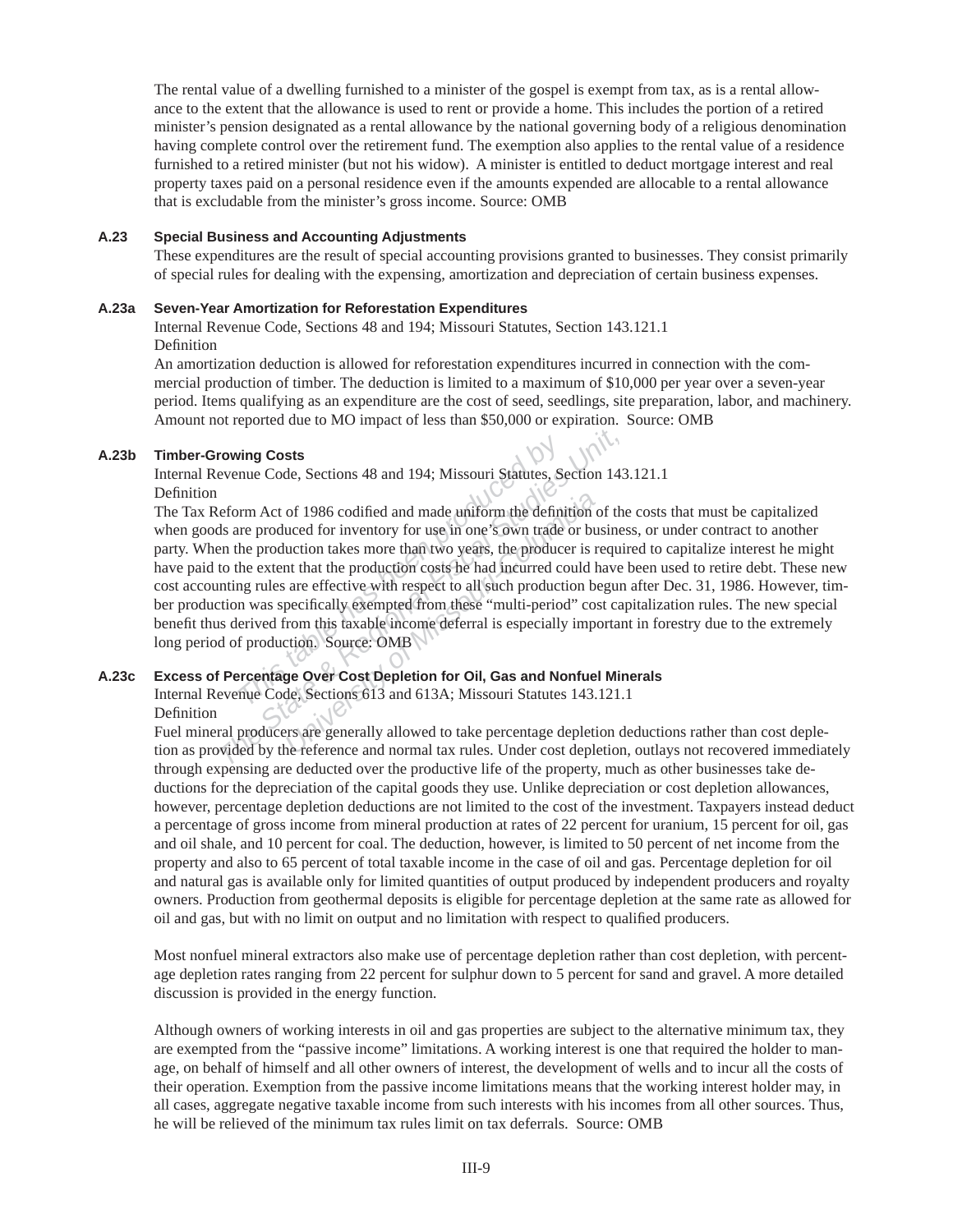#### **A.23d Expensing of Certain Capital Outlays and Special Cash Accounting Rules for Farmers**

Internal Revenue Code, Sections 162, 175, 180, 182, 278, 447, 464, 465, 704(d); Income Tax Regulations 1.61-4.1, 162-12 and 1.471-6; Missouri Statutes, Section 143.121.1 Definition

This deduction includes special treatment for soil and water conservation, purchases of fertilizer, clearing land, and purchasing planting, cultivating, maintaining, and developing citrus or almond groves. Farming corporations excused from using the accrual method of accounting, usually required when the sale of products is a material factor of the business, are:

- 1. S corporations,
- 2. the one-family corporation,
- 3. the two-family corporation,
- 4. the three-family corporation, and
- 5. any corporation with gross annual receipts not exceeding \$1 million.

Farmers were exempted from application of the uniform cost capitalization rules enacted in 1986 with respect to the production of livestock and crops with a production period of less than two years. The Technical and Miscellaneous Revenue Act of 1988 extended the exemption to all livestock. Additionally, farmers engaged in establishing orchards, the construction of farm facilities for their own use, or the production of any goods for sale with a production period of two years or more may elect not to capitalize costs. If they make such an election, they must use straight-line depreciation allowances for all depreciable property they use in farming.

**The depreciation allowances for all depreciable**<br> **The Theorem School School School School School School School School School School School School School School School School School School School School School School Scho** Government payments to farmers are part of their taxable incomes in the year received, as are all other payments for their services. The Technical Corrections and Miscellaneous Revenue Act of 1988 provides a special exception for drought relief payments. The reporting of payments received in one year may be deferred until the following year.

The drought relief payments are not reported due to expiration or an impact of less than \$50,000 or expiration. Source: OMB

### **A.23e Expensing of Research and Development Costs**

Internal Revenue Code, Section 174; Missouri Statutes, Section 143.121.1 Definition

*The State State State State State State State State State State State State State State State State State State State State State State State State State State State State State State State State State State State State S* Fechnical Corrections and Miscellaneous Revenue<br>
Eurerity of payments received in on<br>
The reporting of payments received in on<br>
The reported due to expiration or an impact of le<br>
Development Costs<br>
Development Costs<br>
Mand Taxpayers may claim a deduction for research and experimental expenditures incurred in connection with the taxpayer's trade or business. The taxpayer may account for these expenditures by electing to deduct costs in the current year, deduct the portion of cost that constitutes current expenses and capitalize the remaining costs and amortize them over a period of at least 60 months, or deduct current expenses and capitalize, without amortization, the remaining costs.

Research and development  $(R&D)$  expenditures are commonly referred to as investments because their benefits continue to accrue for several years, when they are successful. The characteristics of research and development, however, are such that it is difficult to identify completed, discrete research and development projects to determine whether the completed project is successful and, if it is successful, what its expected life will be. For these reasons, the statutory provision that these expenditures may be currently deducted (expensed) is considered part of the reference law. Notwithstanding, however, the absence of objective bases for determining whether  $R&D$ projects are completed and successful and, if successful, what their economic depreciation pattern might be, the normal tax standard views the expensing of research and development expenditures as the source of a tax expenditure entry. Source: OMB

#### **A.23f Expensing of Mineral Exploration and Development Costs**

Internal Revenue Code, Sections 263(c), 465, 616, 617, 704(d) and 1254; Missouri Statute s, Section 143.121.1 Definition

Certain expenditures for discovering fuel mineral properties may be deducted as current expenses rather than be capitalized and amortized over the productive life of the property. The tax treatment of a number of expenditures in this category departs from both the reference and normal tax rules.

In the case of oil and gas investments, the intangible drilling costs (IDCs) of successful wells, such as wages, the costs of using machinery for grading and drilling, and the cost of unsalvageable materials used in construct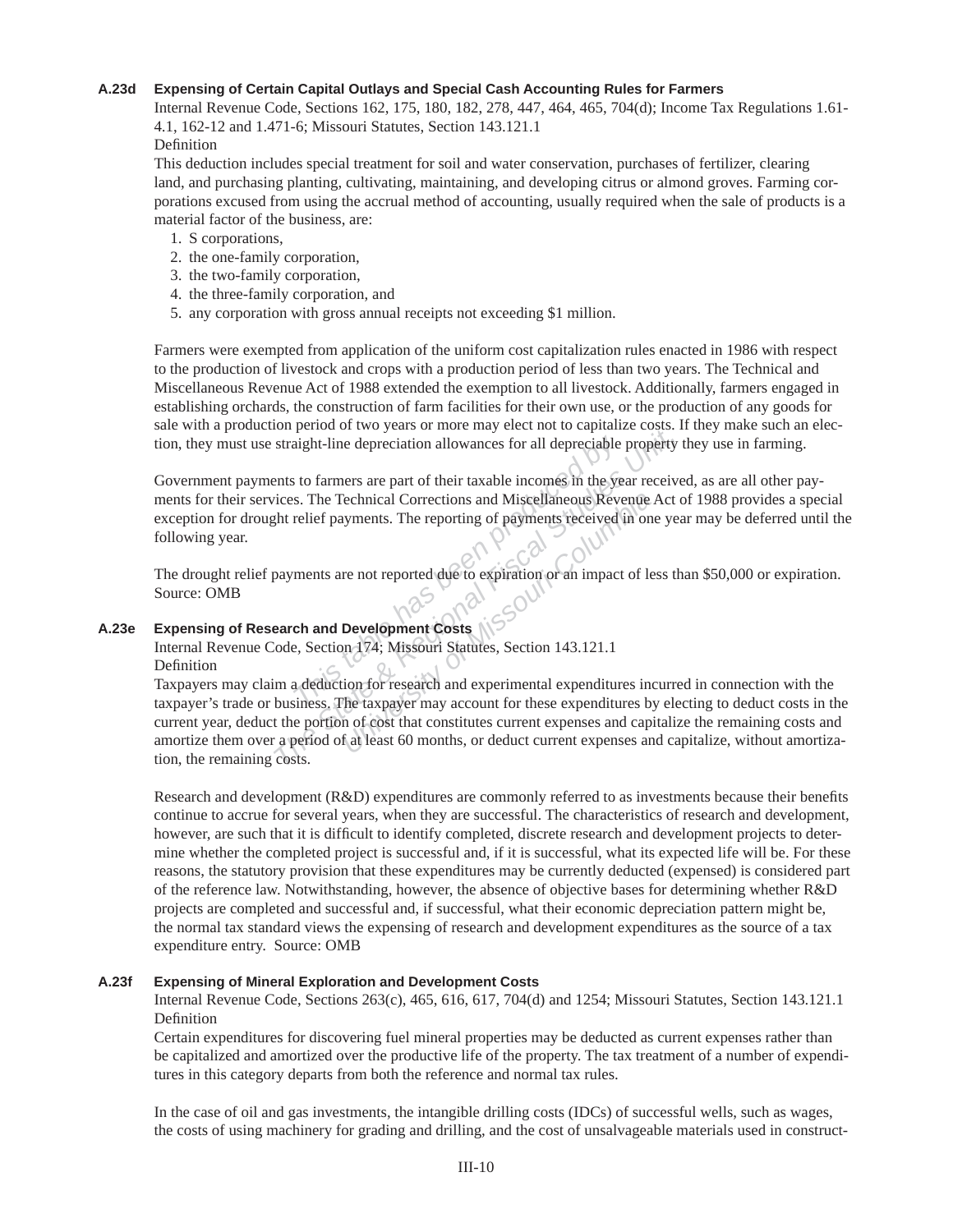ing wells, may be expensed. This provision is restricted to successful domestic wells.

Integrated oil companies may currently deduct only 70 percent of such costs and amortize the remaining 30 percent over five years. Other oil producers may deduct 100 percent of their IDCs, but if their IDCs less the amount which could be deducted had the IDCs been capitalized and amortized over ten years exceed 65 percent of the taxpayer's oil and gas income, the difference is subject to the minimum tax. The exploration and development costs of surface stripping and the construction of shafts and tunnels for other fuel minerals are also partially expensed; 70 percent of these costs may be currently deducted. The remaining 30 percent are deductible over five years.

As is true for fuel minerals, certain capital outlays as sociated with exploration and development of nonfuel minerals may be expensed rather than depreciated over the life of the asset. Source: OMB

#### **A.23g Accelerated Depreciation**

Internal Revenue Code, Section 168; Missouri Statutes, Section 143.121.1 Definition

been recalculated by OMB using a baseline deprecia<br>
Income and Product Accounts. The revised estimates<br>
provided by current law over a baseline determined b<br>
law depreciation allowances for machinery and equi<br>
pensing prov Free constructions and Product Accounts. The presentation rate all Income and Product Accounts. The revised estimates are interesting and Product Accounts. The revised estimates are interesting provided by current law over Using the normal tax baseline, the accelerated depreciation allowance gives rise to a tax expenditure when measured relative to economic depreciation. The tax expenditures for accelerated depreciation under the normal law concept have been recalculated by OMB using a baseline depreciation rate and replacement cost indexes from the National Income and Product Accounts. The revised estimates are intended to approximate the degree of acceleration provided by current law over a baseline determined by real, inflation adjusted, economic depreciation. Current law depreciation allowances for machinery and equipment include the benefits of the temporary 30 percent expensing provision. In many years the tax expenditures are negative, indicating that current law's tax depreciation allowances are smaller than those implied by economic depreciation. Source: OMB

# **A.23h Historic Structures**

Internal Revenue Code, Sections 167(n-o) and 191; Missouri Statutes, Section 143.121.1

#### Definition

provision. In many years the tax expenditures are<br>provision. In many years the tax expenditures are<br>vances are smaller than those implied by economic<br>de, Sections 167(n-o) and 191; Missouri Statutes, 9<br>erve and restore his Expenditures to preserve and restore historic structures qualified for a 25 percent investment credit prior to 1987. Furthermore, taxpayers were permitted to depreciate 87.5 percent of the investment notwithstanding the 25 percent capital grant implicit in the credit. Annual depreciation amounts were determined by the 18 year straight-line method. Beginning in 1987, the credit was reduced to 20 percent and the depreciable basis now must be reduced by the full amount of the credit taken. Annual depreciation deductions must be determined by the straight-line method over 27.5 years for residential structures and 31.5 years otherwise. Source: OMB

#### **A.23i Rehabilitation of Housing**

Internal Revenue Code, Section 167(k); Missouri Statutes, Section 143.121.1 Definition

Until it expired on Dec. 31, 1986, taxpayers could elect under certain conditions to amortize rehabilitation expenditures for low and moderate income rental housing over a five-year period lieu of ACRS depreciation. To qualify, rehabilitation expenditures had to range between \$3,000 and \$20,000 per dwelling unit. The limit per dwelling unit was \$40,000 on units which could be purchased by the tenants at a price that limited the profit to the seller. There will be a continued budget effect from qualified expenditures for which the five-year amortization period had been selected. Amount not reported due to MO impact of less than \$50,000 or expiration. Source: OMB

#### **A.23j Mining Reclamation Reserves Deduction**

Internal Revenue Code, Section 468; Missouri Statutes, Section 143.121.1 Definition

Taxpayers can elect to adopt a uniform method for deducting qualified reclamation and closing costs that are associated with mining and solid waste disposal properties in advance of economic performance. In general, "qualified reclamation and closing costs" include expenses incurred under the Surface Mining Control and Reclamation Act of 1977, the Solid Waste Disposal Act, or any other similar federal, state, or, in the case of waste disposal sites, local law. Taxpayers may revoke an election made with respect to any property; however, a revocation is irreversible.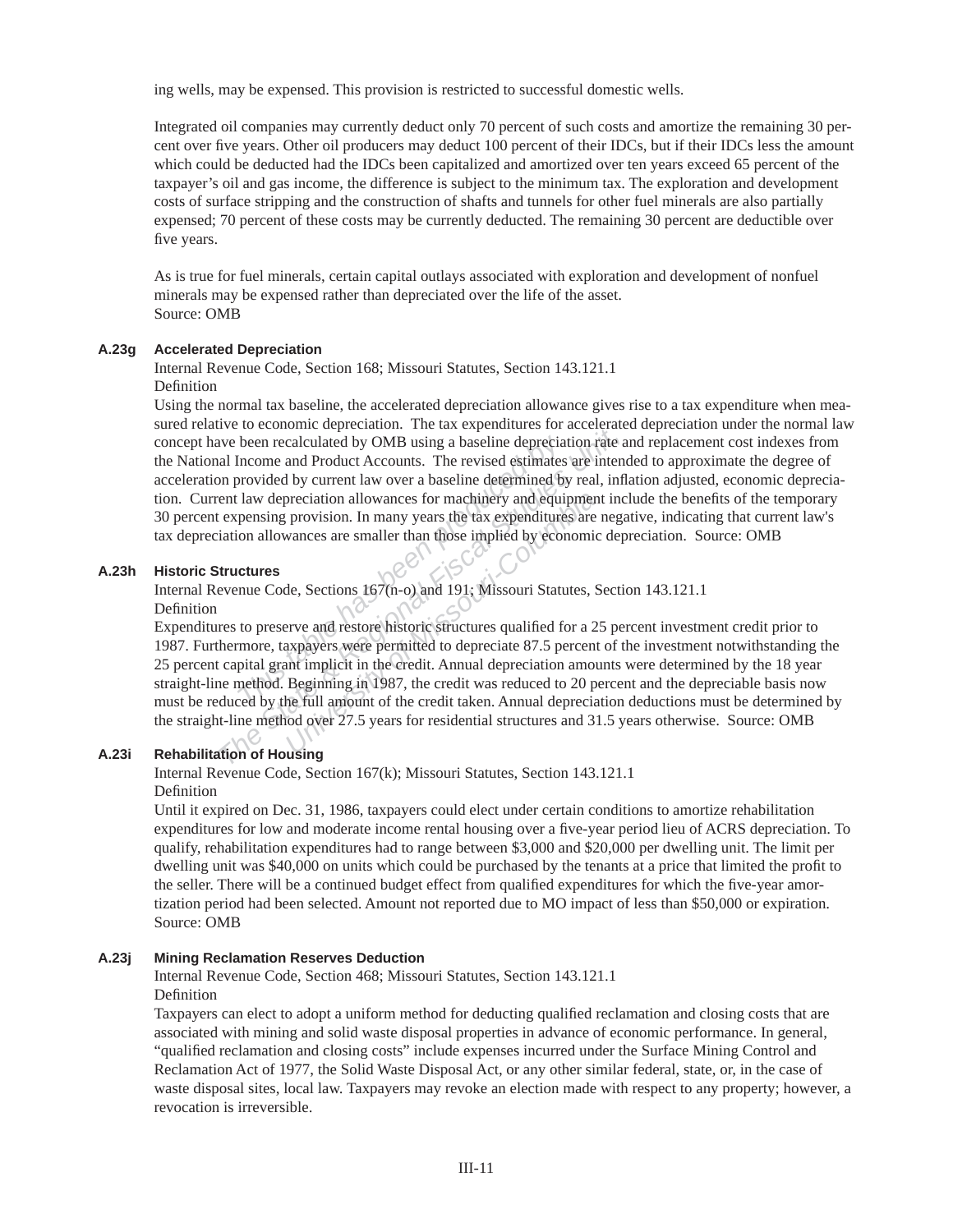The election to claim advance reclamation and closing cost deductions may not be made unless the tax payer establishes a separate reserve account (sinking fund account) for reclamation costs and a separate reserve account for closing costs. The accounts are required for each reserve property for which the election is made. The reserves are used to determine additional deductions for excess amounts paid, and to determine amounts that must be added back to income, each year.

In the case of qualified reclamation costs, the deduction for any tax year is equal to the current reclamation costs allocable to a property disturbed during the tax year. Current reclamation costs are the qualified costs that would be paid if the reclamation activities were performed currently.

The deduction for qualified closing costs for any tax year is equal to the current closing costs allocable to the production from a property during such tax year. Current closing costs are the qualifying costs that would be paid if the closing activities were performed currently. Closing costs are determined on the unit-of-production method for mine sites and on the unit-of-capacity method for solid waste disposal sites. Amount not reported due to MO impact of less than \$50,000 or expiration. Source: OMB

#### **A.23k Special Treatment of Agricultural Loans**

Internal Revenue Code, Section 108; Missouri Statutes, Section 143.121.1 Definition

**The discharge of qualified farm indebtedness owed to a mment of agency, or instrumentality thereof, may be The debt must be incurred directly in connection with ming. Also, this relief applies only if at least 50 perce ax** Income arising from the discharge of qualified farm indebtedness owed to an unrelated lender, including a federal, state, or local government of agency, or instrumentality thereof, may be excluded from a taxpayer's if certain requirements are met. The debt must be incurred directly in connection with the operation by the taxpayer of the trade or business of farming. Also, this relief applies only if at least 50 percent of the taxpayer's aggregate gross receipts for the three tax years preceding the tax year in which the discharge of indebtedness occurs is attributable to the trade or business of farming. The discharge of indebtedness income is forgiven after reduction of tax attributes and basis (including basis in farmland).

In the discharge of qualified farm indebtedness owed to an unrelate<br>vernment of agency, or instrumentality thereof, may be excluded<br>et. The debt must be incurred directly in connection with the oper:<br>farming. Also, this re Also, this relief applies only if at least 50 percent of preceding the tax year in which the discharge of if farming. The discharge of indebtedness income is basis in farmland).<br>
unted special tax treatment by being forgiv In 1986, farmers were also granted special tax treatment by being forgiven the tax liability on certain forgiven debt. Normally, the amount of loan forgiveness is accounted for as a gain (income) of the debtor and he must either report the gain, or reduce his recoverable basis in the property to which the loan relates. If the debtor elects to reduce basis and the amount of forgiveness exceeds his basis in the property, the excess forgiveness is taxable. However, in the case of insolvent (bankrupt) debtors, the amount of loan forgiveness never results in an income tax liability. The act provides that any farmer with forgiven debt will be considered insolvent for tax purposes and thus qualify for income tax forgiveness. Source: OMB

# **A.23l Business Start-Up Costs**

Internal Revenue Code, Section 195; Missouri Statutes, Section 143.121.1 Definition

When an individual or corporation acquires or otherwise enters into a new business, certain "start-up" expenses, such as the costs of investigating opportunities and legal services, are normally incurred. The taxpayer may elect to amortize these outlays over 60 months although they are similar to other payments he makes for nondepreciable intangible assets that are not recoverable until the business is sold. Source: OMB

#### **A.23m Removing Architectural Barriers to the Handicapped**

Internal Revenue Code, Section 190; Missouri Statutes, Section 143.121.1 Definition

The investment cost of making any business facility or vehicle accessible to persons suffering physical or mental disabilities may be currently recovered (deductible), rather than capitalized as part of the taxpayer's basis in such property, and recovered by subsequent depreciation allowances as is generally required by the reference tax law. Amount not reported due to MO impact of less than \$50,000 or expiration. Source: OMB

#### **A.23n Imputed Interest Rules**

Internal Revenue Code, Section 1274; Missouri Statutes, Section 143.121.1

Definition

Under reference tax law rules commonly referred to as original issue discount (OID), both the holder and seller of a financial contract, the lender and borrower, respectively, are generally required to report interest earned in the period it accrues, not when the contract payments are made. Moreover, the amount of interest accruable is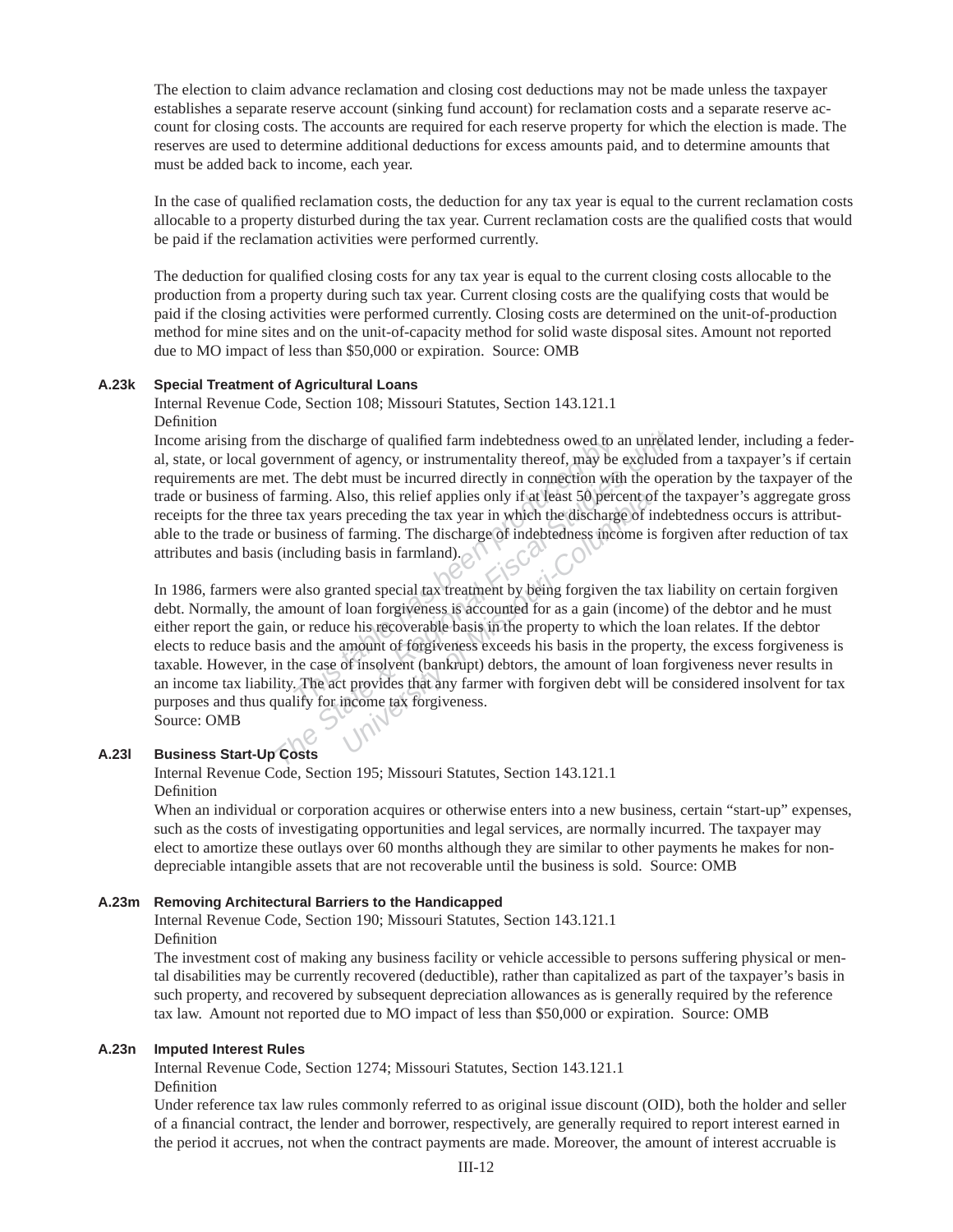determined by the actual price paid for the contract, not by the stated or nominal principal and interest stipulated in the contract. In those instances in which the buyer of property worth more than \$250,000 issues his promise to pay in exchange for the property, similar rules apply, including rules to impute an effective interest rate when the value of the property (amount lent by the seller of the property) is not otherwise ascertainable.

Exceptions to the general rules for accounting for interest expense or income include the following: (a) permission for the mortgagor of his personal residence to treat the discount from the nominal principal of his mortgage loan, commonly called "points," as prepaid interest which is deductible in the year paid, not the year accrued; and (b) sellers of farms and small businesses worth less than \$1 million, in exchange for the purchaser's debt obligation, are exempted from the OID rules. This is \$750,000 more than the \$250,000 exemption that the reference tax law generally allows for such transactions. Source: OMB

#### **A.23o Passive-Loss Real Estate Exemption**

Internal Revenue Code, Section 469; Missouri Statutes, Section 143.121.1 Definition

The Tax Reform Act of 1986 disallowed the offset of passive losses against income from other sources. Losses up to \$25,000 attributable to certain rental real estate activity, however, were exempted from this rule. Source: OMB

#### **A.23p Gas and Oil Exception to Passive-Loss Limitation**

Internal Revenue Code, Section 469(c); Missouri Statutes, Section 143.121.1 Definition

**Exception to Passive-Loss Limitation**<br>nue Code, Section 469(c); Missouri Statutes, Section<br>ners of working interests in oil and gas properties are<br>from the "passive income" limitations. A working in<br>f of himself and all **Dil Exception to Passive-Loss Limitation**<br>
Evenue Code, Section 469(c); Missouri Statutes, Section 143.121.<br>
Downers of working interests in oil and gas properties are subject to<br>
ted from the "passive income" limitations *University interests in oil and gas properties are subjes* (e "passive income" limitations. A working interest self and all other owners of interest, the developm protion from the passive income limitations means to egati Although owners of working interests in oil and gas properties are subject to the alternative minimum tax, they are exempted from the "passive income" limitations. A working interest is one that required the holder to manage, on behalf of himself and all other owners of interest, the development of wells and to incur all the costs of their operation. Exemption from the passive income limitations means that the working interest holder may, in all cases, aggregate negative taxable income from such interests with his incomes from all other sources. Thus, he will be relieved of the minimum tax rules limit on tax deferrals. Amount not reported due to MO impact of less than \$50,000 or expiration. Source: OMB

#### **A.23q Income Earned by Voluntary Employee Benefi ciary Associations**

Internal Revenue Code, Section 512(a); Missouri Statutes, Section 143.121.1

Definition

Generally, the income generated by businesses is subject to income tax. However, the income from business operations conducted by exempt organizations, such as fraternal societies and voluntary employee benefit associations, is exempt from tax. Amount not reported due to MO impact of less than \$50,000 or expiration. Source: OMB

#### **A.24 U.S. Savings Bonds**

Internal Revenue Code, Section 61, 135 and 454; Missouri Statutes, Section 143.121.1 Definition

The interest on U.S. savings bonds is not taxable until the bonds are redeemed, thereby deferring tax liability. The deferral is equivalent to an interest-free loan and, therefore, it is a tax expenditure. Source: OMB

#### **A.25 Real-Property Installment Sales**

Internal Revenue Code, Section 453; Missouri Statutes, Section 143.121.1 Definition

Prior to 1987, sellers of real and personal property could defer taxable income from "installment sales." Sellers who extended credit to a purchaser could defer the tax on gains from the sale until the receipt of the loan repayment. The Tax Reform Act of 1986 denied use of the installment method to all sellers of property sold in national markets, such as securities, and to sellers using "revolving credit" arrangements. The Act also installed a "proportionate disallowance rule" which restricted the tax benefit to the amount of credit extended that was financed by the seller's own equity. Because the installment method was generally available to all sellers before tax reform, the installment method was not considered a tax expenditure.

The Omnibus Budget Reconciliation Act of 1987 repealed the use of the installment method by all dealers in personal and real property, i.e., sellers who regularly hold property for sale or resale. It also repealed the proportionate used in their business. The 1987 Act, however, required payment of interest to the Federal Government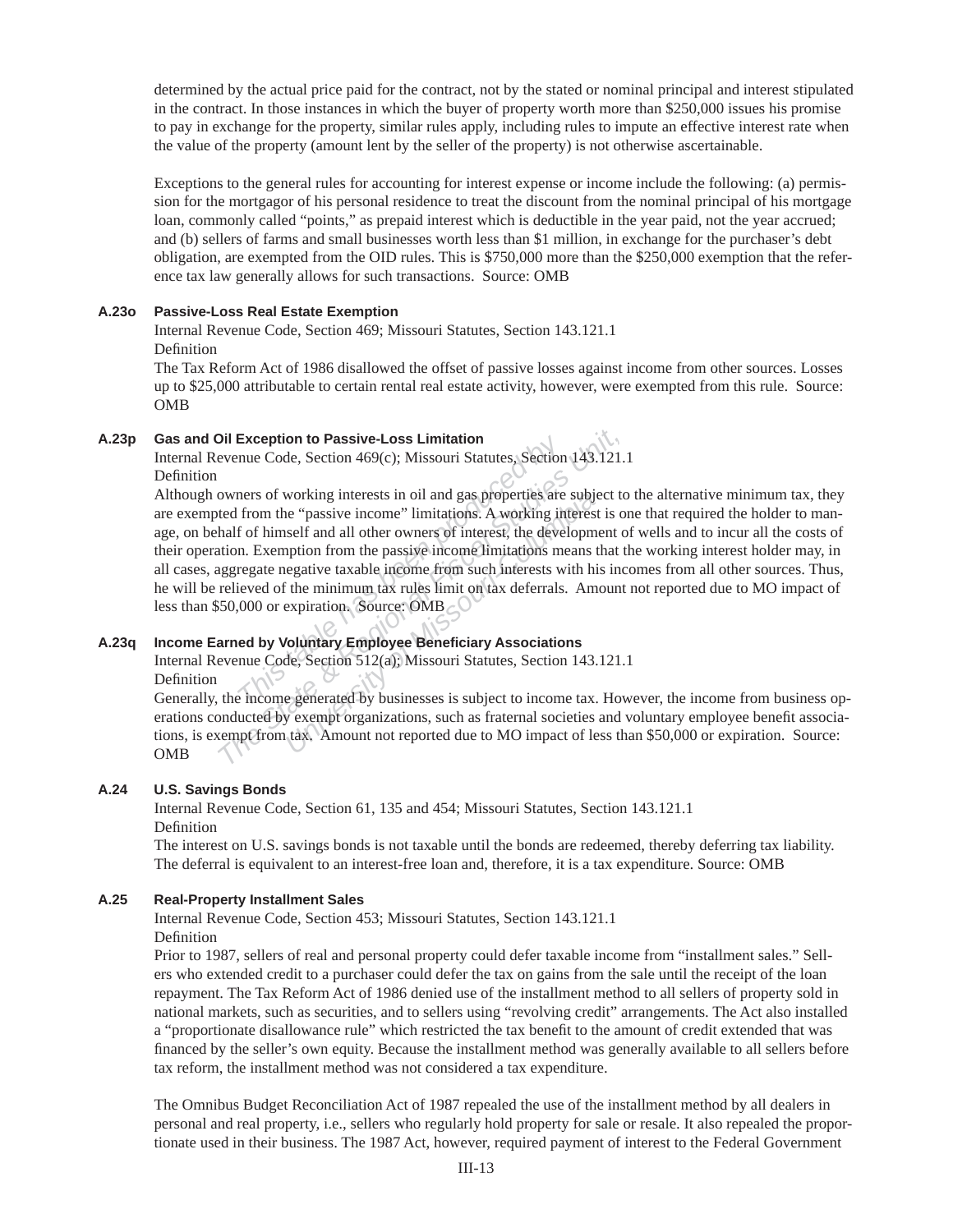on deferred taxes attributable to the sellers' total installment obligations in excess of \$5 million but including only property with sales prices exceed ing \$150,000. The payment of a market rate of interest eliminates the benefit of the tax deferral. Thus, the 1987 Act restores pre-tax reform law for nondealers with total installment obligations of less than \$5,000,000. The tax benefit for these "small" nondealers is, therefore, a tax expenditure. Source: OMB

#### **A.26 Deferral of Gains from Sale of Broadcasting Facilities—Minorities**

Internal Revenue Code, Section 1071; Missouri Statues, Section 143.121.1 Definition

The voluntary sale of assets generally requires the seller to pay tax on the gain that has accrued over the period of ownership. However, in the case of an involuntary sale, as when an owner's property must be sold in a condemnation proceeding, or to implement a change in a government's regulatory policy, the owner is permitted to defer payment of tax, provided the proceeds are reinvested in similar property within a specified period. In 1979, the Federal Communications Commission instituted a policy of encouraging minority group ownership of broadcast licenses. Since that time, the tax laws have been interpreted to permit voluntary sellers of licensed broadcasting facilities to defer payment of capital gains tax when the buyer has been certified as a "minority business," in effect treating the sale as "involuntary." Amount not reported due to MO impact of less than \$50,000 or expiration. Source: OMB

#### **A.27 Income Treatment of Losses from Small Corporation Stock Sales**

Internal Revenue Code, Section 1244; Missouri Statutes, Section 143.121.1 Definition

**The Example Has Been produced by Control States**<br> **The Section 1244;** Missouri Statutes, Section 143.121.1<br> **The absorting has been produced by Contract and Solution**<br> **This is the Comporation**<br> **This is the Comporation**<br> **The State State State State State State And The State State State State State State State Book State State State State State As ordinary losse<br>
10 annual capital loss write-off limit if the corporation's capitalizat<br>
15 u** In the sale of such stock may be treated as ordinary<br>
apital loss write-off limit if the corporation's capital<br> **Small Business Stock**<br>
in ; Missouri Statutes, Section 143.121.1<br>
provided for capital gains from qualified s Up to \$100,000 in losses from the sale of such stock may be treated as ordinary losses, and therefore not be subject to the \$3,000 annual capital loss write-off limit if the corporation's capitalization is less than \$1 million. Source: OMB

# **A.27a Capital Gains Exclusion for Small Business Stock**

Internal Revenue Code, Section ; Missouri Statutes, Section 143.121.1 Definition

An exclusion of 50 percent is provided for capital gains from qualified small business stock held by individuals for more than 5 years. Source: OMB

# **A.28 Self-Employed Health Insurance Premium**

Internal Revenue Code, Section 162; Missouri Statutes, Section 143.121.1 Definition

Self-employed taxpayers may deduct a percentage of their family health insurance premiums. The deductible percentage is 60 percent in 2001, 70 percent in 2002, and 100 percent in 2003 and thereafter. Self-employed persons are not allowed this deduction if their spouses are employees and eligible to participate in an employersubsidized health plan. Source: OMB

#### **A.29 Self-Employment Tax**

Internal Revenue Code, Section 164; Missouri Statutes, Section 143.121.1 Definition Beginning in 1990, self-employed persons could exclude one-half of their self-employment tax. Source: OMB

#### **A.30 Cancellation of Indebtedness**

Internal Revenue Code, Section 108; Missouri Statutes, Section 143.121.1 Definition

Individuals are not required to report the cancellation of certain indebtedness as current income. However, if they do not, it would be included as an adjustment in the basis of the underlying property. Source: OMB

### **A.31 Employment-Related Moving Expenses**

See Appendix III - C.06. Source: OMB

### **A.32 Medical Savings Account**

Internal Revenue Code, Section 106, 220; Missouri Statutes, Section 143.121.1 Definition

Beginning Jan. 1, 1997, qualified taxpayers may deduct annual contributions to a medical savings account. (MSA). Employer contributions to MSAs (except those made through cafeteria plans) for qualified employees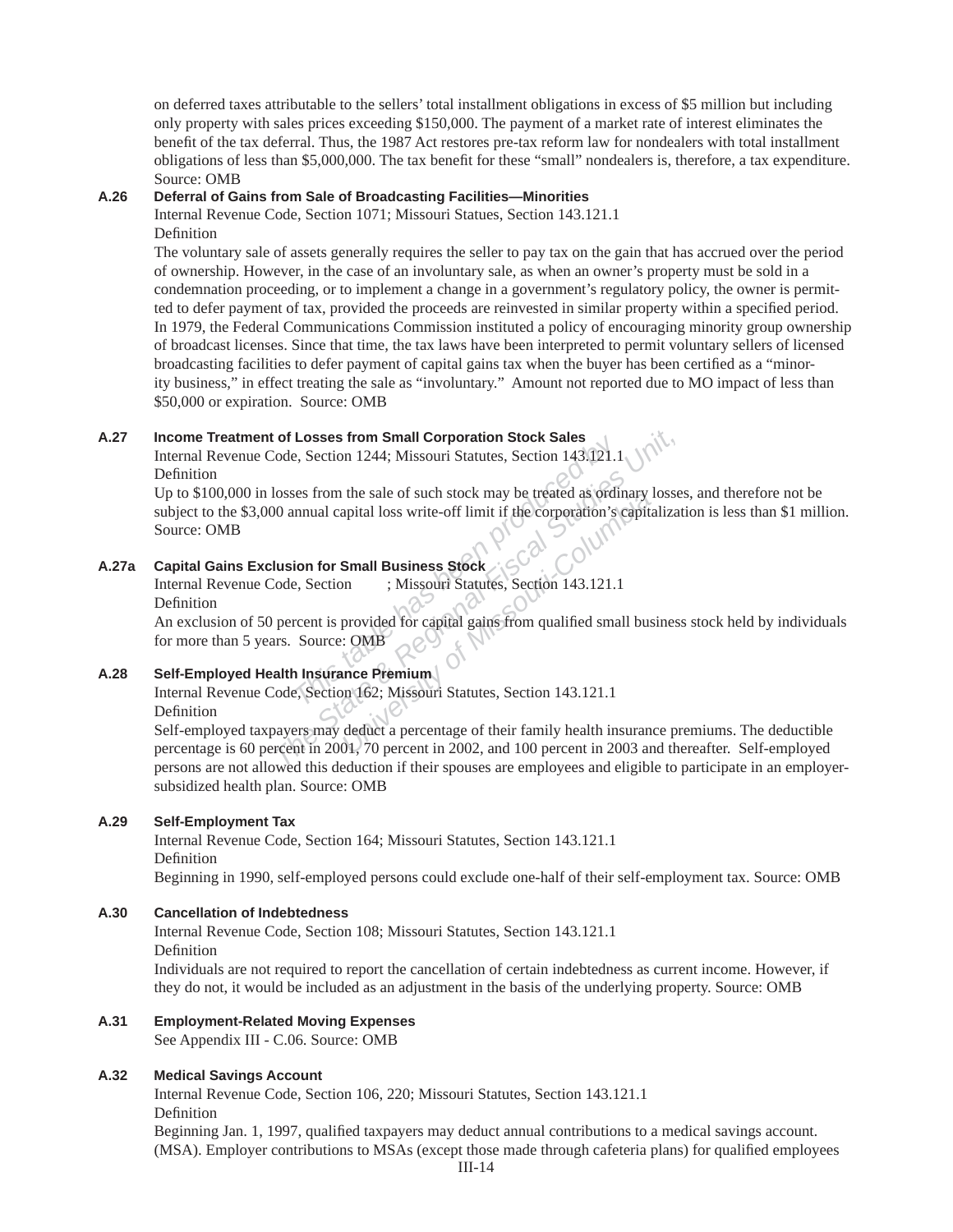are also excluded from income. An employee may contribute to an MSA in a given year only if the employer does not contribute to the MSA in that year. The maximum annual MSA contribution is 75 percent of the deductible under the high deductible plan for family coverage (65 percent for individual coverage). Earnings from MSAs are excluded from taxable income. Distributions from an MSA for medical expenses are not taxable. Source: OMB

### **A.33 Expensing of Environmental Remediation Costs**

Internal Revenue Code, Section 198; Missouri Statutes, Section 143.121.1 Definition

Taxpayers who clean up hazardous substances at a qualified site may expense the clean-up costs rather than capitalize the costs. This expensing applies to clean-up costs incurred after Aug. 5, 1997 and before Jan. 1, 2001. Source: OMB

# **A.34 Income Averaging for Farmers**

Internal Revenue Code, Section 1301; Missouri Statutes, Section 143.121.1 Definition

Taxpayers may lower their tax liability by averaging, over the prior three-year period, their taxable income from farming. Source: OMB

# **A.35 Deferral of State Prepaid Tuition Plans**

Internal Revenue Code, Section 529; Missouri Statutes, Section 143.121.11 Definition

Taxes on the earnings from state prepaid tuition plans are deferred until the tuition is actually paid, at which time the beneficiary is liable for the taxes. Source: OMB

# **A.36 Education IRA**

Internal Revenue Code, Section 530; Missouri Statutes, Section 143.121.1

Definition

nue Code, Section 529; Missouri Statutes, Section 14<br> *The armings from state prepaid tuition plans are deferred*<br> *This table for the taxes. Source: ONB*<br> **A**<br> **A**<br> **A**<br> **A**<br> **A**<br> **Code, Section 530; Missouri Statutes, Se** *The earnings from state prepaid tuition plans are deferred until the tennings from state prepaid tuition plans are deferred until the tennings from state prepaid tuition plans are deferred until the tennings is liable for* **Example 18 Solution State 18 Solution**<br> **Example 18 Solution IRA are not tax-deductible. Investment in<br>
ducation IRA are not tax-deductible. Investment in<br>
ind investment income from an education IRA is ta<br>
<b>I** fees. As o Contributions to an education IRA are not tax-deductible. Investment income earned by education IRAs is not taxed when earned, and investment income from an education IRA is tax-exempt when withdrawn to pay for a student's tuition and fees. As of 2002, the maximum contribution is \$2,000 and the phase-out range for joint filers is \$190,000 through \$220,000 of modified AGI, double the range of singles. Elementary and secondary school expenses may also be paid tax-free from such accounts. Source: OMB

# **A.37 Deduction of Interest on Student Loans**

Internal Revenue Code, Section 163; Missouri Statutes, Section 143.121.1

Definition

A taxpayer may deduct interest paid on any qualified education loan up to \$2,500 during the first five years in which interest payments are required. Only interest paid and due after Dec. 31, 1997 may be deducted. Source: OMB

- **A.38 Expensing of Certain Small Investments** See Appendix IV - A.09.
- **A.39 Empowerment Zones** See Appendix IV - A.10.
- **A.40 Exclusion of Utility Conservation Subsidies** See Appendix IV - A.11.

# **A.41 401(K) Plans**

Internal Revenue Code, Section 401(k), 403 (b) Individual taxpayers can make tax-preferred contributions to certain types of employer-provided  $401(k)$  plans and 401(k)-type plans like 403(b) plans and the Federal governments Thrift Savings Plan. Source: OMB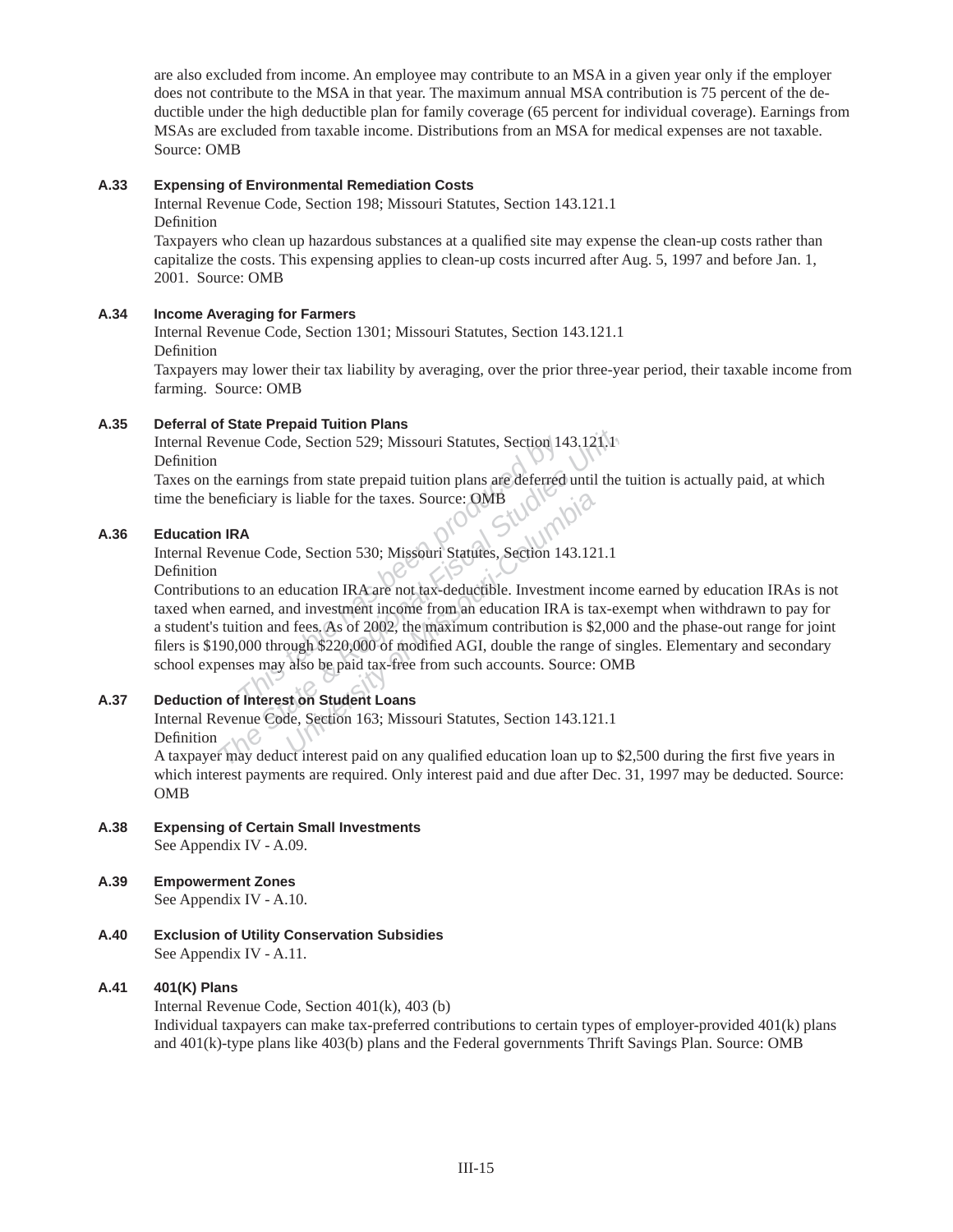#### **A.42 Deduction for Higher Education Expenses.**

#### Internal Revenue Code, Section

Provides a new above-the-line deduction for qualified higher education expenses. The max. annual deduction is \$3,000 beginning in 2002 for taxpayers with AGI up to \$130,000 on a junt return. Deduction increases to \$4,000 in 2004. No deduction is allowed for expenses paid after December 31, 2005. Source: OMB

#### **A.43 Special Deduction for Teacher Expenses**

#### Internal Revenue Code, Section

 Educators in both public and private elementary and secondary schools who work at least 900 hours during the school year as a teacher, instructor, counselor, principal or aide, may subtract up to \$250 of qualified expenses from their Federal AGI. No deduction is allowed for expenses incurred after December 31, 2003. Source: OMB

#### **A.44 Imputed Net Rental Income On Owner Occupied Housing**

Internal Revenue Code, Section

The implicit rental value of home ownership, net of expenses such as mortgage interest and depreciation, is excluded from income. Source: OMB

### **A.45 Deduction for U.S. Production Activities**

Internal Revenue Code, Section

This provision was introduced by the AJCA in 2004 and allows for a deduction equal to a portion of taxable income attributable to domestic production. For taxable years beginning in 2004, 2005, 2006, 2007, and 2008, the amount of the deduction is 5, 5, 5, 6, and 7 percent, respectively. For taxable years beginning after 2008, the amount of the deduction is 9 percent. Source: OMB

### A.46 Sale or Exchange of Certain Brownfield Sites

#### Internal Revenue Code, Section

Fraction Columeters of the AJCA in 2004 and allows for a deductable to domestic production. For taxable years beging<br>
mount of the deduction is 5, 5, 5, 6, and 7 percent, res<br>
the amount of the deduction is 9 percent. Sour introduced by the AJCA in 2004 and allows for a deduction equal<br> *The State Bubliotable to domestic production.* For taxable years beginning in 20<br> *The amount of the deduction is* 5, 5, 5, 6, and 7 percent, respectively.<br> **Example 19 Second States**<br> **Example 19 Second States**<br>
In<br>
the is otherwise exempt from federal income tax is to<br>
the organization that is not substantially related a special exclusion from unrelated business<br>
of certain In general, an organization that is otherwise exempt from federal income tax is taxed on income from any trade or business regularly carried on by the organization that is not substantially related to the organization's exempt purpose. The AJCA of 2004 created a special exclusion from unrelated business taxable income of the gain or loss from the sale or exchange of certain qualifying brownfield properties. The exclusion applies regardless of whether the property is debt-financed. In order to qualify, a minimum amount of remediation expenditures must be incurred by the organization.

# **A. 47 Discharge of Student Loan Indebtedness**

Internal Revenue Code, Section

 Certain professionals who perform in underserved areas, and as a consequence get their student loans discharged, may not recognize such discharge as income. This provision was expanded by the AJCA to include health professionals. Source: OMB

### **A.48 Film & TV Production**

#### Internal Revenue Code, Section

Taxpayers may deduct up to \$15 million (\$15 million in certain distressed areas) per production expenditures in the year incurred. Excess expenditures may be deducted over three years using the straight line method. This provision was introduced by the AJCA enacted in 2004. Under prior law, production expenses were depreciated. Source: OMB

### **A.49 Low Sulfur Dieesel Expensing to Cooperative Owners**

Internal Revenue Code, Section

This provision was introduced by the Energy Tax Incentives Act of 2005. Taxpayers ay expense certain costs for investments to comply with EPA low sulfur diesel regulations. The deduction 306 ANALYTICAL PERSPEC-TIVES may be passed-through to members of a cooperative if the cooperative makes an election on their tax return. Source: OMB

### **A.50 Geological & Geophysical Expenditures Over 2 Years**

Internal Revenue Code, Section

This provision was introduced by the Energy Tax Incentives Act of 2005. Geological and geophysical amounts incurred in connection with oil and gas exploration in the United States may be amortized over two years. In the case of abandoned property, any remaining basis may no longer be recovered in the year of abandonment of a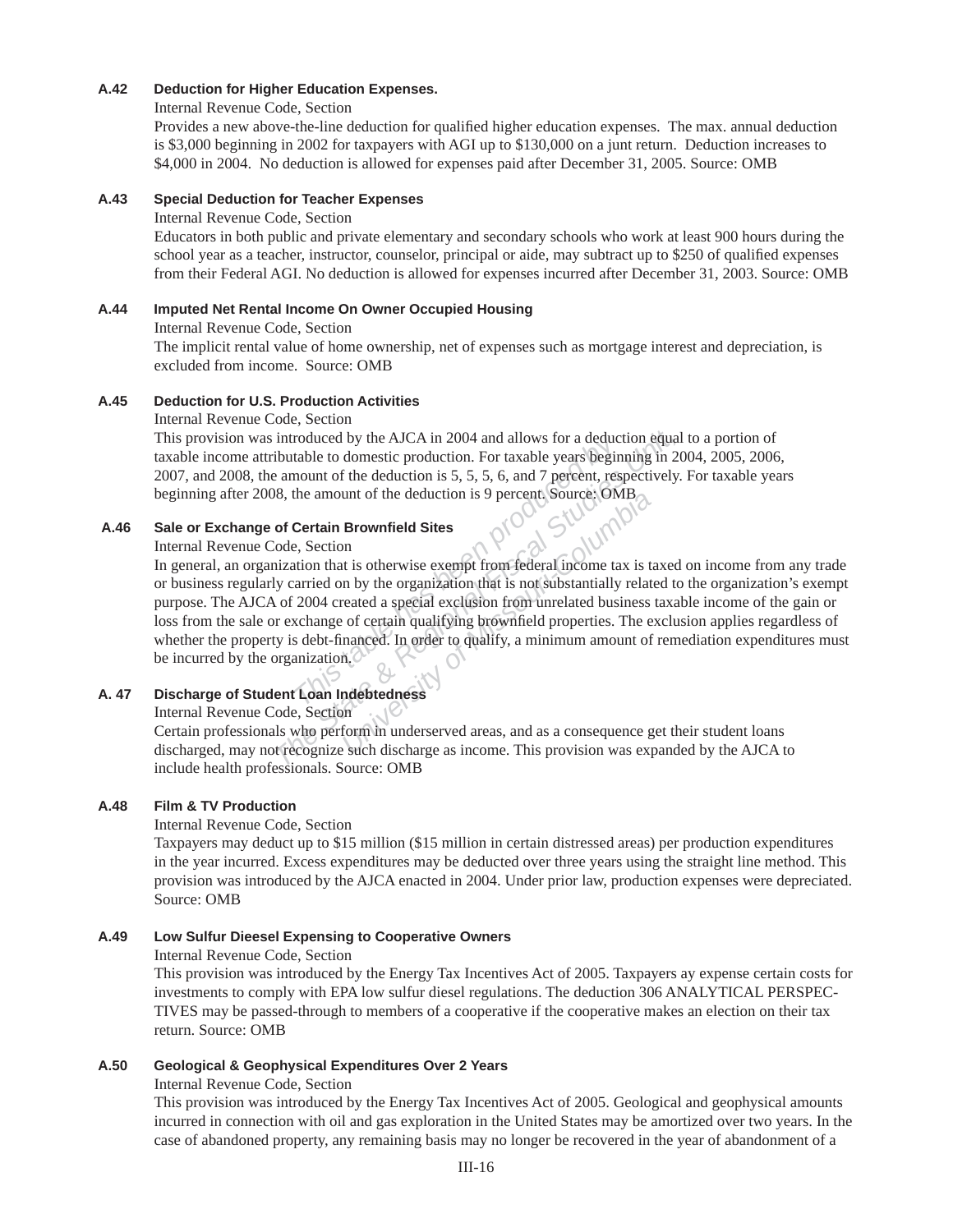property as all basis is recovered over the two-year amortization period.

#### **A.51 Energy Effi cient Commercial Building Property**

Internal Revenue Code, Section

This provision was introduced by the Energy Tax Incentives Act of 2005. A deduction for energy efficient commercial buildings that reduce annual energy and power consumption by 50 percent compared to the American Society of Heating, Refrigerating, and Air Conditioning Engineers (ASHRAE) standard is allowed. The provision is effective for property placed in service after December 31, 2005 and prior to January 1, 2008. Source: OMB

#### **A.52 Highway Projects & Rail Truck Transfer Facilities**

Internal Revenue Code, Section

This provision provides for \$15 billion of taxexempt bond authority to finance qualified highway or surface freight transfer facilities. It was introduced by the Safe, Accountable, Flexible, Efficient Transportation Equity Act: A Legacy For Users enacted in 2005. The authority to issue these bonds expires on December 31, 2015. Source: OMB

#### **A.53 Housing Hurricane Katrina Displaced Individuals**

Internal Revenue Code, Section

This provision, introduced by the Katrina Emergency Tax Relief Act of 2005, provides an additional exemption of \$500 for each Hurricane Katrina displaced individual for whom the taxpayer is providing shelter in his or her home, for a maximum additional exemption amount is \$2,000. Source: OMB

#### **B. Missouri Adjustments**

These are additional exclusions and modifications to adjusted gross income.

# **B.01 Pension Income (Other than Social Security or Railroad Retirement Benefi ts)**

Missouri Statutes, Sections 143.124

Definition

In a introduced by the Katrina Emergency Tax Relief A<br>
ach Hurricane Katrina displaced individual for whom<br>
naximum additional exemption amount is \$2,000. So<br> **ustments**<br>
litional exclusions and modifications to adjusted g Fractional Finds and Markov and Markov and Markov and Markov and Markov and Markov and Markov and Markov and Markov and Markov and Markov and Markov and Markov and Markov and Markov and Historical Security of Railroad Reti **Exclusions and modifications to adjusted gross incoments therefore than Social Security or Railroad Retirement critions 143.124**<br> **University of Missouri-Columbia**<br> **University of Missouri-Columbia**<br> **University of Missou** Single taxpayers with gross income less than \$25,000 may exclude from Missouri adjusted gross income the amounts of qualified retirement benefits. Taxpayers filing combined returns with gross income less than \$32,000 may also exclude such benefits. For income above these levels, the exclusion is reduced dollar for dollar, eg. for single taxpayers, exclusion disappears at \$31,000.

Qualified Retirement Plans

- 
- except University of Missouri 2. Federal military employees
- 2. Public school teachers **1991 Changes**
- 3. Local government employees 1. University of Missouri

# **Pre-1988 1988 Changes 1998 Changes**

- 1. Missouri state employees 1. Federal civil service employees 1. Private
	- -
	-

|               |              | <b>Exhibit B.01a</b><br><b>Pension Income Exclusion Available</b> |                |
|---------------|--------------|-------------------------------------------------------------------|----------------|
|               |              | <b>Source of Pension</b>                                          |                |
| Year          | <b>State</b> | <b>Federal</b>                                                    | <b>Private</b> |
| 1988 & Before | Yes          | <b>No</b>                                                         | <b>No</b>      |
| 1989          | Yes          | Yes                                                               | <b>No</b>      |
| 1998 & Later  | Yes          | Yes                                                               | Yes            |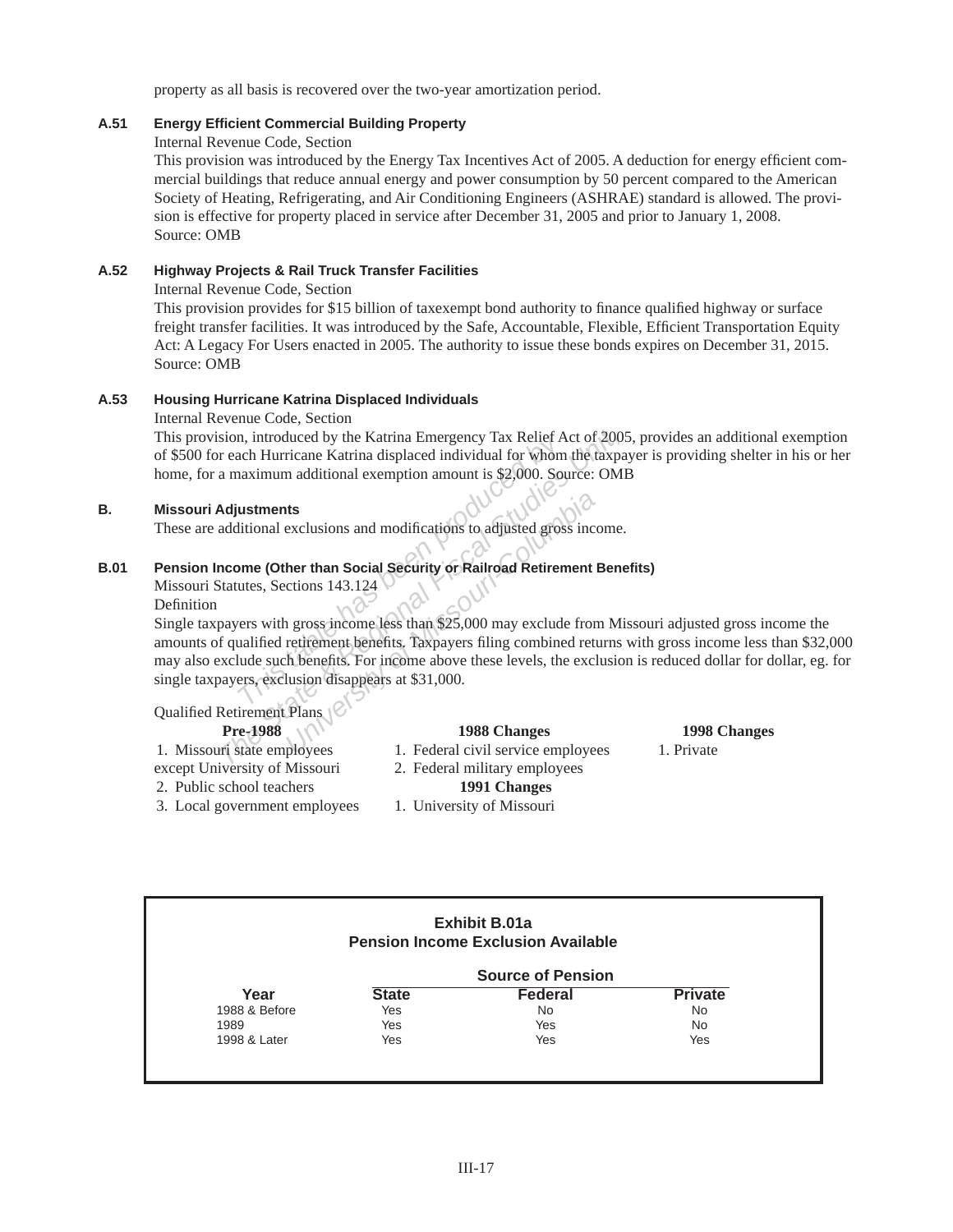|               | <b>Source of Pension</b> |         |                |                       |  |  |
|---------------|--------------------------|---------|----------------|-----------------------|--|--|
| Year          | <b>State</b>             | Federal | <b>Private</b> | <b>Annual Maximum</b> |  |  |
| 1988 & Before | 100%                     | 0       | 0              |                       |  |  |
| 1989          | 大                        | \$3,000 | 0              | \$6,000               |  |  |
| 1990          | \$6,000                  | \$6,000 | 0              | \$6,000               |  |  |
| 1998          | \$6,000                  | \$6,000 | \$1,000        | \$7,000               |  |  |
| 1999          | \$6,000                  | \$6,000 | \$3,000        | \$6,000               |  |  |
| 2000          | \$6,000                  | \$6,000 | \$4,000        | \$6,000               |  |  |
| 2001          | \$6,000                  | \$6,000 | \$5,000        | \$6,000               |  |  |
| 2002 forward  | \$6,000                  | \$6,000 | \$6,000        | \$6,000               |  |  |

#### **B.03 Accumulation Distribution Trust**

Missouri Statutes, Section 143.121.3

#### Definition

Taxpayers may exclude from Missouri adjusted gross income the amount of accumulated distributions from trusts to the extent this income is included in federal adjusted gross income.

#### **B.04** Enterprise Zone Income Modification

Missouri Statutes, Sections 135.200 to 135.255

#### Definition

**Example 143.121.3**<br> **Example 143.121.3**<br> **Example 143.121.3**<br> **Example 15 included in federal adjusted gross income**<br> **The Modification**<br> **The Modification**<br> **The Modification**<br> **The Modification**<br> **The Modification**<br> **Th Example 143.121.3**<br> **IDENTIFY SECTION INTERNATION SECTION MANUSTER IN THE SECTION MANUST SECTION MANUST SECTION SECTION SECTION SECTION SECTION SECTION SECTION SECTION SECTION SECTION SECTION SECTION SECTION STATE STATE S** Missouri adjusted gross income the amount of accretion<br> *University of Microsystem*<br> *University of Microsystem of Microsystem of Microsystem of Scorporations*<br> **Example 18 and 18 and 18 and 18 and 18 and 18 and 18 and 18** A qualified business located in an enterprise zone may deduct one-half of the Missouri taxable income earned within the enterprise zone. Shareholders of S corporations and partners of partnerships are allowed this deduction earned by their business based upon their share of ownership of the business. Expires 1-1-2005.

#### **B.05 Lottery Prizes**

Missouri Statutes, Section 313.321

Definition

Taxpayers may exclude from Missouri adjusted gross income to the ex tent included in federal adjusted gross income, Missouri lottery game prizes received during the period of June 11, 1985 to July 1, 1988. Beginning September 1, 1988 Missouri lottery game prizes, which aggregate less than \$600 during the tax year and are included in federal adjusted gross income, may be excluded from Missouri adjusted gross income.

#### **B.06 Brownfi eld Income Modifi cation**

Missouri Statutes, Section 447.708 and 135

Definition

A qualifi ed business may deduct one-half of the Missouri taxable income attributable to the eligible project. Shareholders of S corporations and partners of partnerships are allowed this deduction earned by their business based upon their share of ownership of the business. Formerly called Abandoned Property.

#### **B.07 National Socialist (NAZI) Persecution**

Missouri Statutes, Section 143.127

Definition

For all tax years beginning on or after January 1, 2000, the following amounts received by an individual or returns and payments to any individual shall be subtracted from the individual's federal adjusted gross income. These subtractions shall only apply if the individual was a victim of Nazi persecution, actions, or policies or is the spouse of descendant of a victim and the individual or family member is the first recipient of such amounts, returns or payments. This is for the victims of the Nazi Holocaust.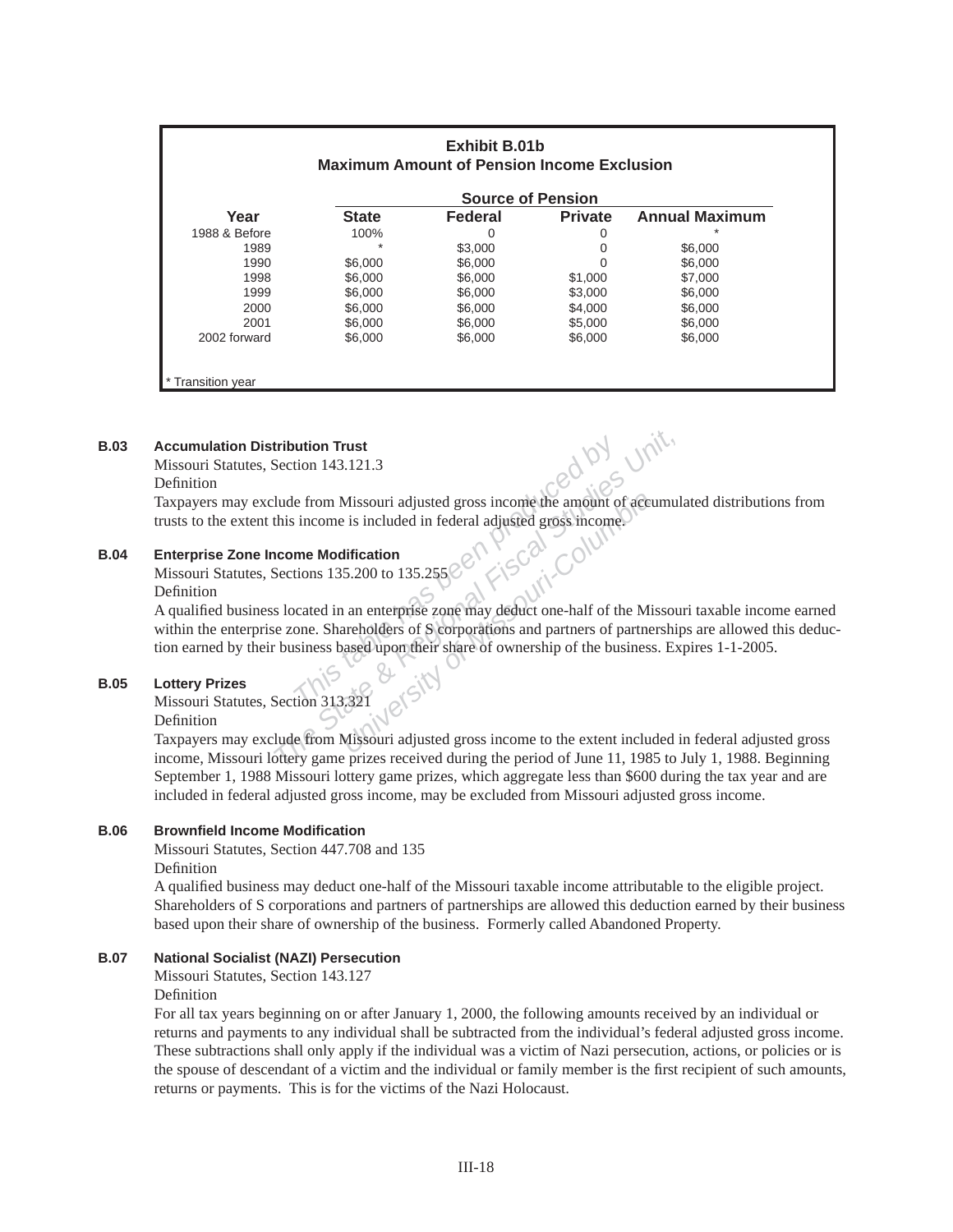#### **C. Missouri Deductions from Adjusted Gross Income**

These are one of two types of adjustments to adjusted gross income. This first group includes specific personal expenditures and taxes (e.g., charitable contributions and federal income and payroll taxes). The second group consists of personal exemptions for taxpayers and dependents.

### **C.01 Standard Deduction**

Internal Revenue Code, Sections 63 and 1; Missouri Statutes, Section 143.131 Definition

Taxpayers may deduct a standard deduction from Missouri adjusted gross income when computing their Missouri taxable income, unless they were required to itemize deductions for federal purposes. Standard deduction amounts listed below in exhibit C.01 are the allowable federal standard deduction.

| <b>Exhibit C.01</b><br><b>Standard Deduction Amount</b> |               |                  |                     |                        |  |  |
|---------------------------------------------------------|---------------|------------------|---------------------|------------------------|--|--|
|                                                         | <b>Single</b> | <b>Head of</b>   | <b>Married</b>      | <b>Married</b>         |  |  |
| Year                                                    | <b>Return</b> | <b>Household</b> | <b>Filing Joint</b> | <b>Filing Separate</b> |  |  |
| 1987                                                    | \$2,540       | \$2,540          | \$3.760             | \$1.880                |  |  |
| 1988                                                    | \$3,000       | \$4,400          | \$5,000             | \$2,500                |  |  |
| 1989                                                    | \$3,100       | \$4,550          | \$5,200             | \$2,600                |  |  |
| 1990                                                    | \$3,250       | \$4,750          | \$5,450             | \$2,725                |  |  |
| 1991                                                    | \$3,400       | \$5,000          | \$5,700             | \$2,850                |  |  |
| 1992                                                    | \$3,600       | \$5,250          | \$6,000             | \$3,000                |  |  |
| 1993                                                    | \$3,700       | \$5,450          | \$6,200             | \$3,100                |  |  |
| 1994                                                    | \$3,800       | \$5,600          | \$6,350             | \$3,175                |  |  |
| 1995                                                    | \$3,900       | \$5,750          | \$6,550             | \$3,275                |  |  |
| 1996                                                    | \$4,000       | \$5,900          | \$6,700             | \$3,350                |  |  |
| 1997                                                    | \$4,150       | \$6,050          | \$6,900             | \$3,450                |  |  |
| 1998                                                    | \$4,250       | \$6,250          | \$7,100             | \$3,550                |  |  |
| 1999                                                    | \$4,300       | \$6,350          | \$7,200             | \$3,600                |  |  |
| 2000                                                    | \$4,400       | \$6,450          | \$7,350             | \$3,675                |  |  |
| 2001                                                    | \$4,550       | \$6,650          | \$7,600             | \$3,800                |  |  |
| 2002                                                    | \$4,700       | \$6,900          | \$7,850             | \$3,925                |  |  |
| 2003                                                    | \$4,750       | \$7,000          | \$9,500             | \$4,750                |  |  |
| 2004                                                    | \$4,850       | \$7,150          | \$9,700             | \$4,850                |  |  |
| 2005                                                    | \$5,000       | \$7,300          | \$10,000            | \$5,000                |  |  |
| 2006                                                    | \$5,150       | \$7,550          | \$10,300            | \$5,150                |  |  |
| 20071                                                   | \$5,350       | \$7,850          | \$10,700            | \$5,350                |  |  |
| 20081                                                   | \$5,550       | \$8,100          | \$11,100            | \$5,550                |  |  |
| 20091                                                   | \$5,750       | \$8,450          | \$11,500            | \$5,750                |  |  |
| 2010                                                    | \$5,950       | \$8,750          | \$11,900            | \$5,950                |  |  |
| 20111                                                   | \$6,200       | \$9,100          | \$12,400            | \$6,200                |  |  |
| <sup>1</sup> Projected                                  |               |                  |                     |                        |  |  |

Missouri taxpayers who are blind or 65 years of age or older or claimed as a dependent use the special standard deduction shown on the federal return. For example, for persons claiming blind or 65 and over, the standard deduction ranges from  $$6,250$  to  $$7,500$  for single and  $$11,000$  to  $$14,000$  for married filing jointly. For those who claim to be a dependent on another taxpayer's return, they deduct a minimum of \$800 to a maximum equaling the standard deduction listed in the table above. For those dependents who are blind or 65 and over, they add a minimum additional amount of \$1,250 for single or \$1,000 for married to the dependent deduction calculated above.

#### **Itemized Deductions**

Items C.02 through C.08 describe Missouri itemized deductions.

#### **C.02 Medical and Dental Expenses Deduction**

Internal Revenue Code, Sections 63(f) and 213; Missouri Statutes, Section 143.141 Definition

Taxpayers may claim as Missouri itemized deductions the same amount of medical and dental expenses as included in federal itemized deductions. The deduction is equal to the sum of all qualified medical expenses exceeding 7.5 percent of federal adjusted gross income.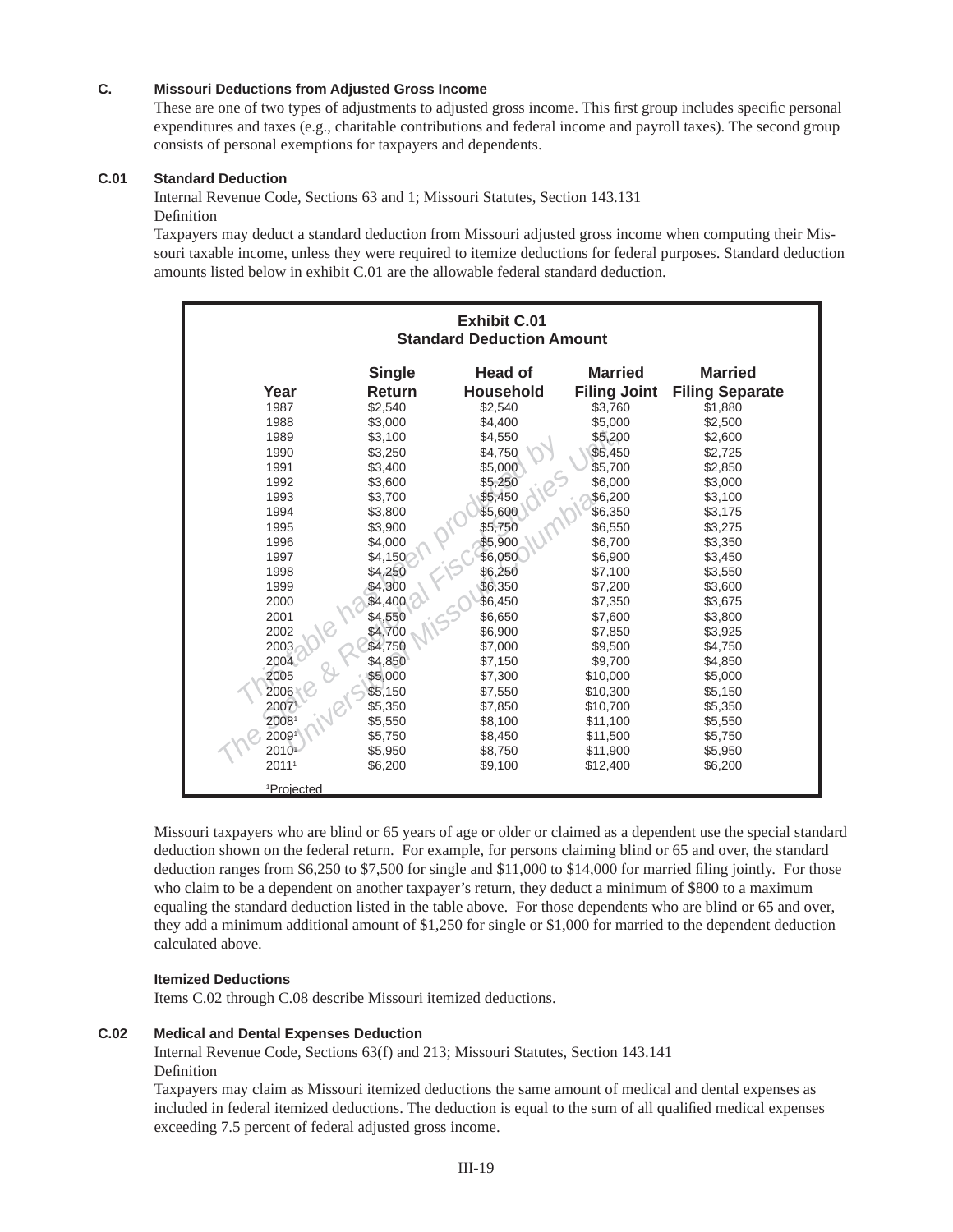#### **C.03 Tax Deduction**

Internal Revenue Code, Sections 63(f) and 164; Missouri Statutes, Section 143.141 Definition

Taxpayers may claim as Missouri itemized deductions the same amount of tax deductions as included in federal itemized deductions, except the amount of state income tax. The deduction includes real and personal property taxes and local income taxes. See items C.09, C.10, C.12, and C.13 for additional tax deductions.

#### **C.04 Interest Deduction**

Internal Revenue Code, Sections 63(f) and 163; Missouri Statutes, Section 143.141 Definition

Taxpayers may claim as Missouri itemized deductions the same amount of interest deductions as included in federal itemized deductions. This deduction includes interest on home mortgages and other personal loans. Owner-occupants of homes may deduct mortgage interest (but not maintenance outlays or depreciation) on their primary and secondary residences as itemized nonbusiness deductions. The Tax Reform Act of 1986 limited the mortgage interest deduction to interest on debt no greater than the owner's basis in the residence, plus qualified medical and educational expenses financed by the mortgage. The Omnibus Budget Reconciliation Act of 1987 changed the rules for deducting the mortgage interest on debt incurred after Oct. 13, 1987. Interest on mortgage debt to acquire or improve a principal or second residence is still fully deductible for debt of no more than \$1 million. Interest on up to \$100,000 of other debt secured by a lien on a principal or second residence is also deductible, irrespective of the purpose of borrowing, provided the debt does not exceed the fair market value of the residence. Mortgage interest deductions on personal residences are tax expenditures because the taxpayers are not required to report the value of owner-occupied housing services as gross income. The deduction for nonmortgage interest is being phased out over a five-year period which started in 1987.



### **C.05 Charitable Contributions**

Internal Revenue Code, Sections 63(f) and 170; Missouri Statutes, Section 143.141 Definition

Contributions to charitable, religious, and certain other nonprofit organizations are allowed as an itemized deduction for individuals, generally up to 50 percent of adjusted gross income. Taxpayers whose contributions to charitable or educational organizations take the form of capital assets (usually securities that have appreciated in value) can claim its current value as a deduction without the taxation of any appreciation in value. Beginning in 1982, corporations could also deduct charitable contributions up to 10 percent of their pre-tax income. The Tax Reform Act of 1986 includes in the alternative minimum tax bases of individuals and corporations the untaxed appreciation of contributed property. Tax expenditures resulting from the deductibility of contributions are shown separately for educational and other institutions. Contributions to health institutions are reported under the health function. Taxpayers may claim as Missouri itemized deductions the same amount of contributions as included in federal itemized deductions.

### **C.06 Employment-Related Moving Expenses**

Internal Revenue Code, Section 62(8) and 217; Missouri Statutes, Section 143.121.1 Definition

Taxpayers may deduct as an itemized deduction certain reasonable moving expenses incurred in connection with starting work at a new principal place of employment. Up to a maximum of \$3,000 are imposed on certain types of the expenses. Any reimbursement for moving expenses received by the taxpayer is taxable. This tax expenditure is not reported because the data is no longer available from OMB.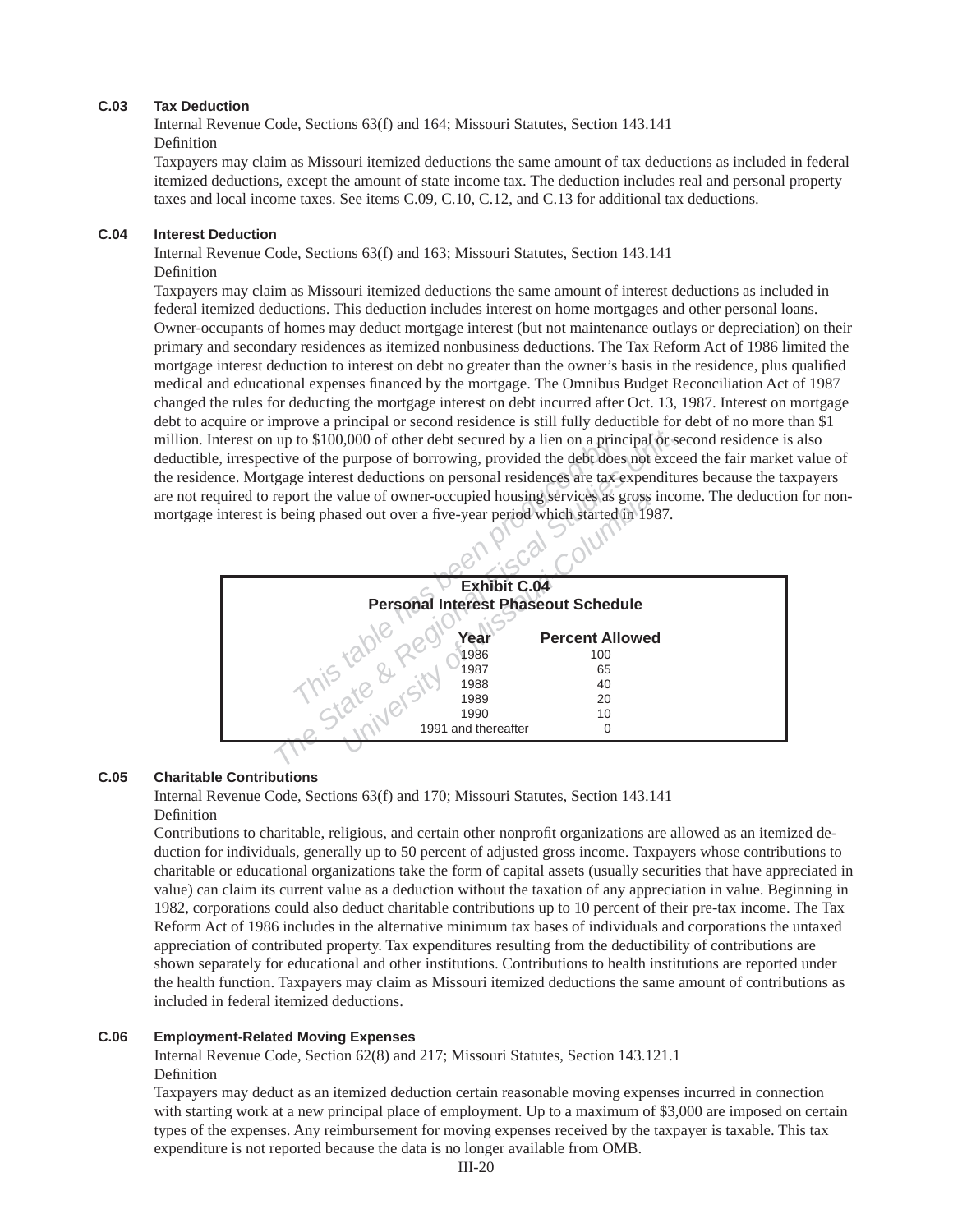#### **C.07 Casualty-Theft Losses**

Internal Revenue Code, Sections 63(f) and 213(3); Missouri Statutes, Section 143.141 Definition

Premiums paid for casualty and theft insurance to protect one's personal or real property are considered personal expenditures, as are purchases of the property itself. Neither the purchase of property nor insurance premiums to protect its value are deductible as costs of earning income; there fore, reimbursement for insured loss of such property is not reportable as a part of gross income. Under neither the reference nor normal tax base-lines would the amount of an uninsured loss of such property be reportable. However, a special provision permits taxpayers to deduct casualty and theft losses of more than \$100 each, but only to the extent that total losses during the year exceed 10 percent of adjusted gross income. This special relief for taxpayers suffering an uninsured loss is a tax expenditure.

#### **C.08 Miscellaneous Deductions**

Internal Revenue Code, Sections 63(f), 67, 212(3) and 222; Missouri Statutes, Section 143.141 Definition

Prior to the passage of the Tax Reform Act of 1986, individuals were allowed an unlimited itemized deduction for miscellaneous expenses (eg. union dues, job-hunting, education, special clothing, legal fees, etc.).

For taxpayers beginning in 1987, most of these deductions are allowed only to the extent that the aggregate amount exceeds 2 percent of adjusted gross income.

Taxpayers may claim as Missouri itemized deductions the same amount of miscellaneous deductions as included in federal itemized deductions.

#### **C.08a Miscellaneous Deductions Subject to 2% Limitation**

# **C.08b Miscellaneous Deductions Not Subject to 2% Limitation**

#### **C.08c Mutual Funds (RIC) Expenses**

Definition

*This isome in 1987*, most of these deductions are alled the same of adjusted gross income.<br>
This table dy claim as Missouri itemized deductions the same and deral itemized deductions.<br> **This Deductions Subject to 2% Limit** *The State Beginning in 1987, most of these deductions are allowed only*<br> *The State & Percent of adjusted gross income.*<br> **The State Additions Interact and itemized deductions.**<br> **The State State State State State State S** Figure 3.1 as Missouri-Itemized deductions the same amount<br>
Period deductions.<br> **UNIVERSITY OF MISSON COLUMBER 22% Limitation**<br> **Expenses**<br>
Period of the costs incurred by individuals in managing the<br>
Period deductions all Individuals may deduct miscellaneous expenses only to the extent that they exceed 2 percent of their adjusted gross income. Many of the costs incurred by individuals in managing their personal securities portfolios are among the miscellaneous deductions allowed taxpayers who itemize deductions. Mutual funds perform these portfolio management functions for their shareholders and pay out their portfolio incomes net of these expenses. The shareholders are permitted to report their fund income net of management expense. They are, thereby, able to deduct fully portfolio management expenses without regard to the miscellaneous deduction limitation.

#### **C.09 Contribution for Artistic Literary Work**

Missouri Statutes, Section 143.141.3

Definition

A deduction is allowed from Missouri adjusted gross income for the fair market value of a literary, musical, scholarly, or artistic composition which is contributed to any tax-exempt agency or institution operated on a notfor-profit basis by any taxpayer who created the composition.

#### **Social Security Taxes**

Items C.10-C.12 describe social security tax deductions.

#### **C.10 Social Security (F.I.C.A.) Tax**

Missouri Statutes, Section 143.141.3(a)

Definition

Under the Federal Insurance Contributions Act, an employer is required to withhold social security taxes from wages paid to an employee during the year. The employer must also match the tax withheld from the employee's wages. This amount is deductible from Missouri adjusted gross income but cannot exceed the maximum tax for each taxpayer. A taxpayer may claim this deduction only if he or she itemized deductions for federal tax purposes.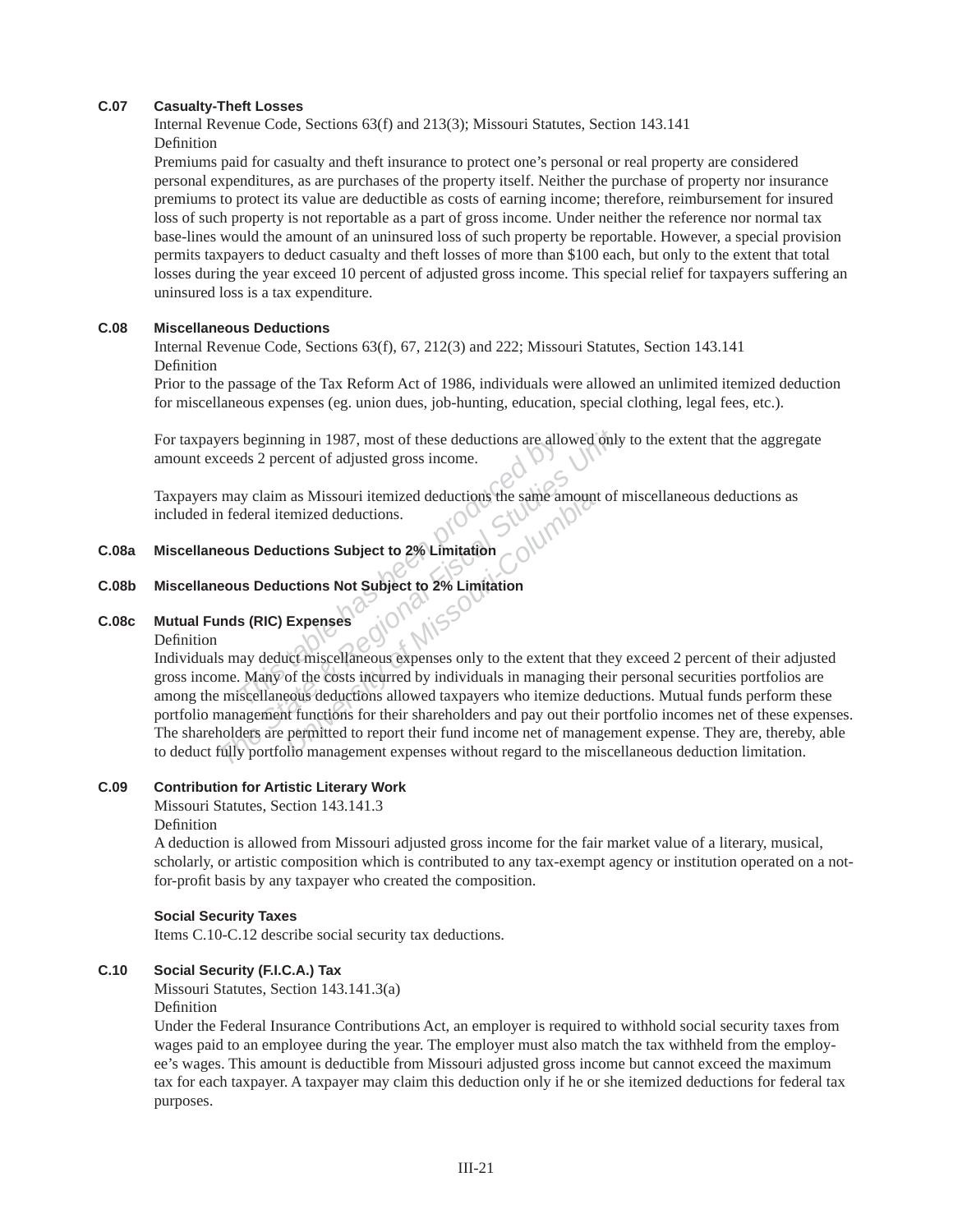| <b>Exhibit C.10</b><br><b>Social Security Tax</b> |                                                                    |                     |                                                                                                                       |                    |  |  |
|---------------------------------------------------|--------------------------------------------------------------------|---------------------|-----------------------------------------------------------------------------------------------------------------------|--------------------|--|--|
|                                                   | <b>Employed Individuals</b>                                        |                     | <b>Self-Employed Individuals</b>                                                                                      |                    |  |  |
|                                                   | <b>Maximum Income</b>                                              | <b>Tax</b>          | <b>Maximum Income</b>                                                                                                 | <b>Tax</b>         |  |  |
| Year                                              | <b>Subject to Tax</b>                                              | Rate                | <b>Subject to Tax</b>                                                                                                 | Rate               |  |  |
| 1991                                              | \$53,400                                                           | 7.65                | \$53,400                                                                                                              | 15.30              |  |  |
| 1992                                              | \$55,500                                                           | 7.65                | \$55,500                                                                                                              | 15.30              |  |  |
| 1993                                              | \$57,600                                                           | 7.65                | \$57,600                                                                                                              | 15.30              |  |  |
| 1994                                              | \$60,600                                                           | 7.65                | \$60,600                                                                                                              | 15.30              |  |  |
| 1995                                              | \$61,200                                                           | 7.65                | \$61,200                                                                                                              | 15.30              |  |  |
| 1996                                              | \$62,700                                                           | 7.65                | \$63,000                                                                                                              | 15.30              |  |  |
| 1997                                              | \$65,400                                                           | 7.65                | \$65,400                                                                                                              | 15.30              |  |  |
| 1998                                              | \$68,400                                                           | 7.65                | \$68,400                                                                                                              | 15.30              |  |  |
| 1999                                              | \$72,600                                                           | 7.65                | \$72,600                                                                                                              | 15.30              |  |  |
| 2000                                              | \$76,200                                                           | 7.65                | \$76,200                                                                                                              | 15.30              |  |  |
| 2001                                              | \$80,400                                                           | 7.65                | \$80,400                                                                                                              | 15.30              |  |  |
| 2002                                              | \$84,900                                                           | 7.65                | \$84,900                                                                                                              | 15.30              |  |  |
| 2003                                              | \$87,000                                                           | 7.65                | \$87,000                                                                                                              | 15.30              |  |  |
| 2004                                              | \$87,900                                                           | 7.65                | \$87,900                                                                                                              | 15.30              |  |  |
| 2005                                              | \$90,000                                                           | 7.65                | \$90,000                                                                                                              | 15.30              |  |  |
| 2006                                              | \$94,200                                                           | 7.65                | \$94,200                                                                                                              | 15.30              |  |  |
| 2007                                              | \$97,500                                                           | 7.65                | \$97,500                                                                                                              | 15.30              |  |  |
| 2008*                                             | \$102,600                                                          | 7.65                | \$102,600                                                                                                             | 15.30              |  |  |
| 2009*                                             | \$107,700                                                          | 7.65                | \$107,700                                                                                                             | 15.30              |  |  |
| 2010*                                             | \$113,100                                                          | 7.65                | \$113,100                                                                                                             | 15.30              |  |  |
| 2011                                              | \$118,500                                                          | 7.65                | \$118,500                                                                                                             | 15.30              |  |  |
|                                                   |                                                                    |                     | *Projected; NOTE: For years 1990-1993, the maximum income subject to the health insurance portion of this tax         |                    |  |  |
|                                                   |                                                                    |                     | (1.45 percent for employed individuals and 2.90 percent for self-employed individuals) was \$125,000. For years after |                    |  |  |
|                                                   | 1994, there is no maximum income for the health insurance portion. |                     |                                                                                                                       |                    |  |  |
|                                                   |                                                                    |                     |                                                                                                                       |                    |  |  |
|                                                   |                                                                    | <b>Exhibit C.11</b> |                                                                                                                       |                    |  |  |
|                                                   |                                                                    |                     | <b>Railroad Retirement Tax</b>                                                                                        |                    |  |  |
|                                                   |                                                                    |                     |                                                                                                                       |                    |  |  |
| Tier <sup>9</sup><br><b>Tier 2</b>                |                                                                    |                     |                                                                                                                       |                    |  |  |
|                                                   | <b>Maximum Income</b>                                              | Tax                 | <b>Maximum Income</b>                                                                                                 | <b>Tax</b>         |  |  |
| Year                                              | <b>Subject to Tax</b>                                              | Rate                | <b>Subject to Tax</b>                                                                                                 | Rate               |  |  |
| 1991                                              | \$53,400                                                           | 7.65                | \$39,600                                                                                                              | 4.90               |  |  |
| 1002                                              | CFEEOM                                                             | 7. C.E              | $0.11$ $0.00$                                                                                                         | $\Lambda$ $\Omega$ |  |  |

# **Exhibit C.11 Railroad Retirement Tax**

| 2006  | \$94,200                                                           | 7.65                | \$94,200                                                                                                        | 15.30                   |
|-------|--------------------------------------------------------------------|---------------------|-----------------------------------------------------------------------------------------------------------------|-------------------------|
| 2007  | \$97,500                                                           | 7.65                | \$97,500                                                                                                        | 15.30                   |
| 2008* | \$102,600                                                          | 7.65                | \$102,600                                                                                                       | 15.30                   |
| 2009* | \$107,700                                                          | 7.65                | \$107,700                                                                                                       | 15.30                   |
| 2010* | \$113,100                                                          | 7.65                | \$113,100                                                                                                       | 15.30                   |
| 2011  | \$118,500                                                          | 7.65                | \$118,500                                                                                                       | 15.30                   |
|       |                                                                    |                     | *Projected; NOTE: For years 1990-1993, the maximum income subject to the health insurance portion of this       |                         |
|       |                                                                    |                     | (1.45 percent for employed individuals and 2.90 percent for self-employed individuals) was \$125,000. For years |                         |
|       | 1994, there is no maximum income for the health insurance portion. |                     |                                                                                                                 |                         |
|       |                                                                    |                     |                                                                                                                 |                         |
|       |                                                                    | <b>Exhibit C.11</b> |                                                                                                                 |                         |
|       |                                                                    |                     | <b>Railroad Retirement Tax</b>                                                                                  |                         |
|       |                                                                    |                     |                                                                                                                 |                         |
|       | Tier\1                                                             | Tier <sub>2</sub>   |                                                                                                                 |                         |
|       | <b>Maximum Income</b>                                              | <b>Tax</b>          | <b>Maximum Income</b>                                                                                           | $\overline{\text{Tax}}$ |
| Year  | <b>Subject to Tax</b>                                              | Rate                | <b>Subject to Tax</b>                                                                                           | Rate                    |
| 1991  | \$53,400                                                           | 7.65                | \$39,600                                                                                                        | 4.90                    |
| 1992  | \$55,500                                                           | 7.65                | \$41,400                                                                                                        | 4.90                    |
| 1993  | \$57,600                                                           | 7.65                | \$42,900                                                                                                        | 4.90                    |
| 1994  | \$60,600                                                           | 7.65                | \$45,000                                                                                                        | 4.90                    |
| 1995  | \$61,200                                                           | 7.65                | \$45,300                                                                                                        | 4.90                    |
| 1996  | \$62,700                                                           | 7.65                | \$46,500                                                                                                        | 4.90                    |
| 1997  | \$65,400                                                           | 7.65                | \$48,600                                                                                                        | 4.90                    |
| 1998  | \$68,400                                                           | 7.65                | \$50,700                                                                                                        | 4.90                    |
| 1999  | \$72,600                                                           | 7.65                | \$53,700                                                                                                        | 4.90                    |
| 2000  | \$76,200                                                           | 7.65                | \$56,700                                                                                                        | 4.90                    |
| 2001  | \$80,400                                                           | 7.65                | \$59,700                                                                                                        | 4.90                    |
| 2002  | \$84,900                                                           | 7.65                | \$63,000                                                                                                        | 4.90                    |
| 2003  | \$87,000                                                           | 7.65                | \$64,500                                                                                                        | 4.90                    |
| 2004  | \$87,900                                                           | 7.65                | \$65,100                                                                                                        | 4.90                    |
| 2005  | \$90,000                                                           | 7.65                | \$66,900                                                                                                        | 4.40                    |
| 2006  | \$94,200                                                           | 7.65                | \$69,900                                                                                                        | 4.40                    |
| 2007  | \$97,500                                                           | 7.65                | \$72,600                                                                                                        | 3.90                    |
| 2008* | \$102,600                                                          | 7.65                | \$76,200                                                                                                        | $0 - 4.901$             |
| 2009* | \$107,700                                                          | 7.65                | \$80,100                                                                                                        | $0 - 4.901$             |
| 2010* | \$113,100                                                          | 7.65                | \$84,000                                                                                                        | $0 - 4.901$             |
| 2011  | \$118.500                                                          | 7.65                | \$87,900                                                                                                        | $0 - 4.901$             |

*\*Projected; NOTE: For years 1990-1993, the maximum income subject to the health insurance portion of this tax (1.45 percent for employed individuals and 2.90 percent for self-employed individuals) was \$125,000. For years after 1994, there is no maximum income for the health insurance portion.* 

<sup>1</sup>*Beginning in 2004, the tier 2 tax rate will be determined annually from a tax rate schedule based on the average account benefi ts ratio. The average account benefi ts ratio is the average for the 10 fi scal years preceding the calendar year of the ratio of the fair market value of the assets in the Railroad Retirement Account and the National Railroad Retirement Investment Trust as of the close of each fi scal year to the total benefi ts and administrative expenses paid from those accounts during the fi scal year. Employee tax rates can change from 0 percent to 4.9 percent.*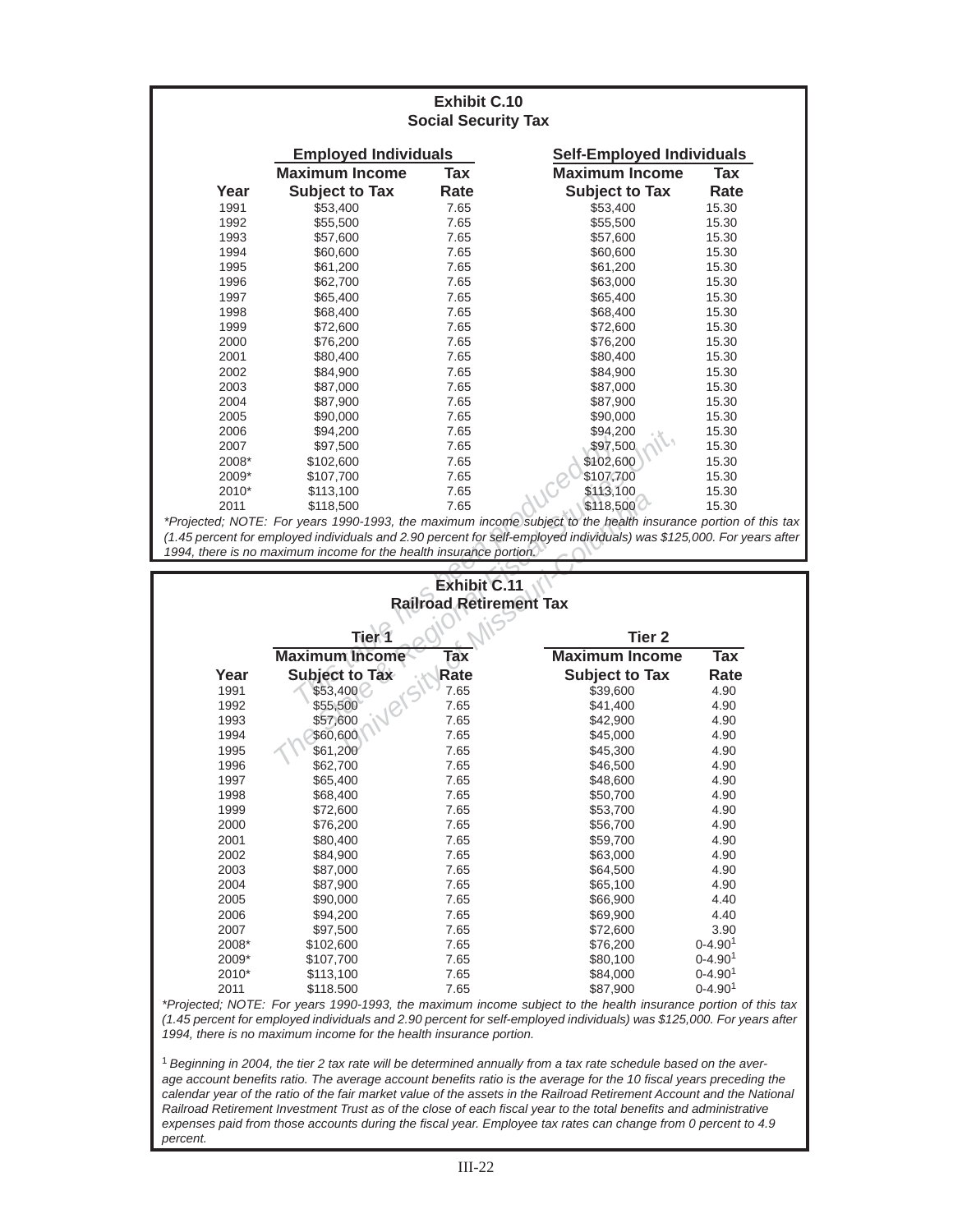#### **C.11 Railroad Retirement Tax**

Missouri Statutes, Section 143.141.3(b) Definition

Railroad retirement tax is deductible from Missouri adjusted gross income; however, the deduction cannot exceed the maximum tax (see Exhibit C.11) for each spouse. A taxpayer may claim this deduction only if he itemizes deductions for federal tax purposes.

#### **C.12 Self-Employment Tax**

Missouri Statutes, Section 143.141.3(c) Definition

The self-employment tax is based on "net earnings from self-employment." See C.10 for the maximum amount of taxable self-employment. However, if wages subject to social security or railroad retirement tax are recei ved during the tax year, the taxable amount is reduced by the amount of wages on which these taxes were paid. This amount of tax is deductible from Missouri adjusted gross income, only if the taxpayer has itemized deductions for federal tax purposes.

#### **Federal Income and Other Tax Deductions**

Items C.13-C.14 describe deductions Missouri taxpayers may take for federal taxes.

#### **C.13 Federal Income Tax Deduction**

Missouri Statutes, Section 143.171

Definition

**The State of The State State And The State State State of State and deduction** of \$5,000 for individual filers are federal income tax liability for the same taxable year in which the not include the credits and other tax A Missouri taxpayer is allowed a deduction of \$5,000 for individual filers and \$10,000 for combined filers for his or her federal income tax liability for the same taxable year in which the Missouri return is filed. This deduction does not include the credits and other tax liabilities in item C.14 (Other Federal Tax Deduction). Effective 1994

# **C.14 Other Federal Tax Deduction**

Missouri Statutes, Section 143.171

Definition

Added to the federal income tax deduction (on the Missouri return) are foreign tax credit, alternative minimum tax, tax from recapture of investment credit, and tax on IRA. The total federal income tax deduction must include these taxes.

**C.14a Health Insurance - Long-term** Missouri Statutes, Section 143

### **C.14b Health Insurance - Self-employed**

Missouri Statutes, Section 143.113 Definition

A taxpayer who is an employee within the meaning of Section  $401(c)(1)$  of the IRC of 1986, as amended, shall be allowed to subtract from the taxpayers MO adjusted gross income to determine MO taxable income an amount equal to the amount which the taxpayer has paid during the taxable year for insurance which constitutes medical care for the taxpayer , the taxpayers's spouse, and dependents to the extent that such amounts qualify as deductible pursuant to Section 162(1) of the IRC of 1986, as amended, for the same taxable year, and shall only be deductible to the extent that such amounts are not deducted on the taxpayer's federal income tax return for that taxable year. Beginning on or after January 1, 2000.

### **C.15 Taxpayer Exemptions**

Missouri Statutes, Section 143.151 Definition Individuals are allowed deductions for personal exemptions as follows: Taxpayer  $= $2,100$  Taxpayer's Spouse = \$2,100 Head of Household/Surviving Spouse  $= $3,500$  additional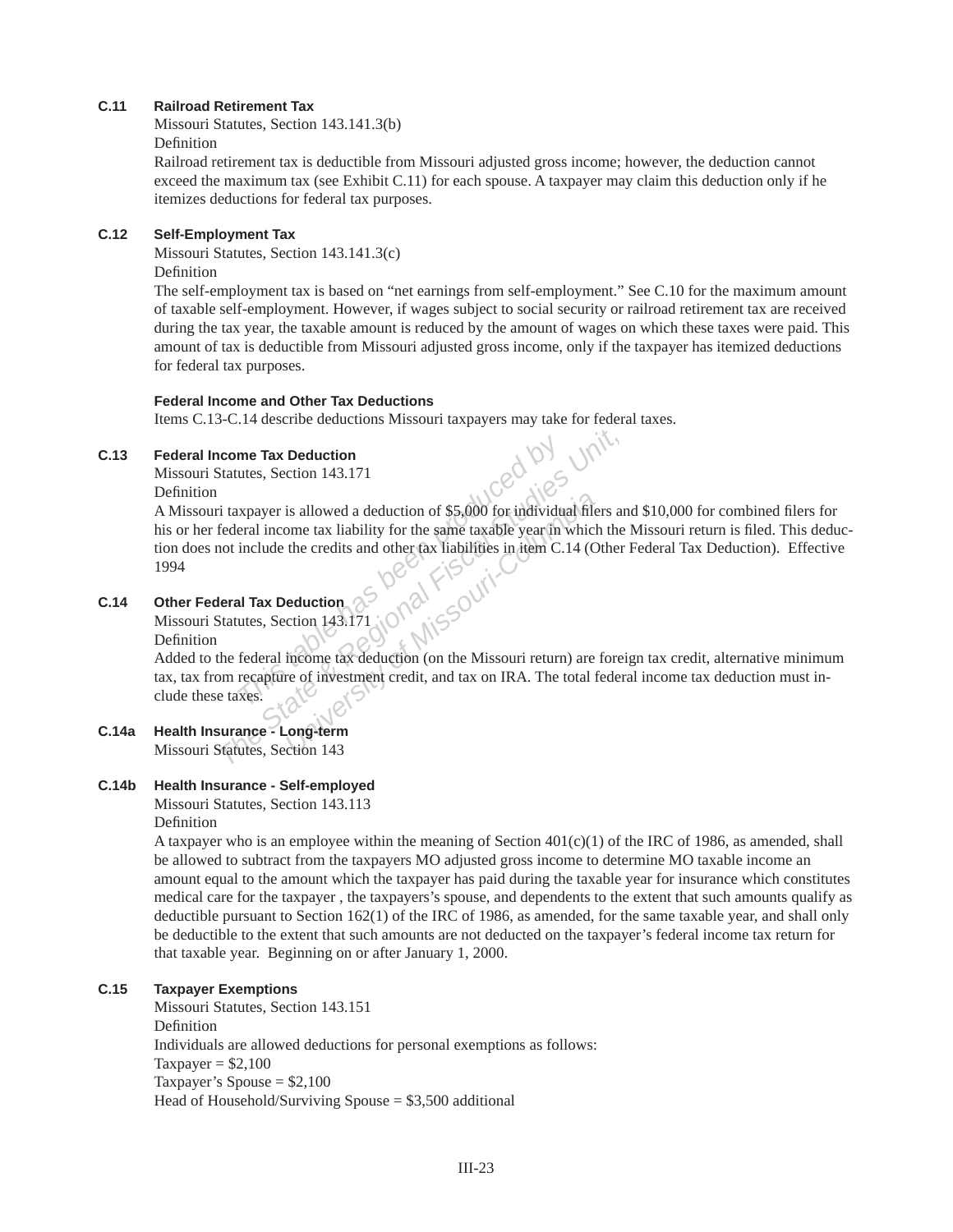#### **C.16 Dependent Exemptions**

Missouri Statutes, Sections 143.151 and 143.161 Definition

Taxpayers may claim a deduction of \$1,200 for each dependent for whom they are entitled a dependency exemption for federal income tax purposes.

#### **C.17a Dependent Students Age 19 or Older**

Missouri Statutes, Section 143.151

Definition

Taxpayers can claim personal exemptions for dependent children age 19 or over who receive parental support payments of \$1,000 or more per year, are full-time students, and do not claim a personal exemption on their own tax returns. This preferential arrangement usually generates tax savings because the students' marginal tax rates are more often than not, lower than their parents' marginal tax rates.

#### **C.17b Dependent Age 65 & Older**

Missouri Statutes, Section 143.161

Definition

A resident may deduct \$1,200 for each dependent for whom such resident is entitled to a dependency exemption deduction for federal income tax purposes. In the case of a dependent who has attained sixty-five years of age on or before the last day of the taxable year, if such dependent resides in the taxpayer's home or the dependent's own home or if such dependent does not receive Medicaid or state funding while residing in a facility licensed pursuant to chapter 198 RSMo, the taxpayer may deduct an additional \$1,000. For all taxable years beginning after December 31, 1997.

#### **C.18 Combined Versus Joint Return**

Missouri Statutes, Section 143.031 Definition

**The State of the State State State of the State of a dependent for whom such resident who has attain thay of the taxable year, if such dependent resides in the taxpayer helpendent does not receive Medicaid or state fundin** A husband and wife who file a joint federal income tax return are required to file a combined return for Missouri income tax purposes. The combined return includes all the income and deductions of the husband and wife. Because Missouri has but a single tax table, husbands and wives have the option of prorating their respective income. The taxable income is proportioned to each spouse based on the ratio of that spouse's separate Missouri adjusted gross income to their combined Missouri adjusted gross income. The tax of each spouse is then determined and the total of their separate tax is their combined tax. The proportioning of the taxable income generates a maximum tax expenditure \$225 per return.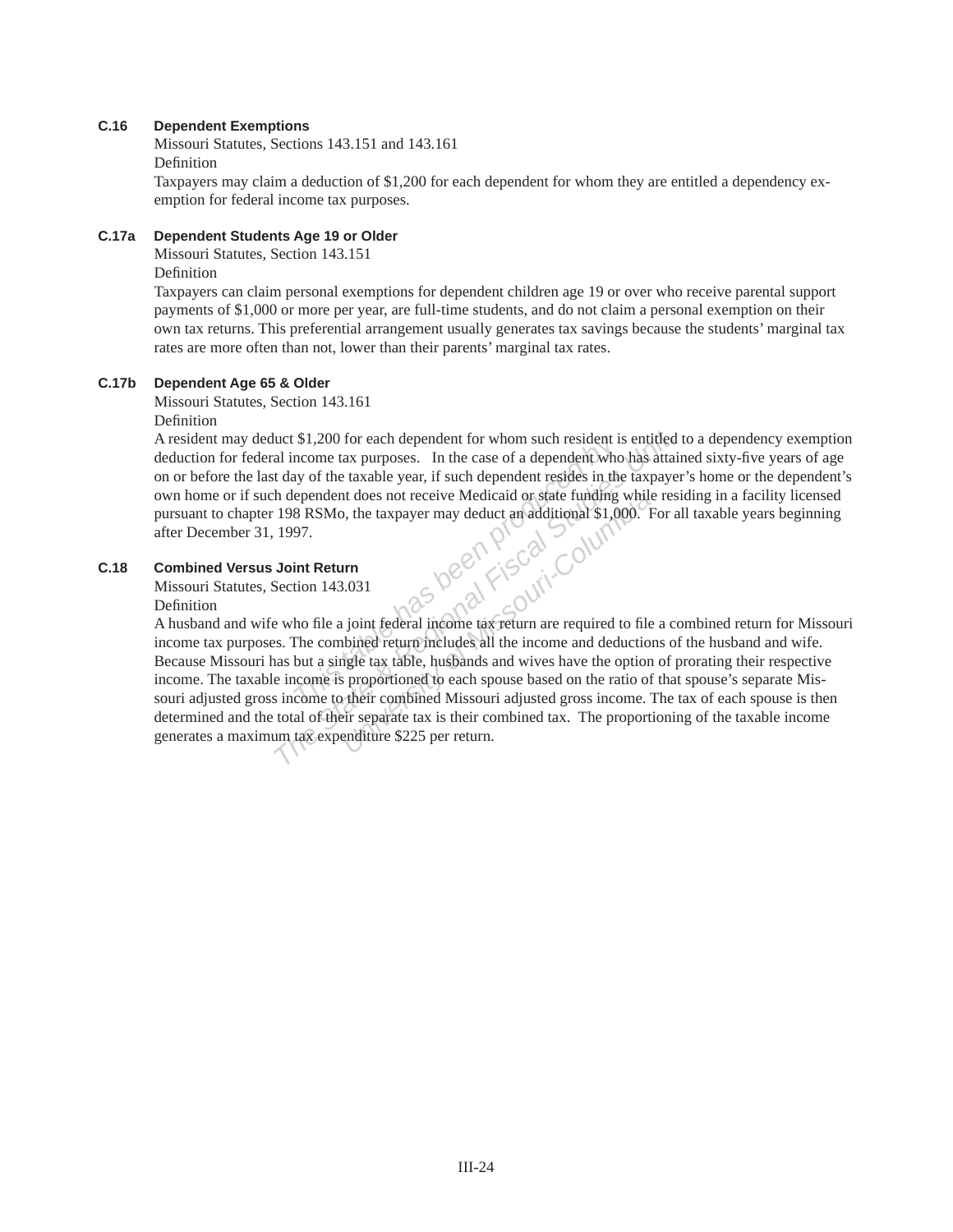#### **D. Missouri Credits**

# **D.01 Senior Citizen's Property Tax Credit**

Missouri Statutes, Section 135.010

#### Definition

Individuals who are 65 years of age or older and who were residents of Missouri during the entire calendar year may be entitled to a property tax credit. The credit is based upon a formula using both the income and property tax or rent equivalent paid.

| <b>Exhibit D.01</b><br><b>Income Limitations for the</b><br><b>Senior Citizen's Property Tax Credit</b> |               |                       |                |                                                                                                            |  |
|---------------------------------------------------------------------------------------------------------|---------------|-----------------------|----------------|------------------------------------------------------------------------------------------------------------|--|
|                                                                                                         |               | <b>Maximum Income</b> | <b>Minimum</b> | <b>Maximum</b>                                                                                             |  |
| Year                                                                                                    | <b>Single</b> | <b>Combined</b>       | $Income1$      | <b>Credit</b>                                                                                              |  |
| 1978                                                                                                    | \$7,500       | \$7,500               | \$2,400        | \$500                                                                                                      |  |
| 1979                                                                                                    | \$8,500       | \$9,000               | \$2,600        | \$500                                                                                                      |  |
| 1980                                                                                                    | \$9,000       | \$9,500               | \$2,600        | \$500                                                                                                      |  |
| 1981                                                                                                    | \$9,500       | \$10,000              | \$2,800        | \$500                                                                                                      |  |
| 1982                                                                                                    | \$10,000      | \$10,500              | \$3,000        | \$500                                                                                                      |  |
| 1983                                                                                                    | \$10,000      | \$10,500              | \$3,000        | \$500                                                                                                      |  |
| 1984                                                                                                    | \$11,000      | \$11,500              | \$3,400        | \$500                                                                                                      |  |
| 1985                                                                                                    | \$11,500      | \$12,000              | \$3,700        | \$750                                                                                                      |  |
| 1986                                                                                                    | \$12,000      | \$12,500              | \$3,900        | \$750                                                                                                      |  |
| 1987                                                                                                    | \$12,500      | \$13,000              | \$4,100        | \$750                                                                                                      |  |
| 1988                                                                                                    | \$13,000      | \$13,500              | \$4,300        | \$750                                                                                                      |  |
| 1989                                                                                                    | \$13,500      | \$15,500              | \$5,000        | \$750                                                                                                      |  |
| 1990                                                                                                    | \$14,000      | \$16,000              | \$5,300        | \$750                                                                                                      |  |
| 1991                                                                                                    | \$14,500      | \$16,500              | \$5,500        | \$750                                                                                                      |  |
| 1992                                                                                                    | \$15,000      | \$17,000              | \$5,900        | \$750                                                                                                      |  |
| 1993                                                                                                    | \$15,000      | \$17,000              | \$5,900        | \$750                                                                                                      |  |
| 1994                                                                                                    | \$15,000      | \$17,000              | \$5,900        | \$750                                                                                                      |  |
| 1995                                                                                                    | \$15,000      | \$17,000              | \$5,900        | \$750                                                                                                      |  |
| 1996                                                                                                    | \$15,000      | \$17,000              | \$5,900        | \$750                                                                                                      |  |
| 1997                                                                                                    | \$15,000      | \$17,000              | \$5,900        | \$750                                                                                                      |  |
| 1998                                                                                                    | \$25,000      | \$27,000              | \$13,000       | \$750                                                                                                      |  |
| 1999                                                                                                    | \$25,000      | \$27,000              | \$13,000       | \$750                                                                                                      |  |
| 2000                                                                                                    | \$25,000      | \$27,000              | \$13,000       | \$750                                                                                                      |  |
| 2001                                                                                                    | \$25,000      | \$27,000              | \$13,000       | \$750                                                                                                      |  |
| 2002                                                                                                    | \$25,000      | \$27,000              | \$13,000       | \$750                                                                                                      |  |
| 2003                                                                                                    | \$25,000      | \$27,000              | \$13,000       | \$750                                                                                                      |  |
| 2004                                                                                                    | \$25,000      | \$27,000              | \$13,000       | \$750                                                                                                      |  |
| 2005                                                                                                    | \$25,000      | \$27,000              | \$13,000       | \$750                                                                                                      |  |
| 2006                                                                                                    | \$25,000      | \$27,000              | \$13,000       | \$750                                                                                                      |  |
| 2007 <sup>2</sup>                                                                                       | \$25,000      | \$27,000              | \$13,000       | \$750                                                                                                      |  |
| 2008 <sup>2</sup>                                                                                       | \$25,000      | \$27,000              | \$13,000       | \$750                                                                                                      |  |
| 2009 <sup>2</sup>                                                                                       | \$25,000      | \$27,000              | \$13,000       | \$750                                                                                                      |  |
| 2010 <sup>2</sup>                                                                                       | \$25,000      | \$27,000              | \$13,000       | \$750                                                                                                      |  |
| $2011^2$                                                                                                | \$25,000      | \$27,000              | \$13,000       | \$750                                                                                                      |  |
|                                                                                                         |               |                       |                | 1Individuals with this amount or lower received the full amount of tax/rent paid not to exceed the maximum |  |
| credit for that year.                                                                                   |               |                       |                |                                                                                                            |  |
| <sup>2</sup> Projected                                                                                  |               |                       |                |                                                                                                            |  |

### **D.02 Neighborhood Assistance Credit**

Missouri Statutes, Section 32.100

# Definition

A business that makes a contribution to an organization that provides neighborhood assistance, job training or education for individuals, community services, or crime prevention in Missouri may receive a tax credit for up to 70 percent of the amount contributed. This law became effective Jan. 1, 1978.

#### **D.03 Credit for New or Expanded Business Facility**

Missouri Statutes, Section 135.100

#### Definition

A business that establishes a new or expanded facility within Missouri and increases the number of its employ ees by at least two for the entire year may claim a credit based on the amount of investment in the facility and the increase in employees. This provision has an effective date of Jan. 1, 1980. As of Jan. 1, 1999,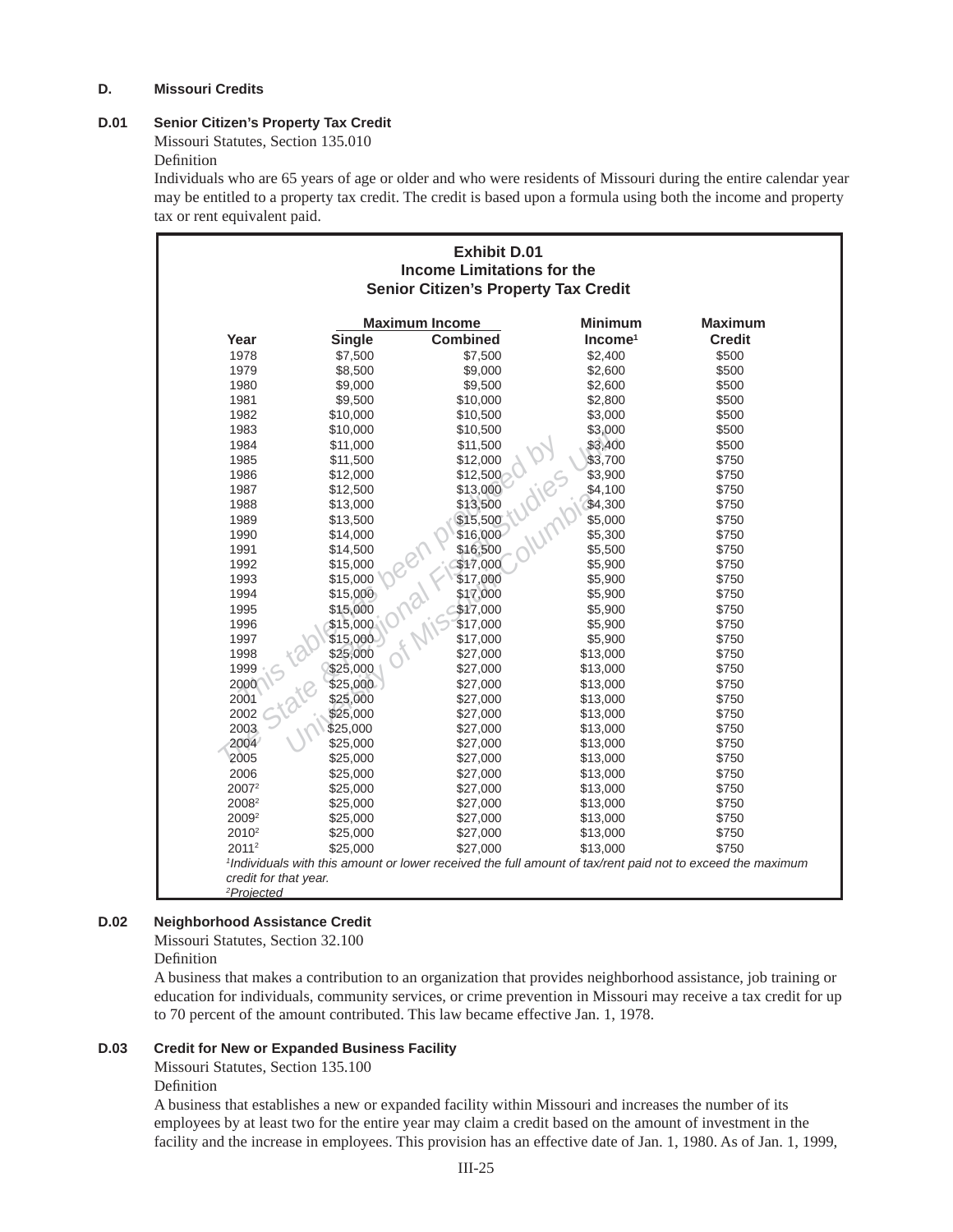the amount of this credit was increased for facilities located in distressed communities.

#### **D.04 Development and Reserve Credit**

Missouri Statutes, Section 100.286

Definition

Taxpayers may claim a credit equal to 50 percent of the amount contributed to the "Economic Development Reserve" during the taxable period. The reserve is designed to stimulate investment, to expand the export of goods to foreign purchasers and to enhance employment opportunities. This credit became effective Jan. 1, 1982.

### **D.05 Enterprise Zone Credit**

Missouri Statutes, Section 135.200

Definition

A business establishing a new or expanded facility within an enterprise zone and increasing the number of its employees by at least two may claim a credit based on the number of new employees, the investment within the zone, and training of the employees. For the first two years, if the credit exceeds the tax liability, part of the excess credit is refundable to the business. This law became effective Jan. 1, 1982.

### **D.06 Wood Energy Producers Credit**

Missouri Statutes, Section 135.300, 135.305, 135.311

Definition

A Missouri wood energy producer may claim a credit equal to \$5 per ton of processed material. This credit is effective January 1, 1997.

### **D.07 Seed Capital Tax Credits**

Missouri Statutes, Section 348.302

Definition

A taxpayer making a contribution to a nonprofit organization operating a research and development center or to the Missouri Corporation for Science and Technology is entitled to a tax credit equal to 30 percent of the contribution. Tax credits may be assigned. This law became effective May 30, 1986.

### **D.08 Special Needs Adoption Tax Credit**

Missouri Statutes, Section 135.327

Definition

**The State of This table has a state of The State of Missouri-Columbia The State State Beeting a streamer and Technology is entitled to a tax credit equal to stay be assigned. This law became effective May 30, 1986.<br>
<b>Phon** An income tax credit up to \$5,000 for nonrecurring adoption expenses for any resident individual who adopts a "special needs" child. This provision has an effective date of Jan. 1, 1988. This was renewed in 2000. After July 1, 2004 50% of adoptions must be for "special needs" children of Missouri.

### **D.09 Timely Remittance of Withholding Discount**

Missouri Statutes, Section 143.261

Definition

Employers, for each remittance of Missouri income taxes made on or before the date due, may retain the following percentages, on an annual basis, of the total amount of state income tax withheld from their employees wages:

- 1. Two percent of \$5,000 or less;
- 2. One percent of amount collected in excess of \$5,000 and up to and including \$10,000;
- 3. One-half percent of amount collected in excess of \$10,000.

### **D.10 Affordable Housing Credit**

Missouri Statutes, Section 32.111

Definition

Any business firm that engages in providing affordable housing assistance activities in the state of Missouri shall receive a tax credit if the commission or its delegate approves a proposal submitted by one or more business firms for the provision of affordable housing units. The amount of the tax credit shall not exceed 55 percent of the value of the proposal benefits, which shall include one or more of the following types of benefits to low-income persons in order to be eligible: (1) Payment of rent or mortgage for not more than three months during any 12-month period; (2) Payment to a landlord of a rent deposit or a security deposit for not more than two months during any 12-month period; (3) Case management services which shall include support services such as child care, education resource assistance, job resource assistance, counseling, and resource and referral;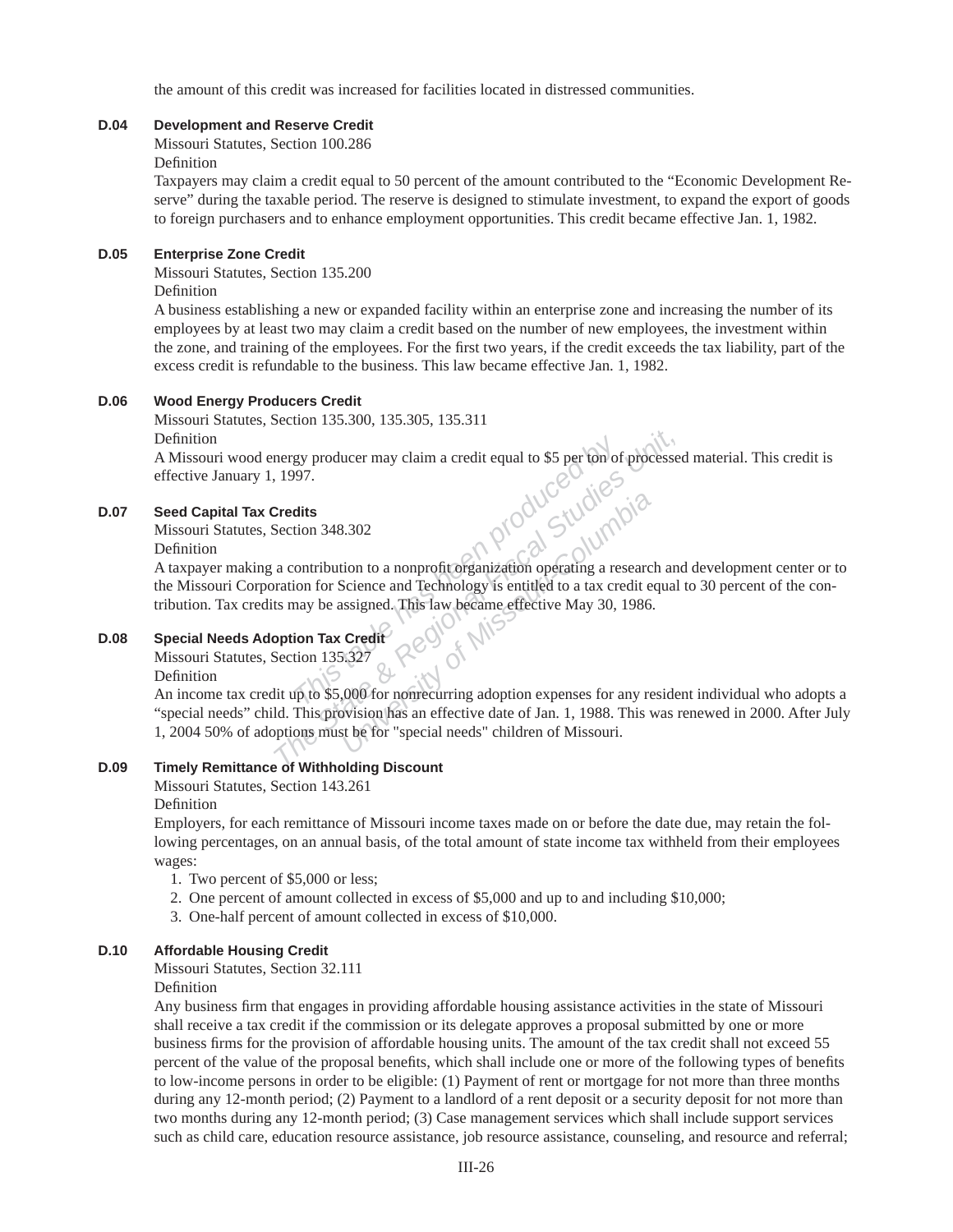(4) Outreach services to low-income persons to prevent homelessness; (5) Transitional housing facilities with support services. This credit became effective Oct. 1, 1990.

#### **D.11 Export Finance Credit**

Missouri Statutes, Section 100.250

Definition

Any taxpayer shall be entitled to a tax credit in the amount of 50 percent of any amount contributed in money or property by the taxpayer to the export finance fund during the taxpayers tax year. This law became effective Jan. 1, 1982.

#### **D.12 Low Income Housing Credit**

Missouri Statutes, Section 135.350

Definition

A taxpayer eligible for a federal low-income housing tax credit due to the construction, rehabilitation or acquisition of a qualified Missouri project shall be allowed a state tax credit, to be termed the Missouri low-income housing tax credit, if the commission issues to the taxpayer an eligibility statement.

The Missouri low-income housing tax credit shall be calculated by multiplying an amount equal to the taxpayer's federal low-income housing tax credit for a qualified Missouri project, for a federal tax period, by 20 percent and such amount shall be subtracted from the amount of state tax otherwise due for the same tax period. The credit shall be taken against the taxes and in the order specified under section 32.115, RSMo. This credit became effective June 18, 1991.

# **D.13 Small Business Incubator Credit**

Missouri Statutes, Section 620.495

# Definition

*This table by excition 620.495*<br> *This table by excition 620.495*<br> *This table by section 620.495*<br> *This table year beginning after Dec.* 1, 1989 a taxpayer shall be entitled<br>
due under the provisions of chapter 143 of c For any taxable year beginning after Dec. 1, 1989 a taxpayer shall be entitled to a tax credit against any tax otherwise due under the provisions of chapter 143 or chapter 147 or chapter 148, RSMo, excluding withholding tax imposed by sections 143.191 to 143.265, RSMo, in the amount of 50 percent of any amount contributed by the taxpayer to the Missouri small business incubators fund during the taxpayer's tax year or any contribution by the taxpayer to a local sponsor after the local sponsor's application has been accepted and approved by the department.

### **D.14 Infrastructure Development Credit**

Missouri Statutes, Section 100.250

Definition

Any taxpayer shall be entitled to a tax credit in the amount of 50 percent of any amount contributed in money or property by the taxpayer to the infrastructure development fund during the taxpayers tax year. This credit became effective Jan. 1, 1982.

#### **D.15 Jobs Training Credit**

Missouri Statutes, Section 178.894

Definition

The employer may deduct from withholding an amount equal to 2.5 percent of the gross wages paid by the employer for each of the first 100 jobs and 1.5 percent of the gross wages paid for each of the remaining jobs. Effective as of July 1990.

#### **D.16** Qualified Research Expense Credit

Missouri Statutes, Section 620.1039

Definition

This program provides a credit in the amount of the principle and interest due on any public issue bonds sold by the Missouri Development Finance Board. Effective as of January 1994. No new tax credits issued after January 1, 2005.

#### **D.17 Small Business Investment Credit**

Missouri Statutes, Section 135.403 Definition

A taxpayer may receive a credit equal to 40 percent of the amount invested in certain independently owned and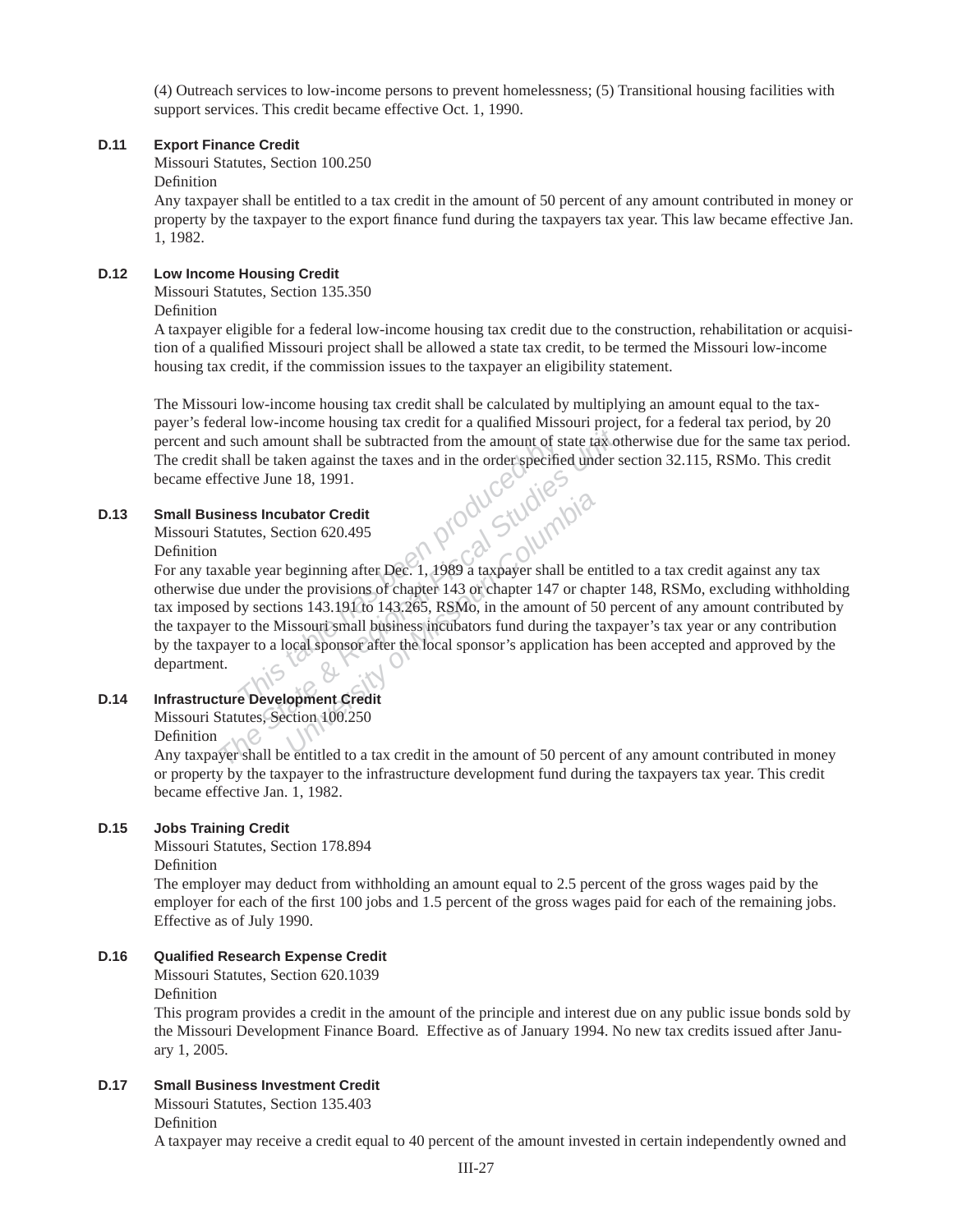operated small businesses. Effective Jan. 1, 1999, this credit is increased to 60 percent for investments made in distressed communities.

#### **D.18 Higher Education Scholarship Tax Credit**

Missouri Statutes, Section 173.196

#### Definition

A taxpayer may receive a credit equal to 50 percent of the amount contributed to the Higher Education Scholarship Donation Fund. Effective date is January 1995. Expired January 2005.

#### **D.19 Brownfi eld Tax Benefi ts Credit**

Missouri Statutes, Section 447.708

Definition

Any person or business operating an eligible project of hazardous waste remediation on certain abandoned property, may be eligible to earn tax credits for new investment and new or retained jobs for up to 10 tax periods. Formerly called "Abandoned Property".

#### **D.20 Community Bank Investment Credit**

Missouri Statutes, Section 135.403

Definition

A taxpayer may receive a credit equal to either 30 percent or 40 percent of the amount invested in local community development banks or corporations.

#### **D.21 Business Use Incentives (BUILD) Tax Credit**

Missouri Statutes, Section 100.700

Definition

**Example 19 and 19 and 19 and 19 and 19 and 19 and 19 and 19 and 19 and 100.700**<br> **The CHA CONDITE CONDIT CONDITER CONDUCED BY**<br>
With plans for an economic development project may<br>
dits. Any approved company that has paid Exercise a credit equal to either 30 percent or 40 percent of the amount<br>anks or corporations.<br> **The State State State State State State State State State State State State State State State State State State State State S UNIVERSITY OF THE COLUMBER 1999**<br>
In University of Missouri-Columbia State of Missouri-Columbia<br>
In a mount of the assessment. Effective Jan. 1, 1999,<br>
unities.<br> **COLUMBER 1999,**<br>
and the assessment. Effective Jan. 1, 199 An eligible company with plans for an economic development project may be eligible for a revenue bond or note as well as tax credits. Any approved company that has paid an assessment for debt reduction shall be allowed a tax credit equal to the amount of the assessment. Effective Jan. 1, 1999, this credit is increased in areas designated as distressed communities.  $\sqrt{ }$ 

# **D.22 Youth Opportunities Tax Credit**

Missouri Statutes, Section 135.460

Definition

A taxpayer may be allowed a credit in an amount equal to 30 percent for property contribution and 50 percent for monetary contributions of the amount contributed to qualified youth programs.

### **D.23 Charcoal Producers Credit**

Missouri Statutes, Section 135.313

Definition

Any person, firm, or corporation engaging in the production of charcoal or charcoal products shall be eligible for a tax credit equal to 50 percent of the purchase price of the best available control technology equipment connected with the production of charcoal, or, if the taxpayer is a manufacturer of such equipment, 50 percent of the manufacturing cost of the equipment, to and including the year it was put into service. This credit may be claimed for a period of eight years and may be carried over to any subsequent year, not to exceed seven years. This credit may be assigned. This law became effective Jan. 1, 1999.

### **D.24 Historic Preservation Credit**

Missouri Statutes, Section 253.545

Definition

Any person, firm, partnership, trust, estate or corporation incurring costs and expenses for the rehabilitation of a certified historic structure or a structure in a certified historic district shall be entitled to a credit equal to 25 percent of the costs and expenses of rehabilitation incurred after the effective date of this law. This credit may be carried back to any of the three preceding years or carried forward for the succeeding 10 years until the full credit is used. This law became effective Jan. 1, 1998.

### **D.25 Maternity Home Credit**

Missouri Statutes, Section 135.600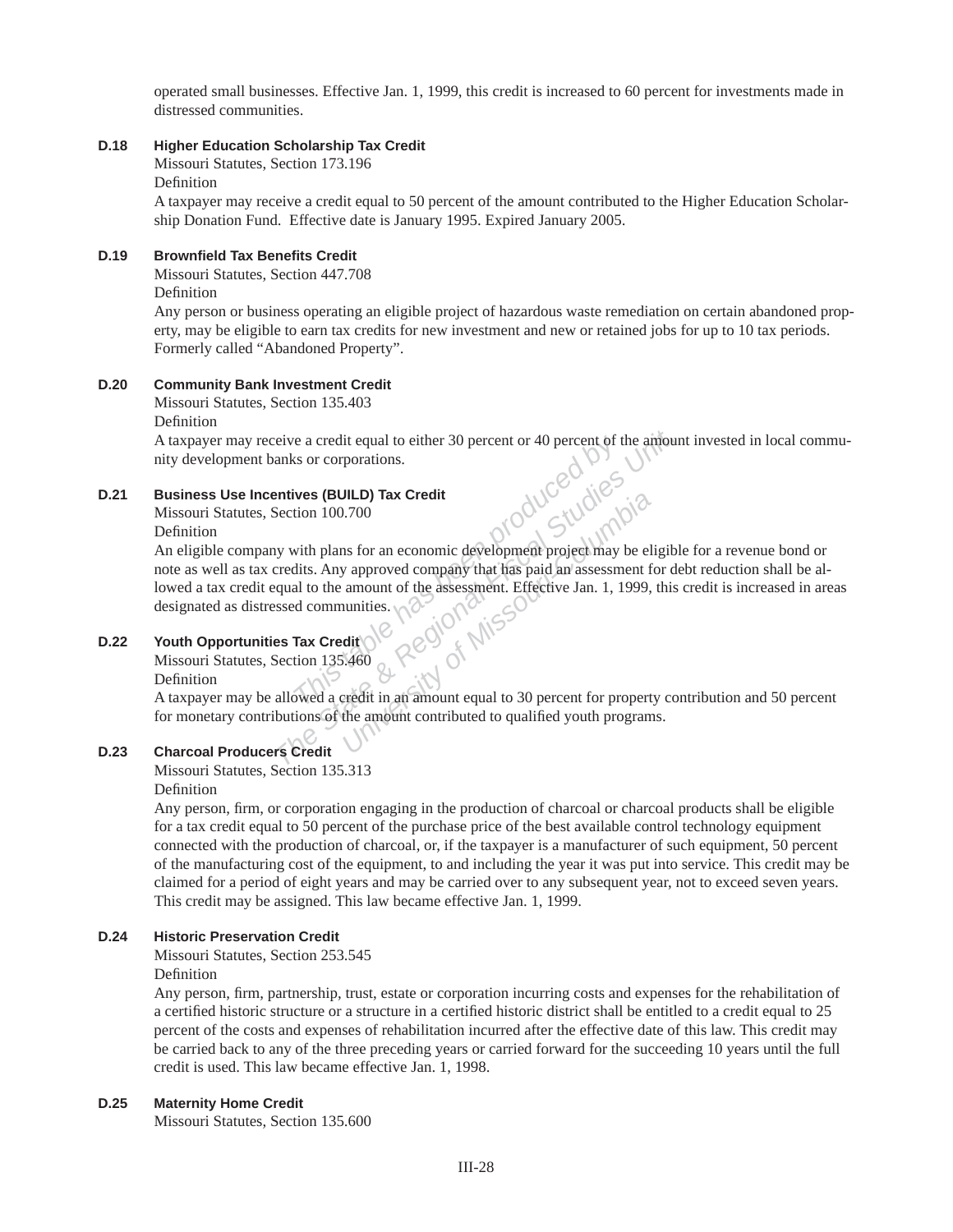#### Definition

A taxpayer making a contribution of between \$100 and \$50,000 to a nonprofit maternity home is entitled to a tax credit equal to 50 percent of the contribution. The credit may be carried over to the next four succeeding taxable years. This law became effective Jan. 1, 2000.

### **D.26 Shelters for Victims of Domestic Violence Credit**

Missouri Statutes, Section 135.550

Definition

A taxpayer making a contribution of between \$100 and \$50,000 to a nonprofit shelter for victims of domestic violence is entitled to a tax credit equal to 50 percent of the contribution. The credit may be carried over to the next four succeeding taxable years. This law became effective Jan. 1, 2000.

#### **D.27 Sponsorship and Mentoring Credit**

Missouri Statutes, Section 135.348

Definition

A qualified taxpayer is entitled to a tax credit to the extent of the lesser of \$2,000 times the number of eligible students for which the qualified taxpayer is allowed a credit, or the net expenditures made directly or through a fund during a taxable year for the participation of an eligible student in an approved sponsorship and mentoring program. No credit shall be claimed for any amounts for which any other credit is allowed under any other provision of state law for the same expenditures. The credit may be carried over to any of the taxpayer's four subsequent taxable years. This law became effective Jan. 1, 1998.

Missouri Statutes, Section 620.1039

#### Definition

**The State Association Credit**<br> **The State has became effective Jan. 1, 1998.**<br> **D.28** Film Production Credit<br>
Missouri-Columbia Definition<br>
A taxpayer may earn a tax credit of up to 50 percent of an investment of up<br>
duct A taxpayer may earn a tax credit of up to 50 percent of an investment of up to \$500,000 in production or pro duction-related activities by a qualified film production company with an expected instate expenditure budget in excess of \$300,000. This credit may be carried forward for up to five tax periods, provided all such credits shall be claimed within 10 tax periods following the tax period in which the activities occurred. This credit may be sold, assigned, exchanged, conveyed or otherwise transferred. This law became effective Jan. 1, 1999.

# **D.29 Wine & Grape Production Credit**

Missouri Statutes, Section 135.700

Definition

For a maximum of five tax periods, a grape grower or wine producer shall be entitled to a tax credit equal to 25 percent of the purchase price of all new equipment and materials used directly in the growing of grapes or the production of wine in the state. This law became effective Jan. 1, 1999.

### **D.30 MOSTARS Higher Education Savings Program Credit (part of the Advantage Missouri Program)**

Missouri Statutes, Section 173.796

#### Definition

Any taxpayer making a contribution to the fund shall be allowed a tax credit of up to 50 percent of the amount contributed, not to exceed \$100,000. This credit may be carried forward for the succeeding 10 years until the full credit is used. This provision became effective Jan. 1, 1999. See D.37.

#### **D.31 Rebuilding Communities Credit**

Missouri Statutes, Section 135.535

Definition

A business that relocates into or commences operations in a distressed community on or after Jan. 1, 1999, may be eligible for a 40 percent credit against income taxes. Employees working in a business receiving this credit shall be eligible for a income tax credit of 1.5 percent of their gross salary. A business that relocates into, commences operations in, or is already located in a distressed community may be eligible for a credit equal to 40 percent of the amount spent on purchasing and maintaining certain equipment.

#### **D.32 Missouri Individual Training Account Program Credit**

Missouri Statutes, Section 620.1400-1460

Definition

An employer in a distressed community may receive a tax credit for employee job training and retraining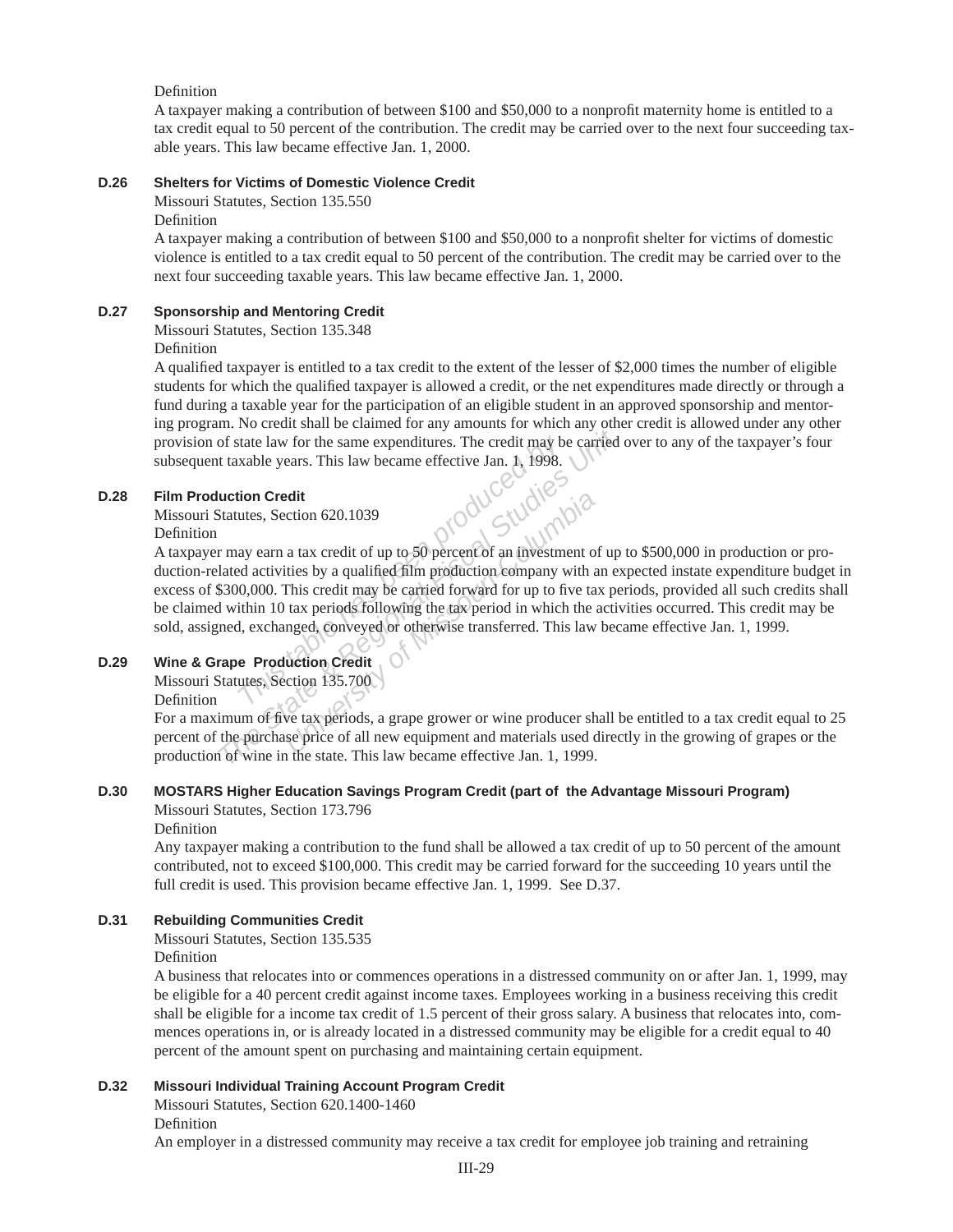activities. The credit may be claimed for no more than two calendar years for each employee. The maximum credit per employee per year shall be the lesser of 50 percent of the costs of classroom training or \$1,500. This credit may be carried forward five years and may be sold or transferred. This act became effective Jan. 1, 1999. Repealed 2004.

# **D.33 Transportation Development Credit**

Missouri Statutes, Section 135.545

Definition

A taxpayer shall be allowed a tax credit equal to 50 percent of a qualified investment in transportation development in a distressed community. This credit shall be for no more than \$10 million each year. Unused credit may be carried forward up to 10 years and back for the previous three years until fully claimed. This credit may be trans ferred, sold or assigned. This law became effective Jan. 1, 1999.

- **D.34 Business Use Incentives Tax Credit—Rebuilding Communities** See D.21.
- **D.35 Credit for New or Expanded Business Facility—Rebuilding Communities** See D.03.
- **D.36 Small Business Investment Credit—Rebuilding Communities** See D.17.

# **D.37 Advantage Missouri Program Tax Credit**

Missouri Statutes, Section 173.775

Definition

**The State of The State Action 173.775**<br> **The State State State State State State State State State State State State State State State State State State State Action 2013<br>
The State State State State State State State Sta** This program provides undergraduate and graduate loans to and establishes a loan forgiveness program for eligible students entering college teaching programs that leads to a degree in a teaching program in a critical teacher shortage area. Individuals must be full-time students in an approved upper division program leading to teacher certification and they must declare their intent to teach in a public school in Missouri.

# **D.38 Agricultural Product Utilization Contributor Credit**

Missouri Statutes, Section 348.430

Definition

This credit allows for grants, loans or guarentee loans for the creation, development and operation of rural agricultural businesses whose projects add value to agricultural products and aids the economy of a rural economy. Effective as of July 1999. Expires December 31, 2010.

# **D.39 Bank Tax Credit For S Corp Shareholders**

Missouri Statutes, Section 143.471, 148.112 Definition

This credit specifies the formula to be used to caluate the pro rata share of the tax credit for bank tax paid by S Corporation shareholders of bank and bank holding companies. Allows shareholders of S corporation financial institution to take credit for share of franchise tax paid by the institution. This tax is based on bank income in 1999 and after.

# **D.40 Dry Fire Hydrant Credit**

Missouri Statutes, Section 320.093

Definition

A credit for any person, firm or corporation purchasing a dry fire hydrant (pond, tank or other water storage facility) to provide an acceptable means of water storage with the primary purpose of fire protection. This credit, not to exceed \$5,000.00, shall be equal to 50% of the cost in actual installation expenditures.

### **D.41 Family Development Creation Credit**

Missouri Statutes, Section 620.1560

Definition

The Family Development Account Program provides eligible families/individuals with an opportunity to establish special savings accounts for moneys which may be used by such families/individuals for education, homeownership, or small business capitalization. A program contributor shall be allowed a credit against the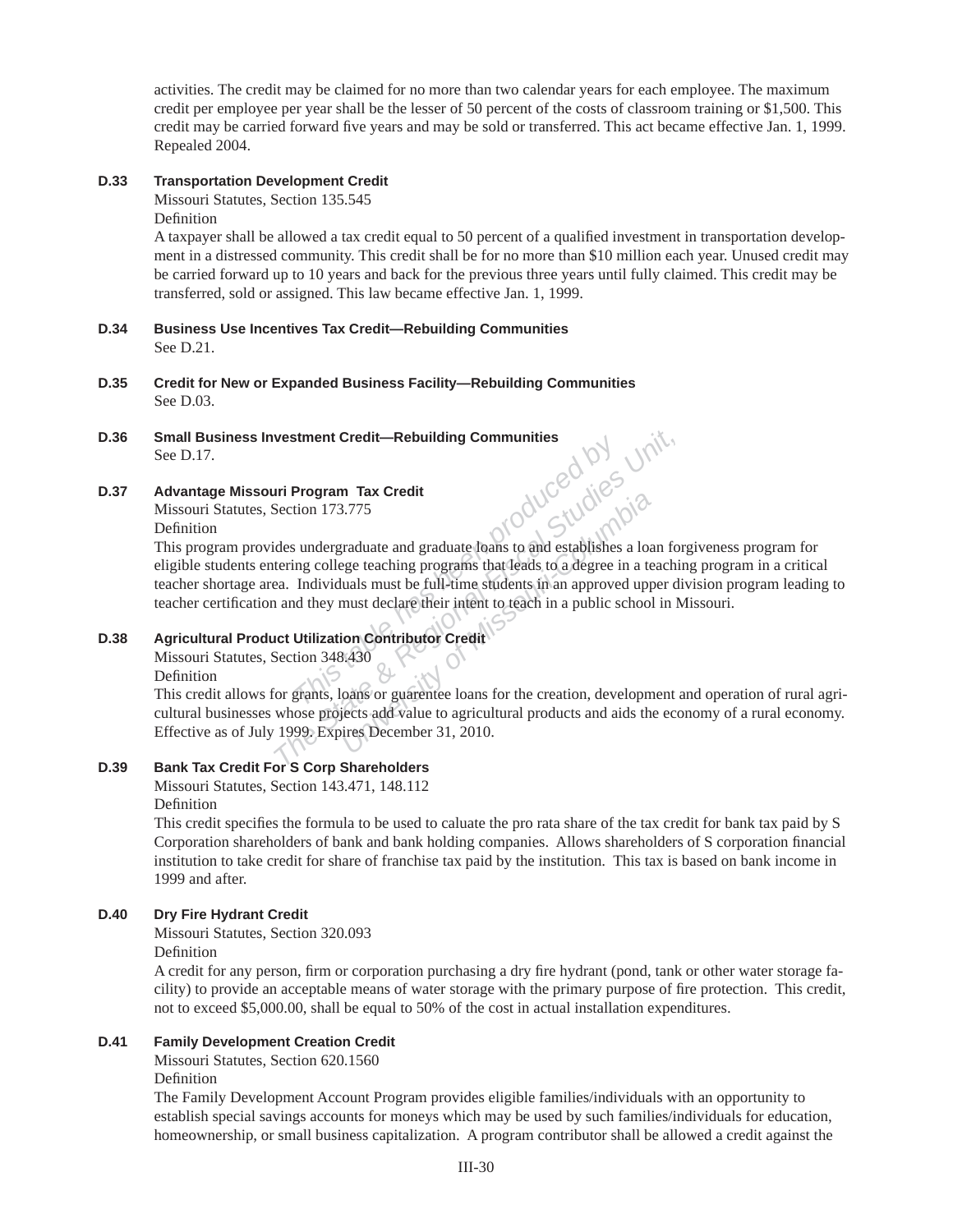tax imposed by chapter 143 RSMo. Contributions up to \$50,000.00 per program contributor are eligible for this credit which shall not exceed 50% of the contribution account. Effective after December 31, 1999.

#### **D.42 New Enterprise Creation Credit**

Missouri Statutes, Section 620.635 to 620.653

Definition

Making a contribution to an established, professionally managed seed capital fund may qualify you for this credit. "Seed Capital" is capital provided to a qualified business for research, development, and precommercialization activities to prove a concept for a new product, process or service. Effective 1999.

#### **D.43 New Generation Cooperative Incentive**

Missouri Statutes, Section 348.414

Definition

Beginning January 1999, a person, partnership, trust, limited liability company or other donor investing cash funds in an eligible new generation cooperative (a nonprofit cooperative association formed for the purpose of operating a development facility or a renewable fuel production facilty) receives a tax credit equal to the lesser of 50% of such person's investment or \$15,000. Such credits should not exceed \$6 million.

### **D.44 Remediation Tax Credit**

Missouri Statutes, Section 447.700 - 447.718

Definition

This aid "eligible remediation costs" at a Brownfield projection<br>aid "eligible remediation costs" at a Brownfield projection<br>property to be aquired, established, etc for industry,<br>ting jobs, attract new businesses to the s *The Statutes, Section 447.700 - 447.718*<br> **The paid "eligible remediation costs" at a Brownfield project as determonic Development you may be eligible for this credit, "Eligible feed property to be aquired, established, e** Exercise of Missouri-Columbia<br> *University to be aquired, established, etc for industry, comm*<br> *Solution 144.605*<br> **Columbia**<br> *University of the Missouri-Columbia*<br> *University of the county solely for the promotion of t* If you have paid "eligible remediation costs" at a Brownfield project as determined and approved by the Department of Economic Development you may be eligible for this credit. "Eligible projects" refer to aban doned or underutilized property to be aquired, established, etc for industry, commerce, etc, that will create new jobs or preserve existing jobs, attract new businesses to the state, etc.

#### **D.45 SBA Guaranty Fee Credit**

 Missouri Statutes, Section 144.605 Definition

The tax authorized by this section shall be in addition to any and all taxes imposed by law and the proceeds of such tax shall be used by the county solely for the promotion of tourism. Repealed 8/28/00.

### **D.46 Pharmaceutical Income Tax Credit**

Missouri Statutes, Section 135.095

Definition

For all tax years beginning on or after January 1, 1999, but before January 1, 2001, a resident, sixty-five years of age on or before the last day of the tax year, shall be allowed a maximum credit of two hundred dollars if the individual has a Missouri adjusted gross income of \$15,000 or less; for the purpose of offsetting legend drugs.

### **D.47 Shared Care Tax Credit**

Missouri Statutes, Section 660.053, 660.055

Definition

Registered shared care families who provide long-term care for an elderly person (age 60 or older) shall receive access to certain supportive services and be eligible for a credit not to exceed \$500 to defray the cost of caring for the elderly person. This credit applies to any year beginning after December 31, 1999.

### **D.48 Disabled Access Tax Credit**

Missouri Statutes, Section 135.490

Definition

Eligible small businesses shall be allowed a credit not to exceed \$5,000 against the tax otherwise due pursuant to chapter 143; in an amount equal to 50% of all eligible access expenditures exceeding the monetary cap provided by Section 44 of the Internal Revenue Code. This credit becomes effective on January 1, 2000 and shall apply to all taxable years beginning after December 31, 1999. ADA Compliance.`

### **D.49 Mature Worker Child Care Credit**

 Missouri Statutes, Section 620.1560 Definition

Established in cooperation with the neighborhood assistance program, enrolling disadvantaged individuals 50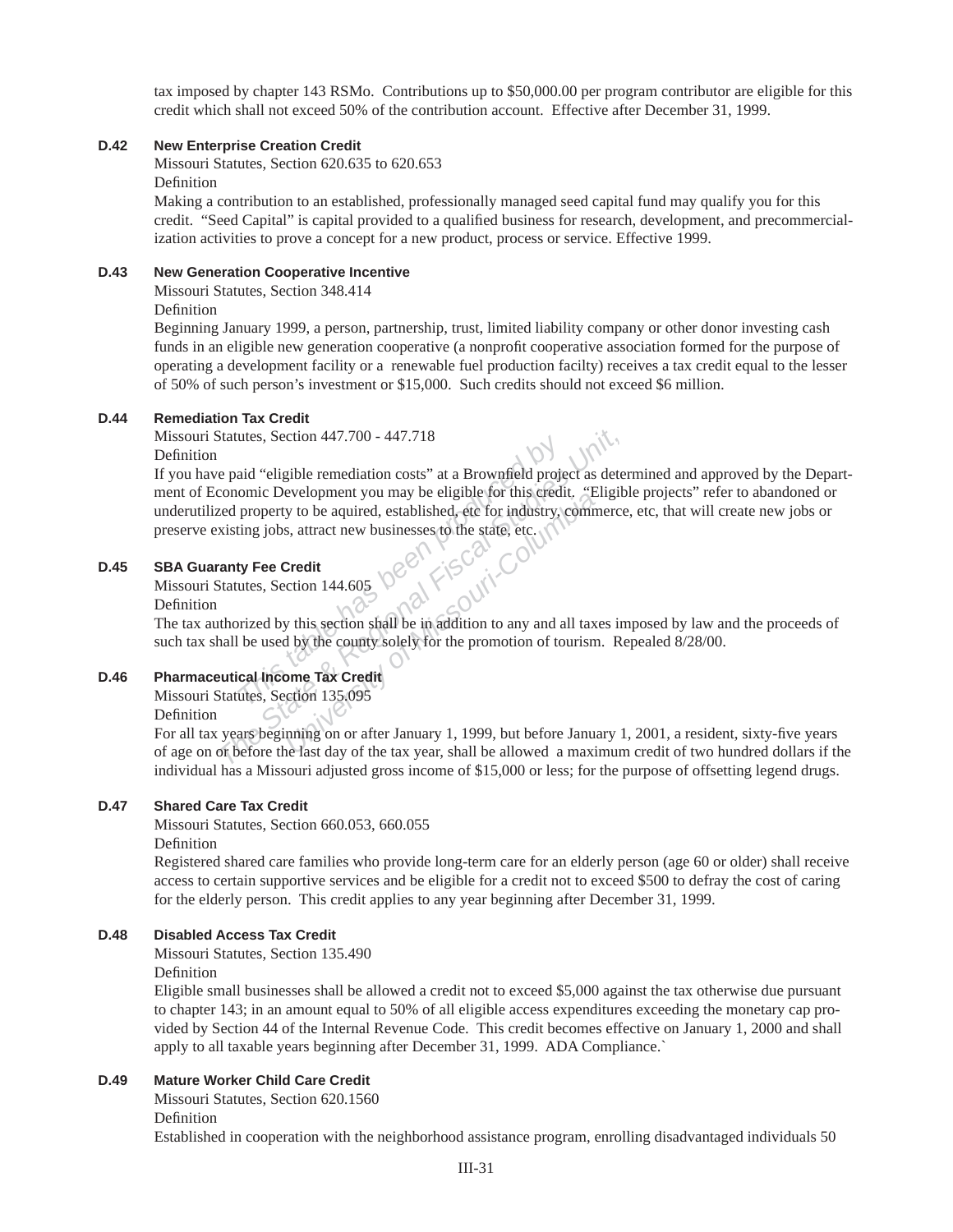years of age or older, to work in child-care assignments (public/not-for-profi t day care, school latch-key) an average of 24 hours a week. Credit applies to all taxable years beginning after December 31, 1999. Repealed 2004.

# **D.50 Strategic Initiative Investment Income Tax Refund**

Missouri Statutes, Section 135.270

Definition

Any automobile manufacturer/assembler within a state enterprise zone may make application to the Department of Economic Development for this refund. Approval of applications may be based on the importance of the manufacturer to the economy of Missouri, along with several other factors. Such applications may be approved for no longer than five successive years with the maximum amount, per manufacturer, not to exceed two million dollars per year. Effective January 1, 1998.

#### **D.51 Neighborhood Preservation Act**

Missouri Statutes, Section 135.475 - 135.487

#### Definition

Tax credits given to a home owner that either rehabilitates a home, or to a homeowner or developer that constructs a new home that will be or is owner-occupied in certain designated areas of the state. The areas eligible are defined in very specific terms in the section 135.530, RSMo. The credit may be carried back three years and carried forward five subsequent tax years. The credits are transferable.

#### **D.52 Bank Franchise Tax Credit**

Missouri Statutes, Section 148.031, 148.064

Definition

**Example 19** and the Contrary, this tax credit section 148.031, 148.064<br> **The Section 148.031, 148.064**<br> **The State By Alternative By Alternative By Alternative By Alternative State State & Regional State and Contrary, thi University of Missouri-Columbia**<br>
Unas long Kissouri-Columbia<br>
People Missouri-Not withstanding any law to the contrary, this tax credit shall determine the ordering and limit reductions for certain taxes and tax credits which may be used as credits against taxes paid or payable by banking institutions. Effective January 1, 2001.

#### **D.53 Demolition Tax Credit**

Missouri Statutes, Section 447.708

Definition

A taxpayer may earn a credit up to 100% of the cost of non-remediation demolition costs. The demolition must be a part of a city (or county) and state approved redevelopment plan. Effective January 1, 2000.

# **D.54 Development Tax Credit**

Missouri Statutes, Section 32.100-32.125

Definition

Formerly included with the Neighborhood Assistance Tax Credit, is reported separately as of 2002. A credit may be redeemed for 50% of the contribution of cash or the value of certain types of property or contributions to notfor-profit corporations. This credit may be carried forward for 5 years and is sellable or transferable.

#### **D.55 New Enhanced Enterprise Zone**

Missouri Statutes, Section 135.967

Definition

Individual businesses in targeted industries are eligible if the facility creates at least two new jobs and \$100,000 investment. The credit is limited to \$4,000,000 maximum until December 31, 2006 and to \$7,000,000 after January 1, 2007.

### **D.56 Missouri Quality Jobs**

Missouri Statutes, Section 620.1881.8

Definition

Small/Expanding businesses, technology businesses and High Impact businesses can claim tax credits. Small/ Expanding businesses can claim up to 100% of the withholding tax of new jobs for three years if the average new wage is between 100% and 119% of the average county wage or for five years if the average wage of new jobs is not less than 120% of the average county wage. Technology businesses can claim five percent of payroll of new jobs each year for up to five years plus the average wage bonus (see footnote). High Impact businesses can claim three percent of payroll of new jobs each year for up to five years plus the average wage bonus and